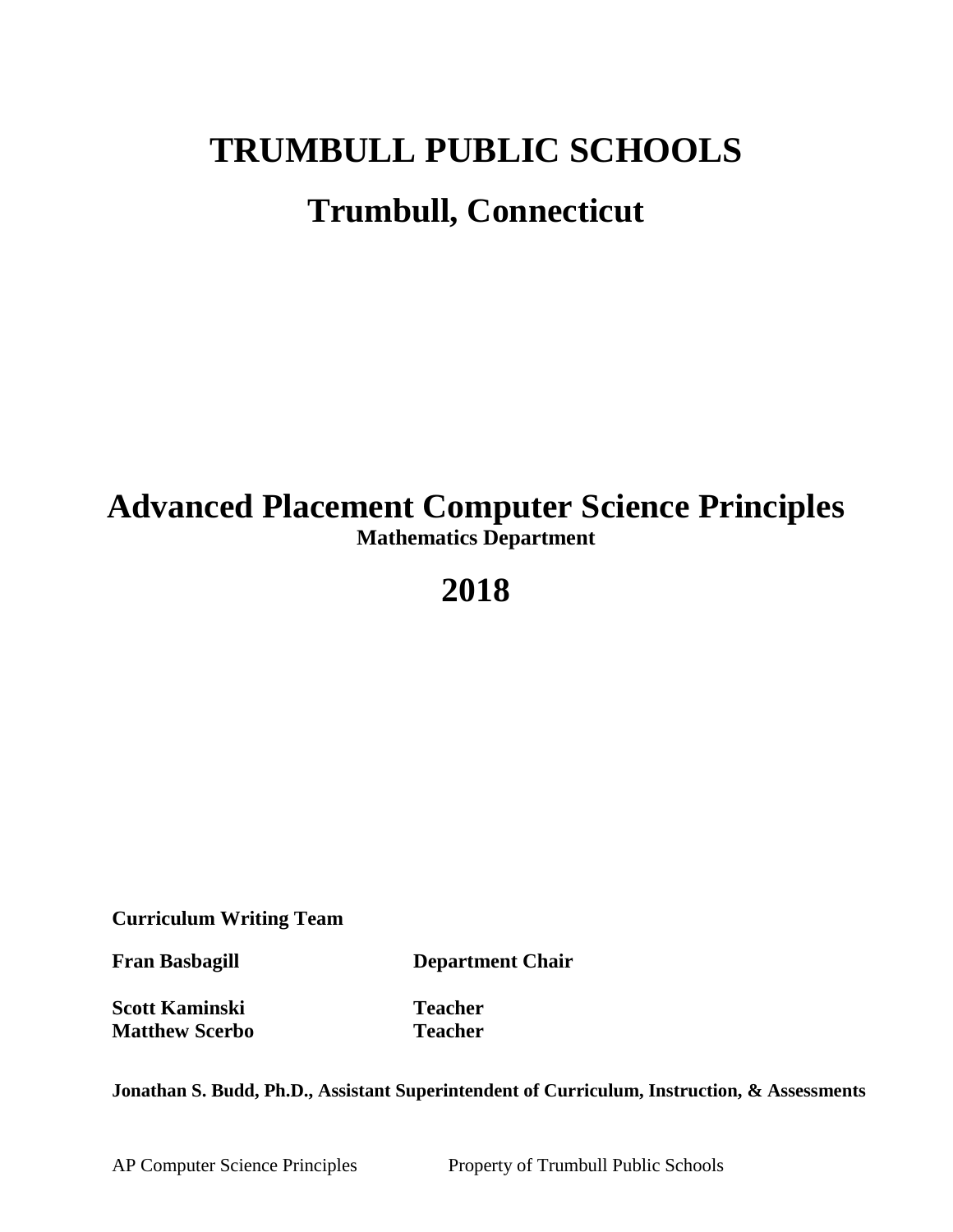## **AP Computer Science Principles Table of Contents**

|                                                                                  | $\overline{2}$ |
|----------------------------------------------------------------------------------|----------------|
|                                                                                  | $\overline{2}$ |
|                                                                                  | $\overline{2}$ |
|                                                                                  | $\overline{2}$ |
|                                                                                  | 3              |
|                                                                                  | $\overline{4}$ |
|                                                                                  | 6              |
|                                                                                  | 7              |
|                                                                                  |                |
|                                                                                  |                |
|                                                                                  |                |
|                                                                                  |                |
| Unit 6: Explore #1: Practice Impact of Computing Innovation Performance Task  28 |                |
|                                                                                  |                |
|                                                                                  |                |
| Unit 9: Explore #2: Official Impact of Computing Innovation Performance Task  42 |                |
|                                                                                  |                |
|                                                                                  |                |
|                                                                                  |                |
|                                                                                  | 58             |
|                                                                                  | 63             |
|                                                                                  | 63             |
|                                                                                  |                |
|                                                                                  |                |
|                                                                                  | 63             |

The Trumbull Board of Education will continue to take Affirmative Action to ensure that no persons are discriminated against in any of its programs.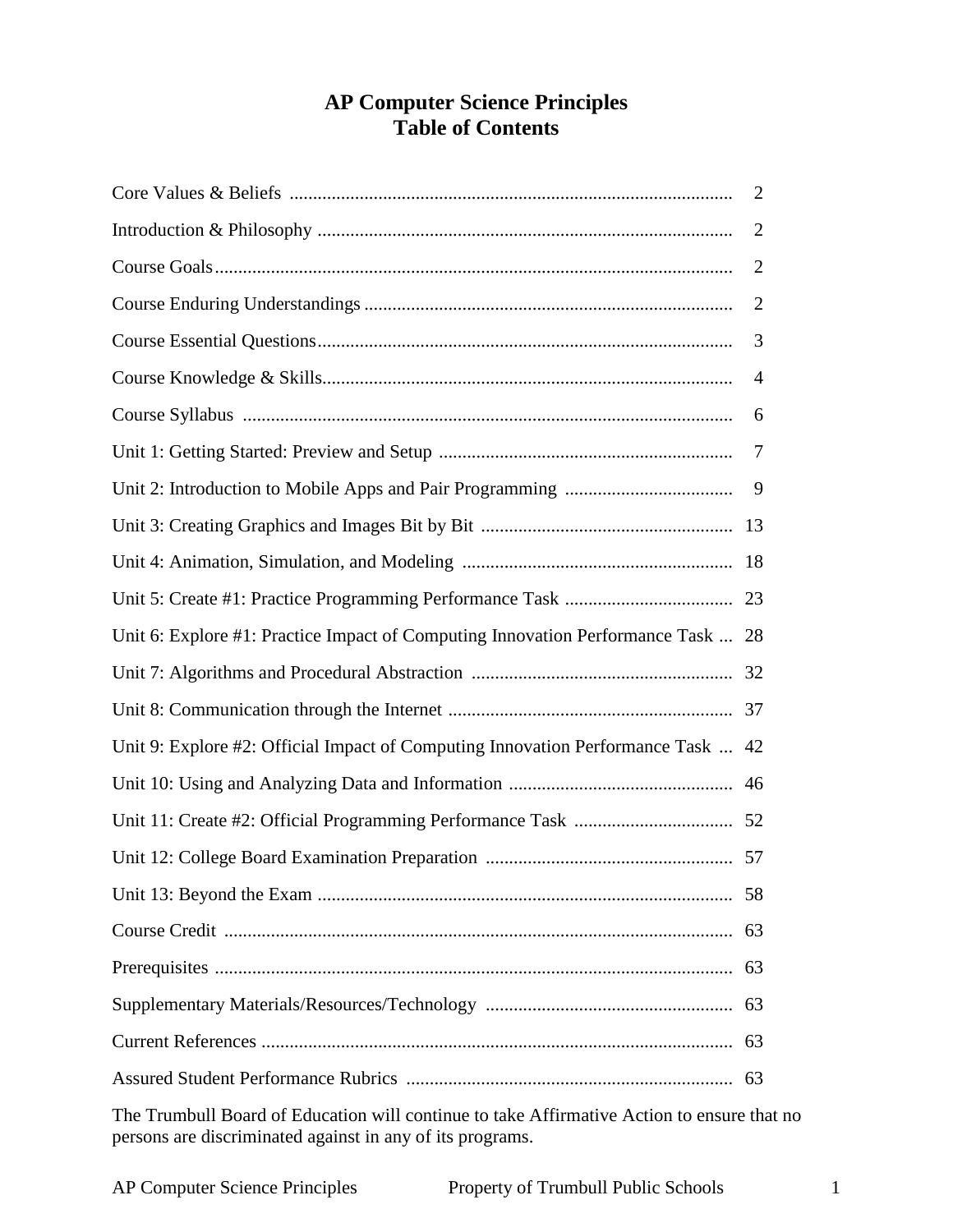## **CORE VALUES AND BELIEFS**

The Trumbull High School community engages in an environment conducive to learning which believes that all students will **read and write effectively**, therefore communicating in an articulate and coherent manner. All students will participate in activities **that present problemsolving through critical thinking**. Students will use technology as a tool applying it to decision making. We believe that by fostering self-confidence, self-directed and student-centered activities, we will promote **independent thinkers and learners**. We believe **ethical conduct** to be paramount in sustaining the welcoming school climate that we presently enjoy.

Approved 8/26/2011

## **INTRODUCTION & PHILOSOPHY**

AP Computer Science Principles utilizes students' creative, problem-solving skills to design and program mobile applications using App Inventor for Android. App Inventor is a visual language that enables novice programmers to create powerful mobile applications that interact with the web and with other phones. Students will learn how to access the world of mobile services and applications as creators, not just consumers. Students will learn to create useful apps for realworld contexts, as they develop programming and problem-solving skills. Students will also explore the exciting world of computer science from the perspective of mobile computing and its increasingly important effects on society. The course follows a Mobile Computer Science Principles (CSP) curriculum based on the theme of mobile computing and using the visual programming language MIT App Inventor.

## **COURSE GOALS**

AP Computer Science Principles satisfies three sets of goals:

- The Learning Objectives of the 2017 College Board Curriculum Framework for Advanced Placement Computer Science Principles;
- The Standards of the 2017 Computer Science Teachers' Association (CSTA); and
- The Standards of the 2016 International Society for Technology in Education Standards.

Each Unit presents the Goals appropriate for that Unit.

## **COURSE ENDURING UNDERSTANDINGS**

Students will understand that . . .

- developments in computing have far-reaching effects on society and have led to significant innovations. The developments have implications for individuals, society, commercial markets, and innovation.
- computing is a creative discipline in which creation takes many forms, such as remixing digital music, generating animations, developing websites, and writing programs.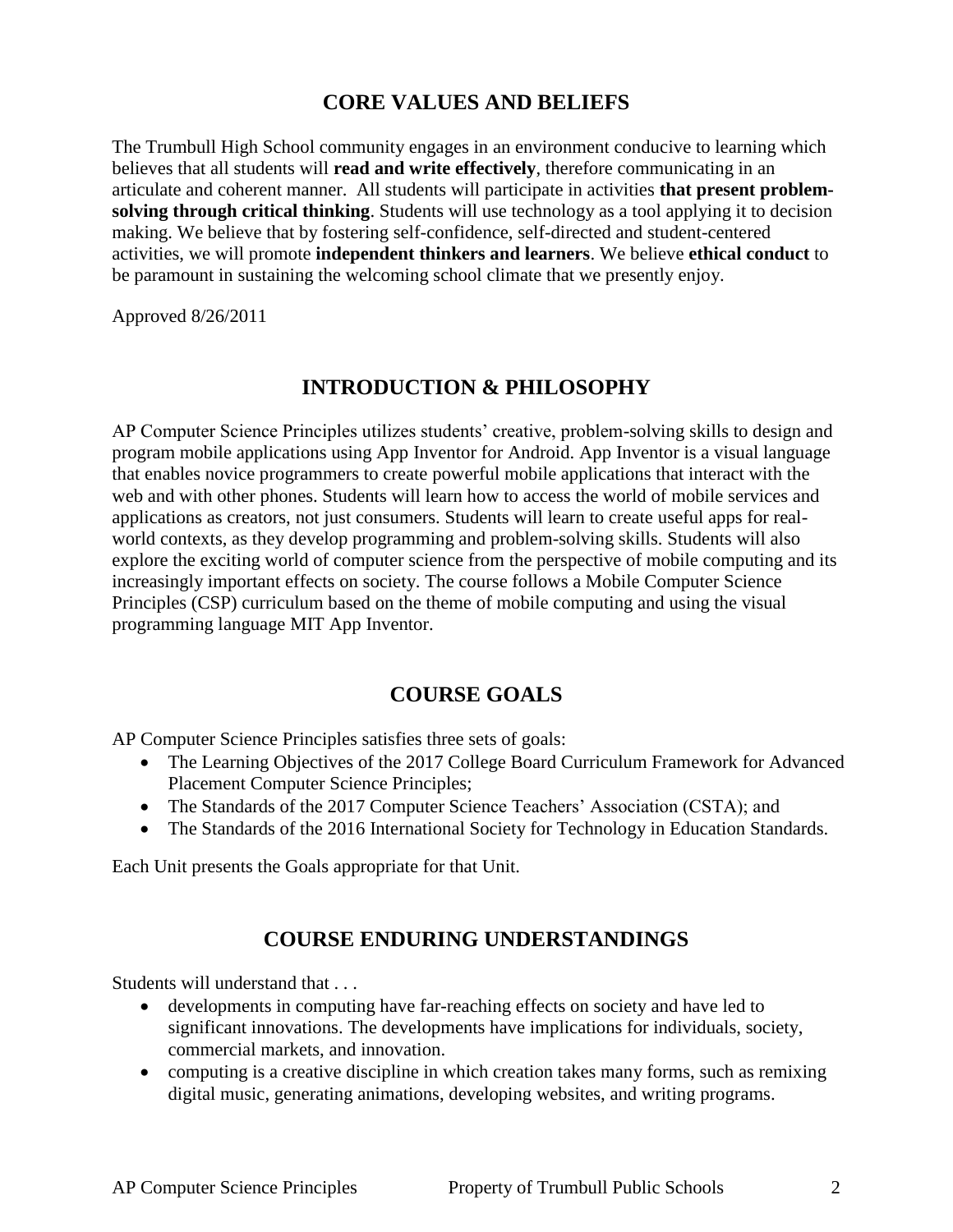- computational thinking requires understanding and applying abstraction at multiple levels, such as privacy in social networking applications, logic gates and bits, and the human genome project.
- the results and artifacts of computation and the computational techniques and strategies that generate them can be understood intrinsically both for what they are as well as for what they produce. They can also be analyzed and evaluated by applying aesthetic, mathematical, pragmatic, and other criteria.
- communicating effectively with respect to computation and the impact of technology is essential. This is true on both the local and global levels. Good communication leads to productive collaboration.
- innovation can occur when people work together or independently. People working collaboratively can often achieve more than individuals working alone. Learning to collaborate effectively includes drawing on diverse perspectives, skills, and the backgrounds of peers to address complex and open-ended problems.

## **COURSE ESSENTIAL QUESTIONS**

- How can a creative development process affect the creation of computational artifacts?
- How can computing and the use of computational tools foster creative expression?
- How can computing extend traditional forms of human expression and experience?
- How are vastly different kinds of data, physical phenomena, and mathematical concepts represented on a computer?
- How does abstraction help us in writing programs, creating computational artifacts, and solving problems?
- How can computational models and simulations help generate new understanding and knowledge?
- How can computation be employed to help people process data and information to gain insight and knowledge?
- How can computation be employed to facilitate exploration and discovery when working with data?
- What considerations and trade-offs arise in the computational manipulation of data?
- What opportunities do large data sets provide for solving problems and creating knowledge?
- How are algorithms implemented and executed on computers and computational devices?
- Why are some languages better than others when used to implement algorithms?
- What kinds of problems are easy, what kinds are difficult, and what kinds are impossible to solve algorithmically?
- How are algorithms evaluated?
- How are programs developed to help people, organizations, or society solve problems?
- How are programs used for creative expression, to satisfy personal curiosity, or to create new knowledge?
- How do computer programs implement algorithms?
- How does abstraction make the development of computer programs possible?
- How do people develop and test computer programs?
- Which mathematical and logical concepts are fundamental to computer programming?
- What is the Internet? How is it built? How does it function?
- What aspects of the Internet's design and development have helped it scale and flourish?
- How is cybersecurity impacting the ever-increasing number of Internet users?

AP Computer Science Principles Property of Trumbull Public Schools 3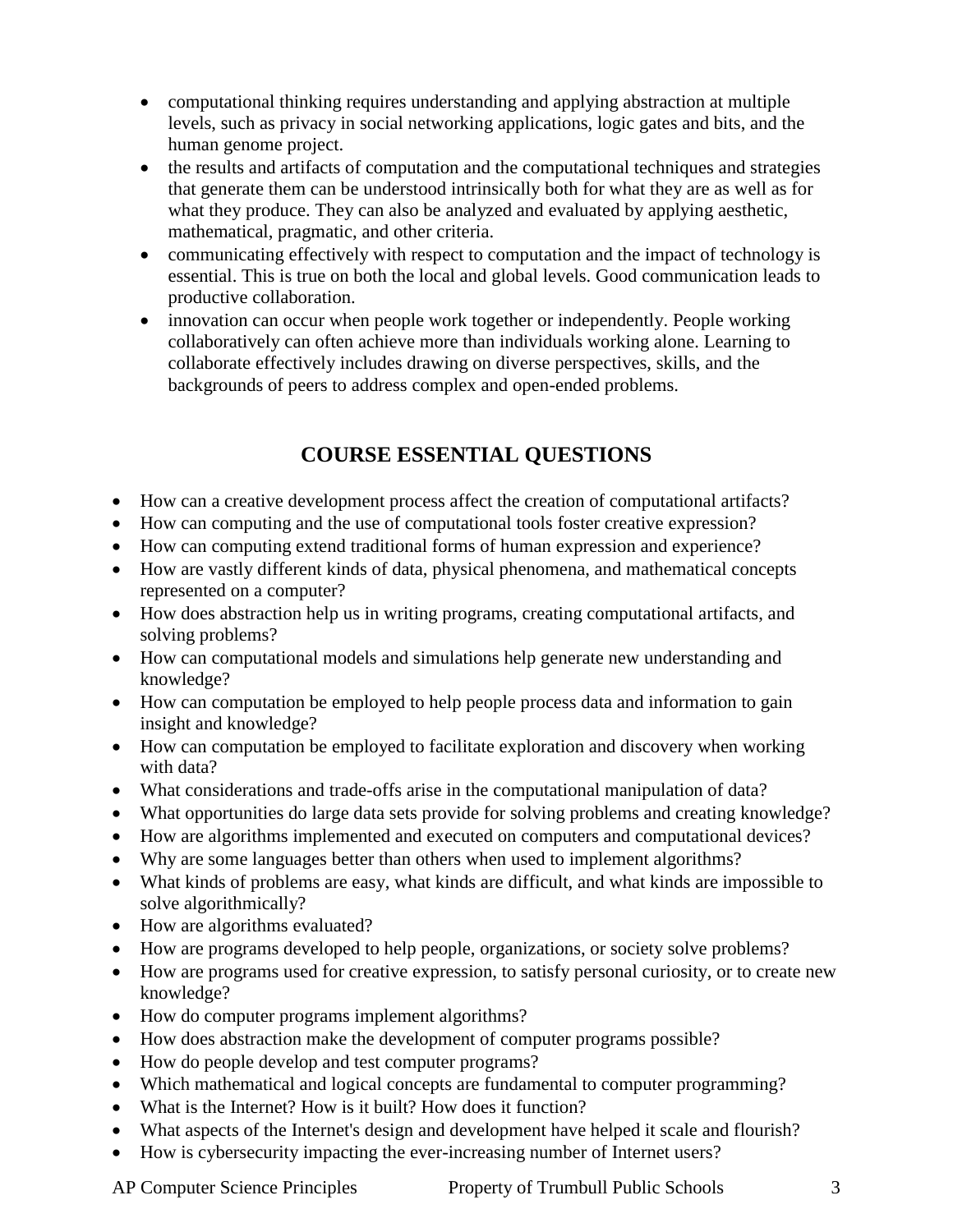- How does computing enhance human communication, interaction, and cognition?
- How does computing enable innovation?
- What are some potential beneficial and harmful effects of computing?
- How do economic, social, and cultural contexts influence innovation and the use of computing?

## **COURSE KNOWLEDGE & SKILLS**

Students will know . . .

- how to draw connections between different computing concepts.
- how to engage in the creative aspects of computing by designing and developing interesting computational artifacts as well as by applying computing techniques to creatively solve problems.
- how to use abstraction to develop models and simulations of natural and artificial phenomena, use them to make predictions about the world, and analyze their efficacy and validity.
- how to design and produce solutions, models, and artifacts, and evaluate and analyze their own computational work as well as the computational work of others have produced.
- how to describe computation and the impact of technology and computation, explain and justify the design and appropriateness of their computational choices, and analyze and describe both computational artifacts and the results or behaviors of such artifacts.
- how to collaborate on a number of activities, including the investigation of questions using data sets and the production of computational artifacts.

Students will be able to . . .

- identify impacts of computing.
- describe connections between people and computing.
- explain connections between computing concepts.
- create a computational artifact with a practical, personal, or societal intent.
- select appropriate techniques to develop a computational artifact.
- use appropriate algorithmic and information management principles.
- explain how data, information, or knowledge is represented for computational use.
- explain how abstractions are used in computation or modeling.
- describe modeling in a computational context.
- evaluate a proposed solution to a problem.
- locate and correct errors.
- explain how an artifact functions.
- justify appropriateness and correctness of a solution, model, or artifact.
- explain the meaning of a result in context.
- describe computation with accurate and precise language, notations, or visualizations.
- summarize the purpose of a computational artifact.
- collaborate with another student in solving a computational problem.
- collaborate with another student in producing an artifact
- share the workload by providing individual contributions to an overall collaborative effort.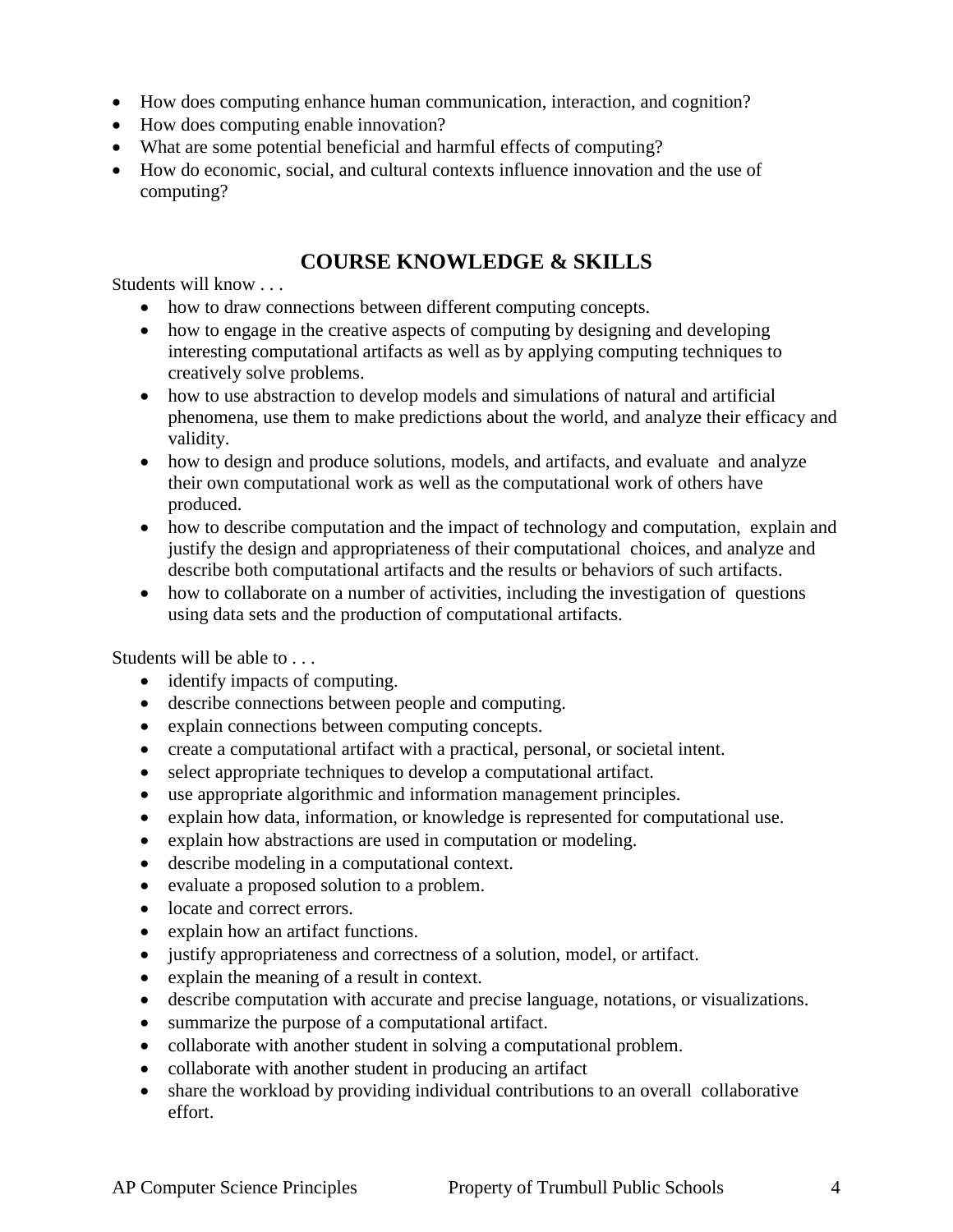- foster a constructive, collaborative climate by resolving conflicts and facilitating the contributions of a partner or team member.
- exchange knowledge and feedback with a partner or team member.
- review and revise their work as needed to create a high-quality artifact.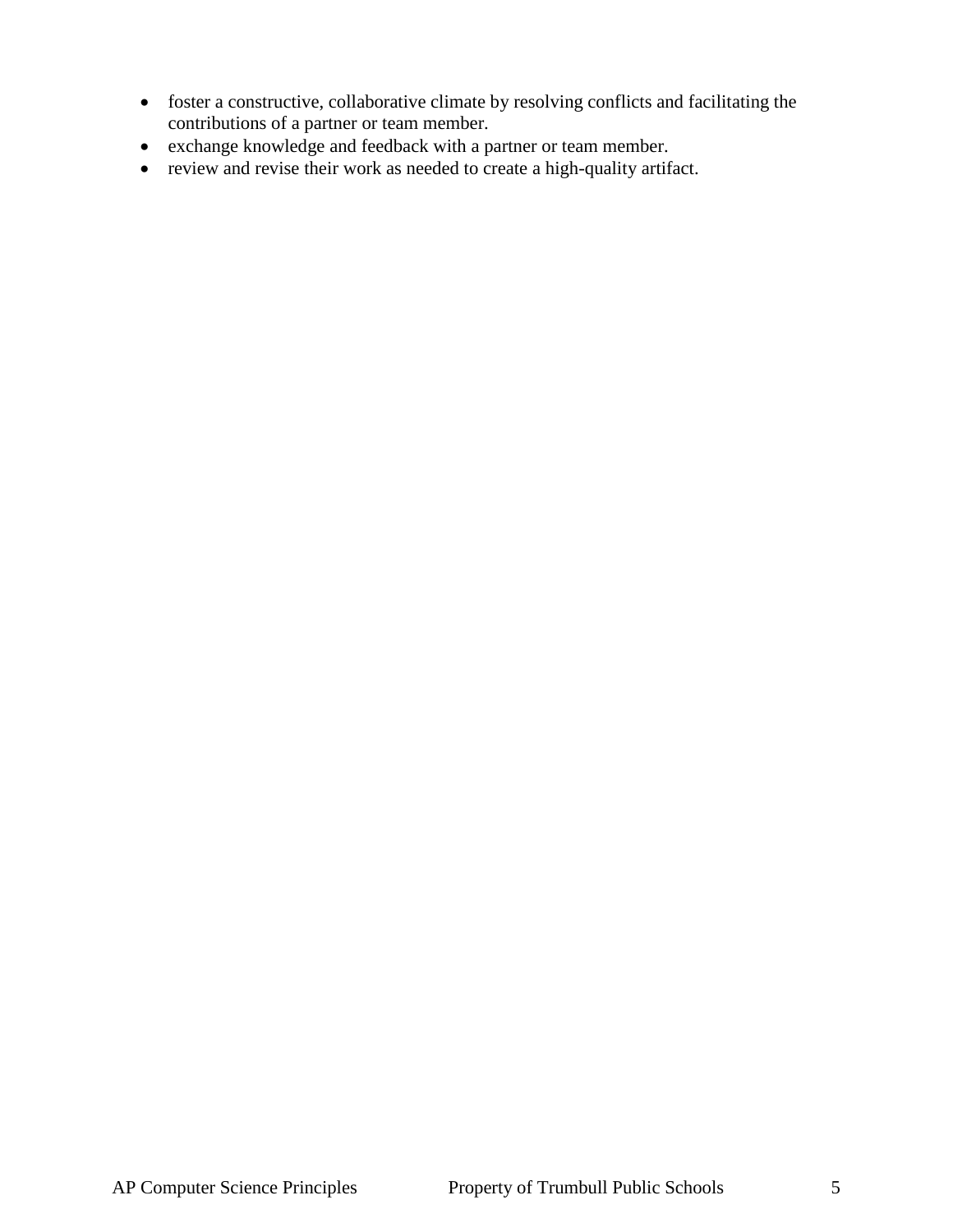## **COURSE SYLLABUS**

#### **Course Name**

Advanced Placement Computer Science Principles

#### **Level**

Advanced Placement

#### **Prerequisites**

Successful completion of ACP Geometry

#### **Materials Required**

Chromebook or laptop with the Chrome web browser; Android device (phone or tablet) or a laptop with an Android emulator

#### **General Description of the Course**

AP Computer Science Principles utilizes students' creative, problem-solving skills to design and program mobile applications using App Inventor for Android. App Inventor is a visual language that enables novice programmers to create powerful mobile applications that interact with the web and with other phones. Students will learn how to access the world of mobile services and applications as creators, not just consumers. Students will learn to create useful apps for real-world contexts, as they develop programming and problem-solving skills. Students will also explore the exciting world of computer science from the perspective of mobile computing and its increasingly important effect on society. If students plan on taking both AP Computer Science classes offered at THS, it is recommended that AP Computer Science be is taken before AP Computer Science A.

#### **Assured Assessments**

Formative Assessments:

Formative assessments can include, but are not limited to:

- Programming tasks on Hour of Code website (Unit 1)
- Creation and use of ePortfolios (Units  $1, 2, 3, 4, 5, 6, 7, 8, 9, 10, 11, 13$ )
- $\bullet$  Discussions related to technology and computer science (Units 1, 2, 3, 4, 7, 8, 10)
- Creation of and writing about apps (Units  $2, 3, 4, 5, 7, 8, 10, 11, 13$ )
- Practice questions and released items related to College Board Examination (Unit 12)

Summative Assessments:

- Common end-of-unit assessment (Units  $2, 3, 4, 7, 8, 10$ )
- Programming performance task (Units  $5, 11$ )
- Impact of computing innovation performance task (Units 6, 9)
- Full released College Board Examination (Unit 12)

#### **Core Resources**

- Abelson, Hal, Ken Ledeen, and Harry Lewis. "Blown to Bits: Your Life, Liberty, and Happiness after the Digital Explosion." [http://www.bitsbook.com/.](http://www.bitsbook.com/) Web.
- MIT App Inventor. [ai2.appinventor.mit.edu.](ai2.appinventor.mit.edu) Web.
- "Mobile CSP." [https://mobilecsp-2017.appspot.com/mobilecsp/course.](https://mobilecsp-2017.appspot.com/mobilecsp/course) Web.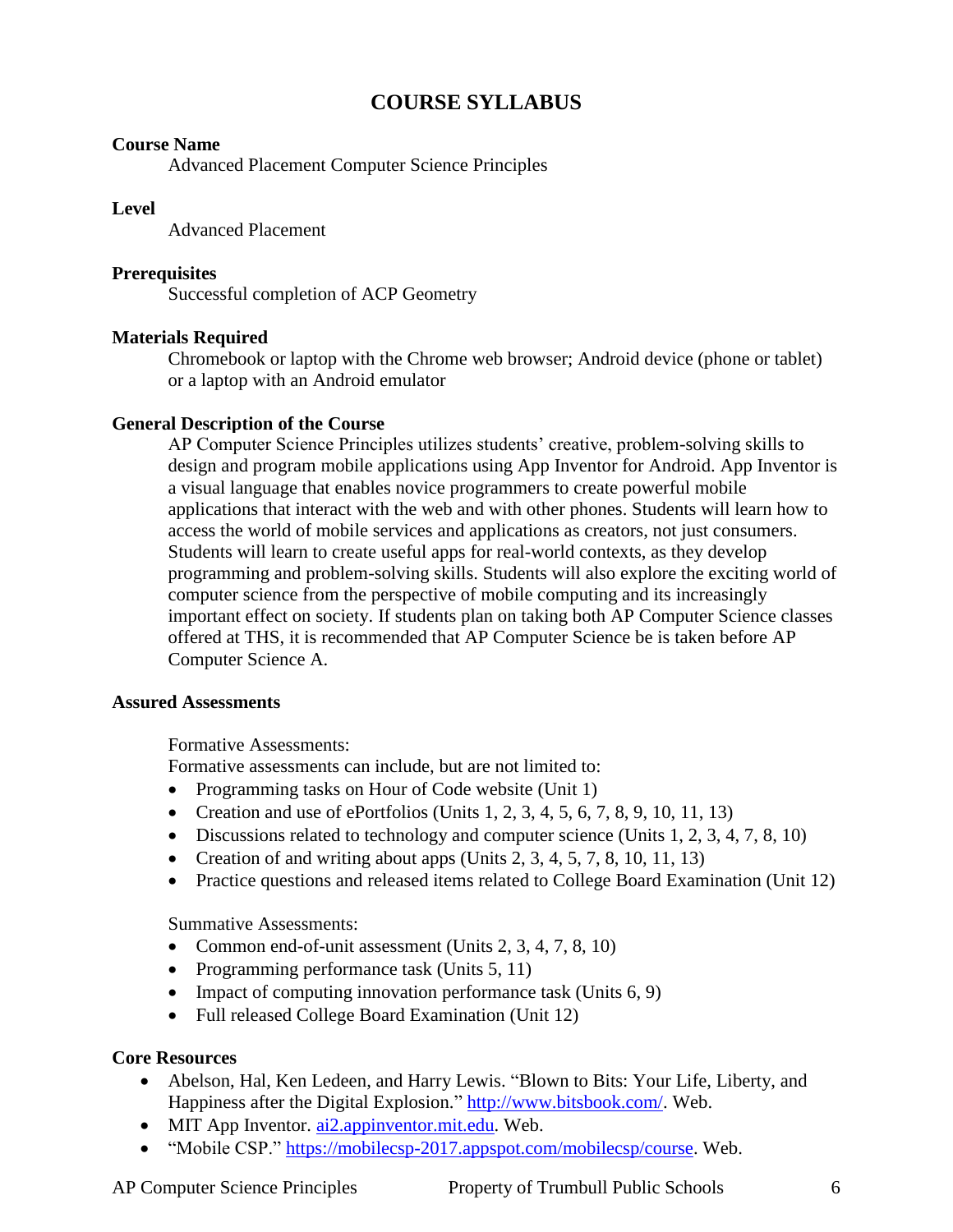### **UNIT 1 Getting Started: Preview and Setup**

Unit 1 provides a brief overview of the course, emphasizing its main theme: learning the principles of computer science while building socially useful mobile apps. The hands-on work focuses on setting up the students' environment, including their programming environment and online portfolios. Students are provided a brief introduction to blocks-based programming and are also given a brief introduction to *Blown to Bits*, which will be used, along with current events and news articles, as a resource throughout the course to learn about the impact of computer science on society.

#### **Unit Goals**

At the completion of this unit, students will:

The following Unit Goals align with the 2017 College Board Curriculum Framework for Advanced Placement Computer Science Principles.

| 1.1.1 | Apply a creative development process when creating computational artifacts.                   |
|-------|-----------------------------------------------------------------------------------------------|
| 1.2.1 | Create a computational artifact for creative expression.                                      |
| 4.1.1 | Develop an algorithm for implementation in a program.                                         |
| 4.1.2 | Express an algorithm in a language.                                                           |
| 4.2.4 | Evaluate algorithms analytically and empirically for efficiency, correctness, and<br>clarity. |
| 5.1.2 | Develop a correct program to solve problems.                                                  |
| 5.1.3 | Collaborate to develop a program.                                                             |
| 5.2.1 | Explain how programs implement algorithms.                                                    |
|       |                                                                                               |

The following Unit Goals align with the 2017 Computer Science Teachers' Association (CSTA) Computer Science Standards.

- 3B-AP-11 Evaluate algorithms in terms of their efficiency, correctness, and clarity.
- 3A-AP-15 Justify the selection of specific control structures when tradeoffs involve implementation, readability, and program performance, and explain the benefits and drawbacks of choices made.
- 3A-AP-16 Design and iteratively develop computational artifacts for practical intent, personal expression, or to address a societal issue by using events to initiate instructions.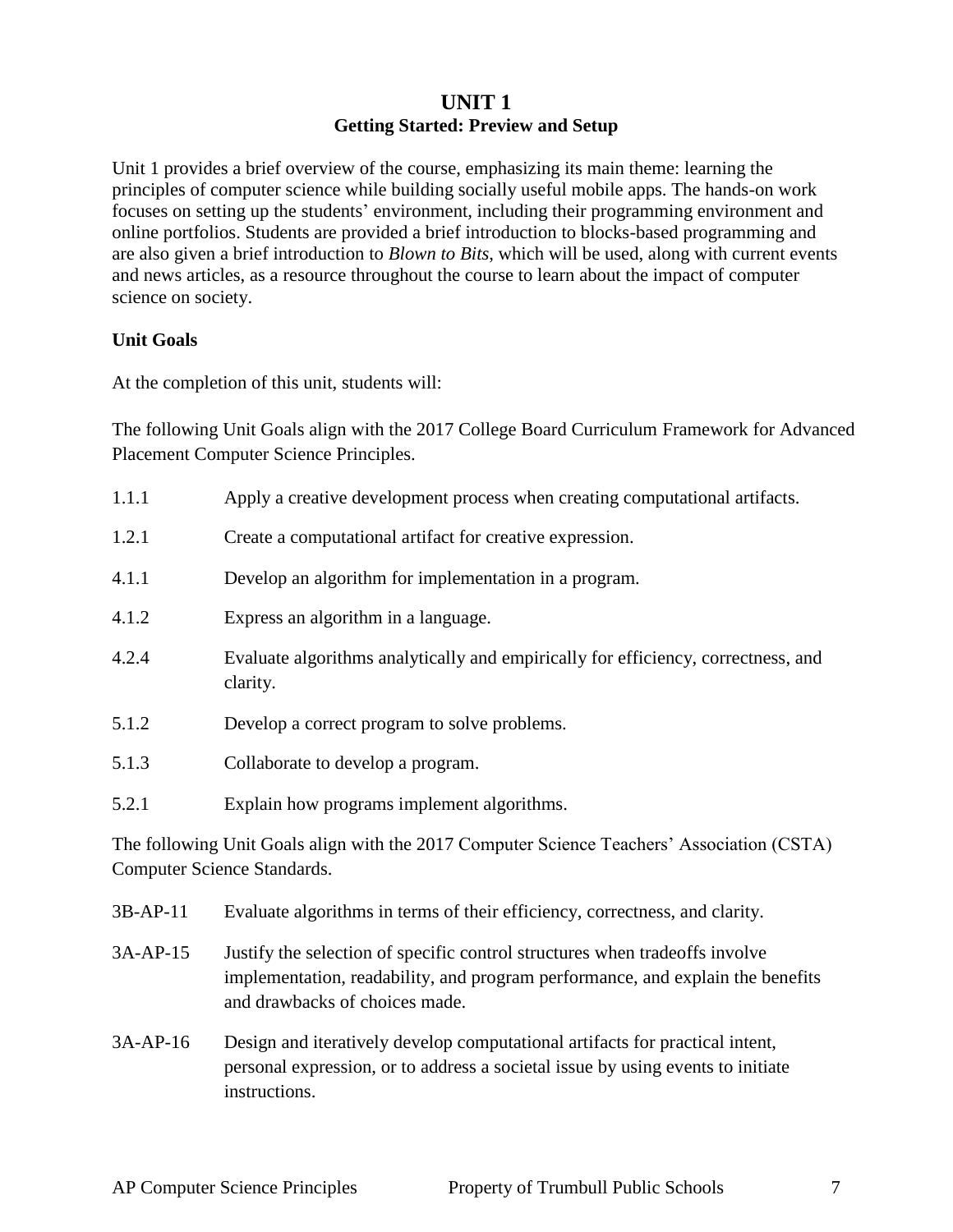- 3A-AP-17 Decompose problems into smaller components through systematic analysis, using constructs such as procedures, modules, and/or objects.
- 3B-AP-13 Illustrate the flow of execution of a recursive algorithm.

The following Unit Goal aligns with the 2016 International Society for Technology in Education Standards.

| <b>ISTE Computational Thinker</b> | Students develop and employ strategies for understanding |
|-----------------------------------|----------------------------------------------------------|
| (Standard 5)                      | and solving problems in ways that leverage the power of  |
|                                   | technological methods to develop and test solutions.     |

#### **Unit Essential Questions**

- What is graphical blocks-based programming?
- How will we create apps for our mobile devices?
- Why is it important to study the impact of computer technology?

#### **Scope and Sequence**

- 1. Overview of course structure and requirements
- 2. Sample programming tasks, using Blockly and Hour of Code
- 3. Creating a Google site to be used as an aPortfolio
- 4. Setting up Chromebooks and mobile devices to use App Inventor
- 5. Introduction of the online textbook *Blown to Bits: Your Life, Liberty, and Happiness after the Digital Explosion*

#### **Assured Assessments**

#### Formative Assessment:

Students will participate in solving various programming tasks on the Hour of Code website, and will also create a Google site to be used as their ePortfolio. They will also engage in various discussions about technology in general. These tasks will assess students' understanding of essential concepts and skills.

#### Summative Assessment:

There is no summative assessment for this first unit, as it sets up the rest of the year for the course.

#### **Resources**

Core

- Abelson, Hal, Ken Ledeen, and Harry Lewis. "Blown to Bits: Your Life, Liberty, and Happiness after the Digital Explosion." [http://www.bitsbook.com/.](http://www.bitsbook.com/) Web.
- Hour of Code. [https://hourofcode.com/us/learn.](https://hourofcode.com/us/learn) Web.
- MIT App Inventor. [ai2.appinventor.mit.edu.](ai2.appinventor.mit.edu) Web.
- "Mobile CSP." [https://mobilecsp-2017.appspot.com/mobilecsp/course.](https://mobilecsp-2017.appspot.com/mobilecsp/course) Web.

#### **Time Allotment**

• Approximately 7 school days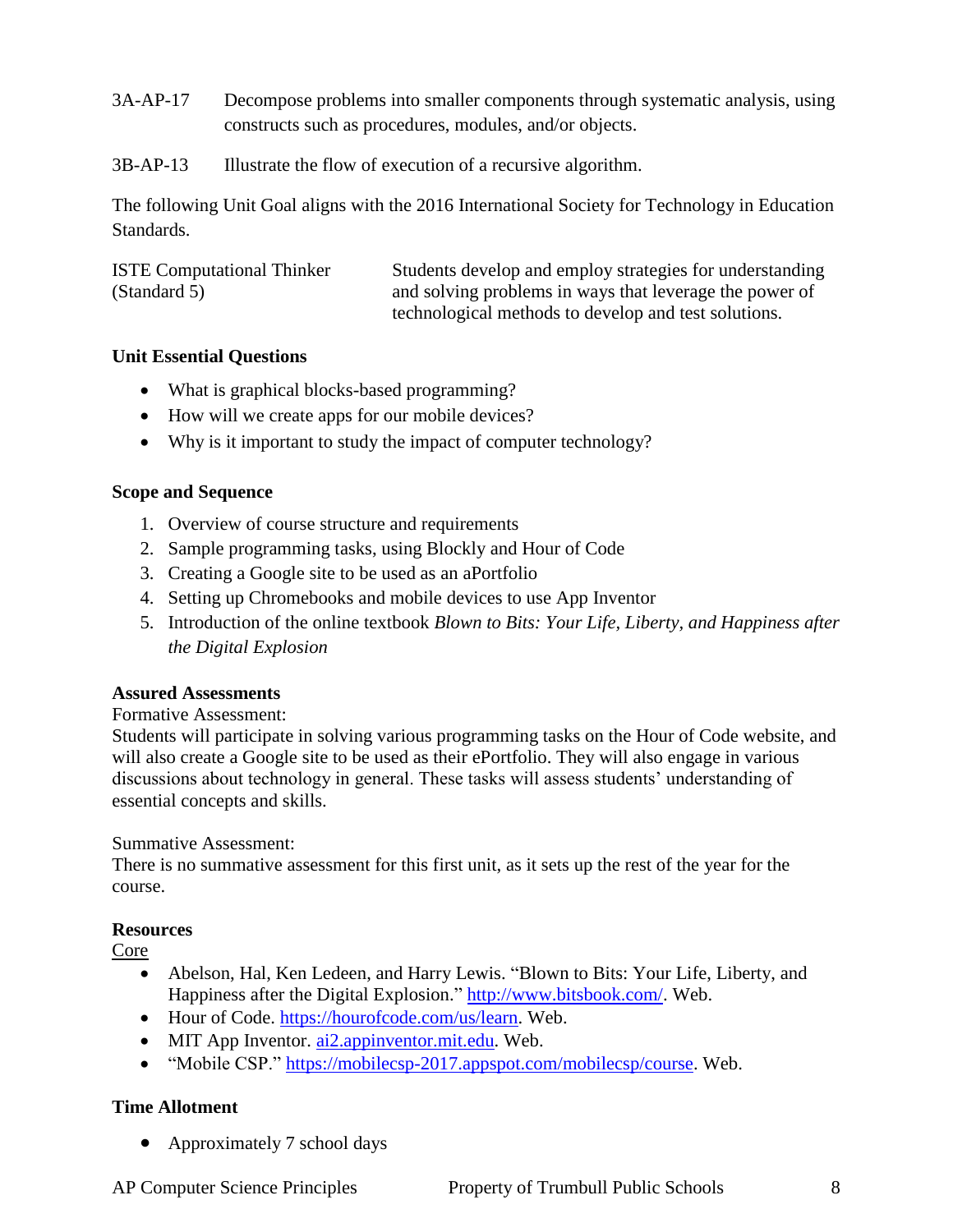#### **UNIT 2**

#### **Introduction to Mobile Apps and Pair Programming**

Unit 2 focuses on getting to know the App Inventor development environment as well as several key enduring understandings related to abstraction, global impact, and creativity.

#### **Unit Goals**

At the completion of this unit, students will:

The following Unit Goals align with the 2017 College Board Curriculum Framework for Advanced Placement Computer Science Principles.

| 1.1.1 | Apply a creative development process when creating computational artifacts.                              |
|-------|----------------------------------------------------------------------------------------------------------|
| 1.2.1 | Create a computational artifact for creative expression.                                                 |
| 1.2.3 | Create a new computational artifact by combining or modifying existing artifacts.                        |
| 1.2.4 | Collaborate in the creation of computational artifacts.                                                  |
| 1.3.1 | Use computing tools and techniques for creative expression.                                              |
| 2.1.1 | Describe the variety of abstractions used to represent data.                                             |
| 2.1.2 | Explain how binary sequences are used to represent digital data.                                         |
| 2.2.3 | Identify multiple levels of abstractions that are used when writing programs.                            |
| 4.1.1 | Develop an algorithm for implementation in a program.                                                    |
| 4.1.2 | Express an algorithm in a language.                                                                      |
| 5.1.1 | Develop a program for creative expression, to satisfy personal curiosity, or to<br>create new knowledge. |
| 5.1.2 | Develop a correct program to solve problems.                                                             |
| 5.2.1 | Explain how programs implement algorithms.                                                               |
| 5.4.1 | Evaluate the correctness of a program.                                                                   |
| 6.1.1 | Explain the abstraction in the Internet and how the Internet functions.                                  |
| 7.1.1 | Explain how computing innovations affect communication, interaction, and<br>cognition.                   |
| 7.1.2 | Explain how people participate in a problem-solving process that scales.                                 |
| 7.3.1 | Analyze the beneficial and harmful effects of computing.                                                 |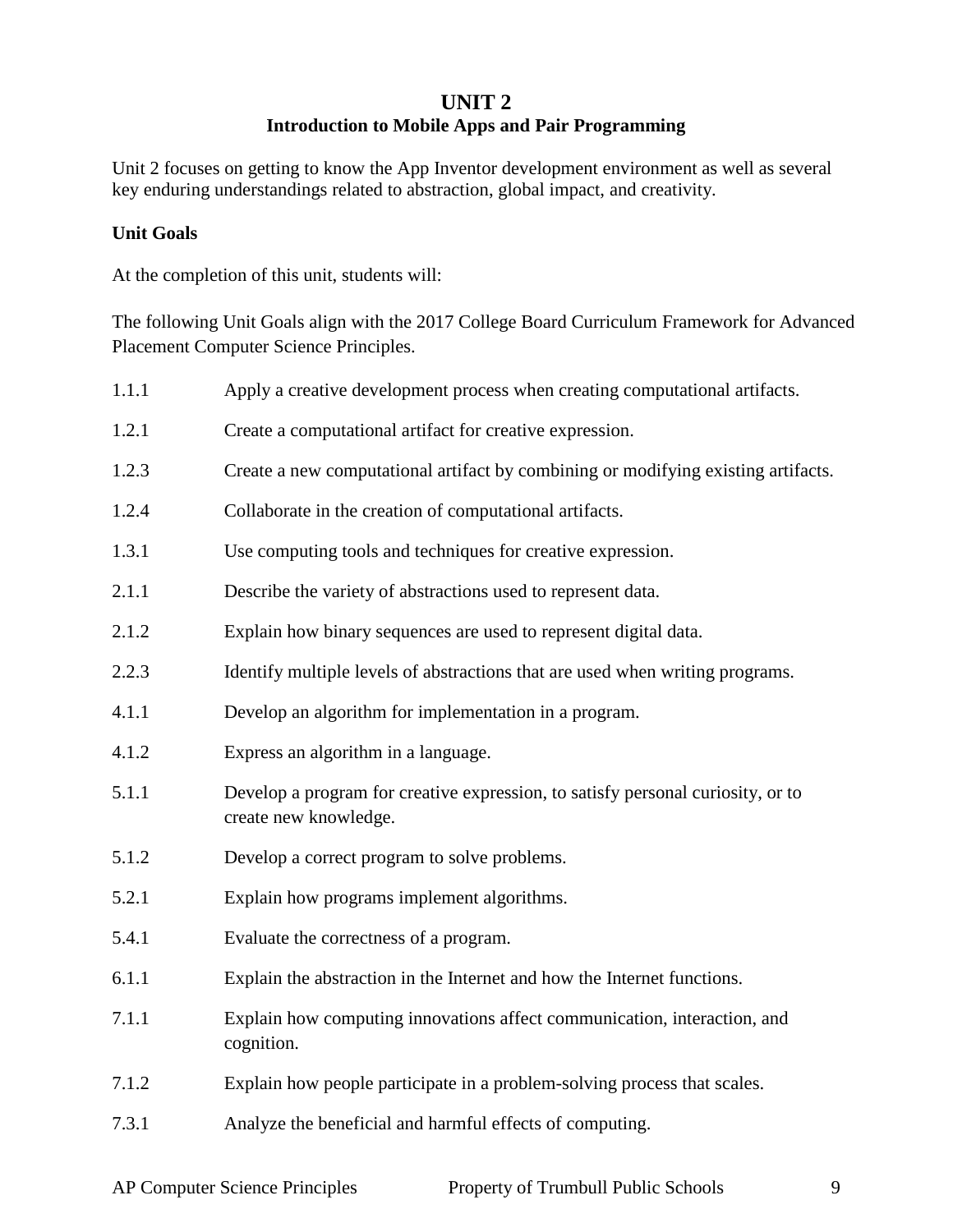The following Unit Goals align with the 2017 Computer Science Teachers' Association (CSTA) Computer Science Standards.

| 3A-CS-01 | Explain how abstractions hide the underlying implementation details of<br>computing systems embedded in everyday objects.                                                                       |
|----------|-------------------------------------------------------------------------------------------------------------------------------------------------------------------------------------------------|
| 3A-CS-02 | Compare levels of abstraction and interactions between application software,<br>system software, and hardware layers.                                                                           |
| 3B-CS-01 | Categorize the roles of operating system software.                                                                                                                                              |
| 3B-CS-02 | Illustrate ways computing systems implement logic, input, and output through<br>hardware components.                                                                                            |
| 3A-NI-04 | Evaluate the scalability and reliability of networks, by describing the relationship<br>between routers, switches, servers, topology, and addressing.                                           |
| 3B-NI-03 | Describe the issues that impact network functionality (e.g., bandwidth, load,<br>delay, topology).                                                                                              |
| 3A-DA-09 | Translate between different bit representations of real-world phenomena, such as<br>characters, numbers, and images.                                                                            |
| 3A-DA-10 | Evaluate the tradeoffs in how data elements are organized and where data is<br>stored.                                                                                                          |
| 3A-AP-13 | Create prototypes that use algorithms to solve computational problems by<br>leveraging prior student knowledge and personal interests.                                                          |
| 3A-AP-15 | Justify the selection of specific control structures when tradeoffs involve<br>implementation, readability, and program performance, and explain the benefits<br>and drawbacks of choices made. |
| 3A-AP-16 | Design and iteratively develop computational artifacts for practical intent,<br>personal expression, or to address a societal issue by using events to initiate<br>instructions.                |
| 3A-AP-17 | Decompose problems into smaller components through systematic analysis, using<br>constructs such as procedures, modules, and/or objects.                                                        |
| 3A-AP-18 | Create artifacts by using procedures within a program, combinations of data and<br>procedures, or independent but interrelated programs.                                                        |
| 3A-AP-19 | Systematically design and develop programs for broad audiences by incorporating<br>feedback from users.                                                                                         |
| 3A-AP-20 | Evaluate licenses that limit or restrict use of computational artifacts when using<br>resources such as libraries.                                                                              |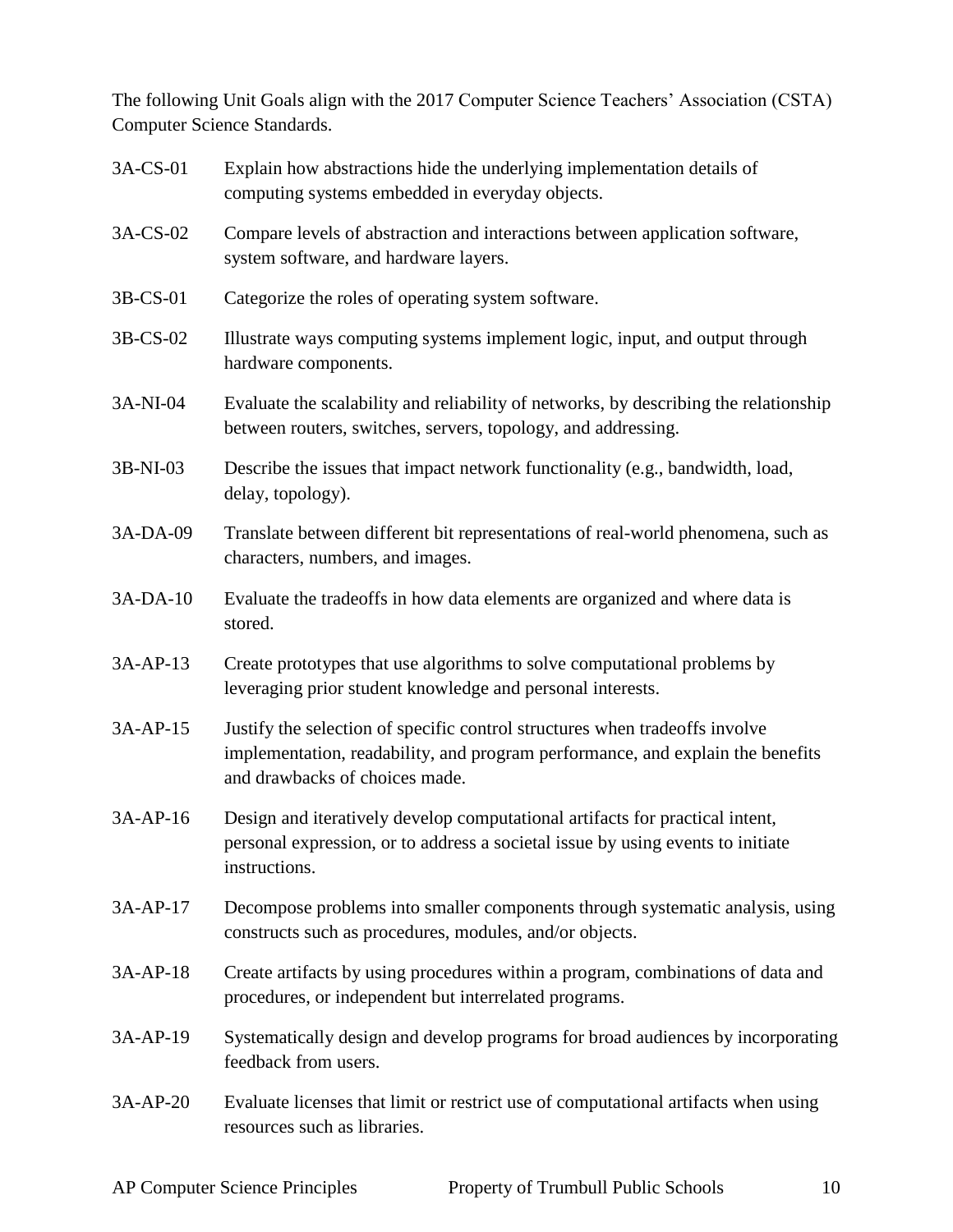| 3A-AP-21                                        | Evaluate and refine computational artifacts to make them more usable and<br>accessible.                                                                                |                                                                                                                                                                                                                 |  |    |
|-------------------------------------------------|------------------------------------------------------------------------------------------------------------------------------------------------------------------------|-----------------------------------------------------------------------------------------------------------------------------------------------------------------------------------------------------------------|--|----|
| $3B-AP-10$                                      | Use and adapt classic algorithms to solve computational problems.                                                                                                      |                                                                                                                                                                                                                 |  |    |
| $3B-AP-11$                                      | Evaluate algorithms in terms of their efficiency, correctness, and clarity.                                                                                            |                                                                                                                                                                                                                 |  |    |
| 3B-AP-15                                        | Analyze a large-scale computational problem and identify generalizable patterns<br>that can be applied to a solution.                                                  |                                                                                                                                                                                                                 |  |    |
| $3B-AP-20$                                      | Use version control systems, integrated development environments (IDEs), and<br>collaborative tools and practices (code documentation) in a group software<br>project. |                                                                                                                                                                                                                 |  |    |
| 3B-AP-21                                        | Develop and use a series of test cases to verify that a program performs according<br>to its design specifications.                                                    |                                                                                                                                                                                                                 |  |    |
| 3B-AP-22                                        | Modify an existing program to add additional functionality and discuss intended<br>and unintended implications (e.g., breaking other functionality).                   |                                                                                                                                                                                                                 |  |    |
| 3B-AP-23                                        | Evaluate key qualities of a program through a process such as a code review.                                                                                           |                                                                                                                                                                                                                 |  |    |
| $3A-IC-24$                                      | Evaluate the ways computing impacts personal, ethical, social, economic, and<br>cultural practices.                                                                    |                                                                                                                                                                                                                 |  |    |
| 3A-IC-28                                        | Explain the beneficial and harmful effects that intellectual property laws can have<br>on innovation.                                                                  |                                                                                                                                                                                                                 |  |    |
| $3B-IC-25$                                      | Evaluate computational artifacts to maximize their beneficial effects and<br>minimize harmful effects on society.                                                      |                                                                                                                                                                                                                 |  |    |
| 3B-IC-26                                        | Evaluate the impact of equity, access, and influence on the distribution of<br>computing resources in a global society.                                                |                                                                                                                                                                                                                 |  |    |
| 3B-IC-27                                        | Predict how computational innovations that have revolutionized aspects of our<br>culture might evolve.                                                                 |                                                                                                                                                                                                                 |  |    |
| 3B-IC-28                                        | Debate laws and regulations that impact the development and use of software.                                                                                           |                                                                                                                                                                                                                 |  |    |
| Standards.                                      |                                                                                                                                                                        | The following Unit Goals align with the 2016 International Society for Technology in Education                                                                                                                  |  |    |
| <b>ISTE Digital Citizen</b><br>(Standard 2)     |                                                                                                                                                                        | Students recognize the rights, responsibilities and<br>opportunities of living, learning and working in an<br>interconnected digital world, and they act and model in<br>ways that are safe, legal and ethical. |  |    |
| <b>ISTE Innovative Designer</b><br>(Standard 4) |                                                                                                                                                                        | Students use a variety of technologies within a design<br>process to identify and solve problems by creating new,<br>useful or imaginative solutions.                                                           |  |    |
|                                                 | <b>AP Computer Science Principles</b>                                                                                                                                  | Property of Trumbull Public Schools                                                                                                                                                                             |  | 11 |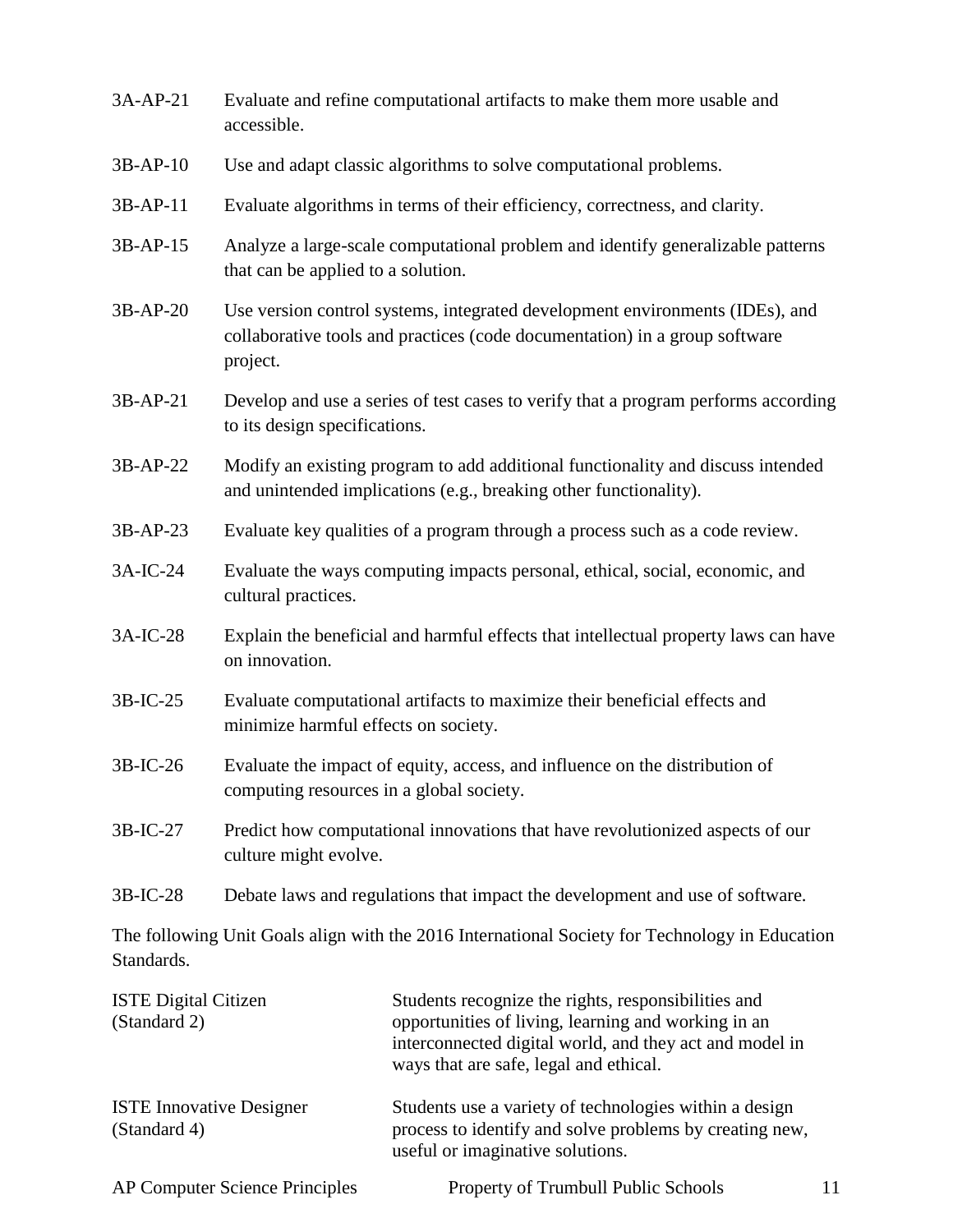| <b>ISTE Computational Thinker</b><br>(Standard 5) | Students develop and employ strategies for understanding<br>and solving problems in ways that leverage the power of<br>technological methods to develop and test solutions.                 |
|---------------------------------------------------|---------------------------------------------------------------------------------------------------------------------------------------------------------------------------------------------|
| <b>ISTE Creative Communicator</b><br>(Standard 6) | Students communicate clearly and express themselves<br>creatively for a variety of purposes using the platforms,<br>tools, styles, formats and digital media appropriate to their<br>goals. |

#### **Unit Essential Questions**

- How does one use App Inventor and event-driven programming to build a mobile app?
- What are the various hardware and software abstractions that make up a modern digital computer?
- What is the binary number system that underlines all digital representation?

#### **Scope and Sequence**

- 1. Completion of introductory tutorial using images and sound in App Inventor
- 2. Building on introductory tutorial by adding new features and enhancements
- 3. Designing own soundboard apps
- 4. Learning the basic digital structure of computers binary numbers via highlighting of the various levels and types of abstraction in computer hardware and software
- 5. Reading and discussion of Chp. 1 of *Blown to Bits*, focusing on some of the key ethical considerations around the positive and negative impacts of computing

#### **Assured Assessments**

#### Formative Assessment:

Students will answer interactive self-check questions and add to their ePortfolios answers to reflection questions. They will also create two apps, upload them to their ePortfolios, and complete an app write-up. They will also engage in various discussions about technology's impact on society.

#### Summative Assessment:

Students will take a common end-of-unit assessment scored via a common scoring guide.

#### **Resources**

Core

- Abelson, Hal, Ken Ledeen, and Harry Lewis. "Blown to Bits: Your Life, Liberty, and Happiness after the Digital Explosion." [http://www.bitsbook.com/.](http://www.bitsbook.com/) Web.
- Logic.Ly. [https://logic.ly/demo/samples.](https://logic.ly/demo/samples) Web.
- MIT App Inventor. [ai2.appinventor.mit.edu.](ai2.appinventor.mit.edu) Web.
- "Mobile CSP." [https://mobilecsp-2017.appspot.com/mobilecsp/course.](https://mobilecsp-2017.appspot.com/mobilecsp/course) Web.

#### **Time Allotment**

• Approximately 17 school days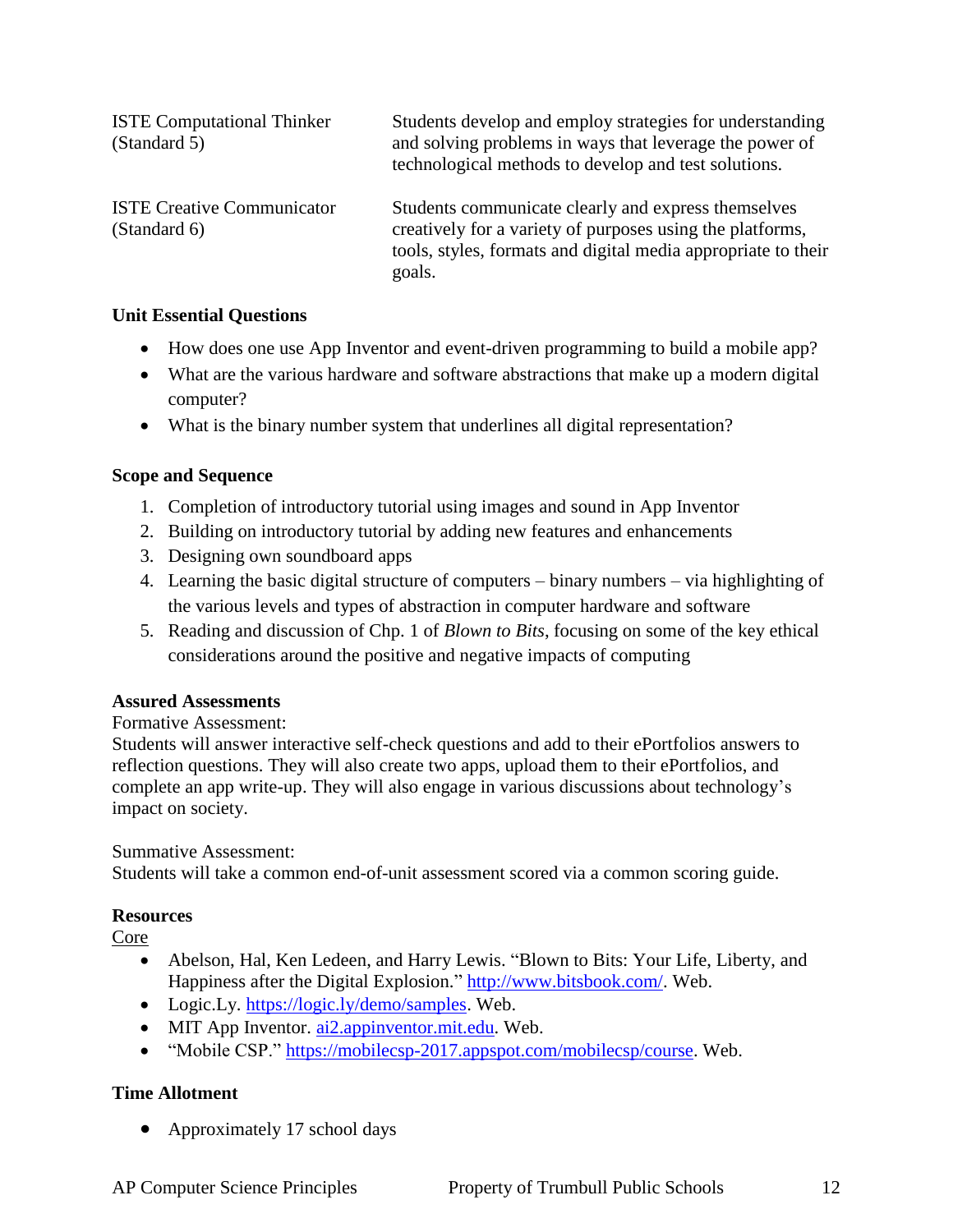## **UNIT 3 Creating Graphics and Images Bit by Bit**

Unit 3 focuses on App Inventor's drawing and painting features to explore concepts related to graphics and images; students also delve deeper into abstraction and begin exploring data and information as they discuss the benefits and costs of image representation techniques.

#### **Unit Goals**

At the completion of this unit, students will:

The following Unit Goals align with the 2017 College Board Curriculum Framework for Advanced Placement Computer Science Principles.

1.2.2 Create a computational artifact using computing tools and techniques to solve a problem. 1.2.4 Collaborate in the creation of computational artifacts. 1.3.1 Use computing tools and techniques for creative expression. 2.1.1 Describe the variety of abstractions used to represent data. 2.1.2 Explain how binary sequences are used to represent digital data. 2.2.1 Develop an abstraction when writing a program or creating other computational artifacts. 2.2.2 Use multiple levels of abstraction to write programs. 2.3.1 Use models and simulations to represent phenomena. 3.1.2 Collaborate when processing information to gain insight and knowledge. 3.1.3 Explain the insight and knowledge gained from digitally processed data by using appropriate visualizations, notations, and precise language. 3.2.1 Extract information from data to discover and explain connections or trends. 3.3.1 Analyze how data representation, storage, security, and transmission of data involve computational manipulation of information. 4.1.2 Express an algorithm in a language. 5.1.1 Develop a program for creative expression, to satisfy personal curiosity, or to create new knowledge. 5.1.2 Develop a correct program to solve problems. 5.1.3 Collaborate to develop a program.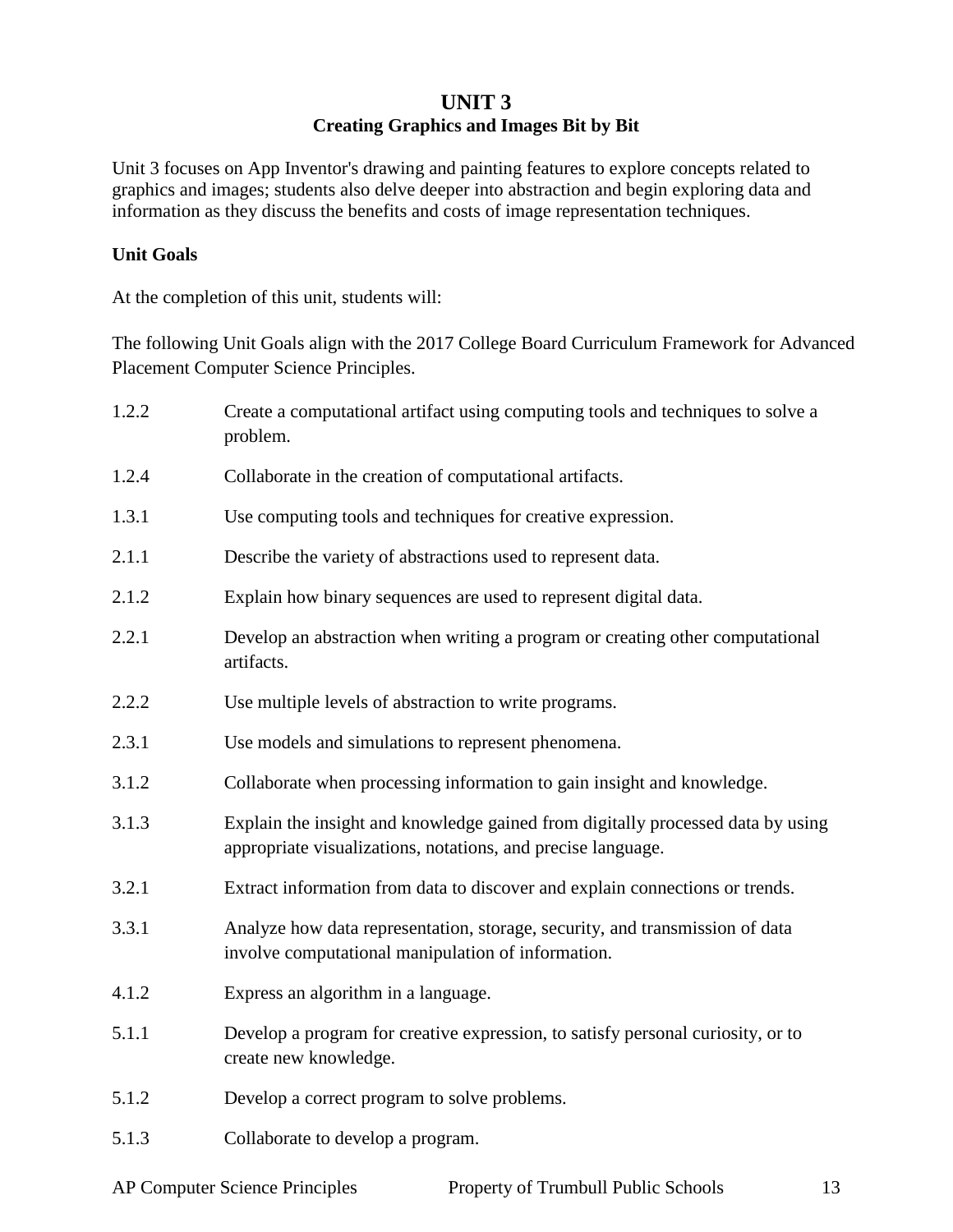- 5.2.1 Explain how programs implement algorithms.
- 5.3.1 Use abstraction to manage complexity in programs.
- 5.4.1 Evaluate the correctness of a program.
- 5.5.1 Employ appropriate mathematical and logical concepts in programming.
- 7.1.1 Explain how computing innovations affect communication, interaction, and cognition.
- 7.3.1 Analyze the beneficial and harmful effects of computing.

The following Unit Goals align with the 2017 Computer Science Teachers' Association (CSTA) Computer Science Standards.

| 3A-CS-01 | Explain how abstractions hide the underlying implementation details of<br>computing systems embedded in everyday objects.                |
|----------|------------------------------------------------------------------------------------------------------------------------------------------|
| 3A-CS-02 | Compare levels of abstraction and interactions between application software,<br>system software, and hardware layers.                    |
| 3A-CS-03 | Develop guidelines that convey systematic troubleshooting strategies that others<br>can use to identify and fix errors.                  |
| 3B-CS-01 | Categorize the roles of operating system software.                                                                                       |
| 3B-NI-03 | Describe the issues that impact network functionality (e.g., bandwidth, load,<br>delay, topology).                                       |
| 3A-DA-09 | Translate between different bit representations of real-world phenomena, such as<br>characters, numbers, and images.                     |
| 3A-DA-10 | Evaluate the tradeoffs in how data elements are organized and where data is<br>stored.                                                   |
| 3A-DA-12 | Create computational models that represent the relationships among different<br>elements of data collected from a phenomenon or process. |
| 3B-DA-07 | Evaluate the ability of models and simulations to test and support the refinement<br>of hypotheses.                                      |
| 3A-AP-13 | Create prototypes that use algorithms to solve computational problems by<br>leveraging prior student knowledge and personal interests.   |
| 3A-AP-14 | Use lists to simply solutions, generalizing computational problems instead of<br>repeatedly using simple variables.                      |
|          |                                                                                                                                          |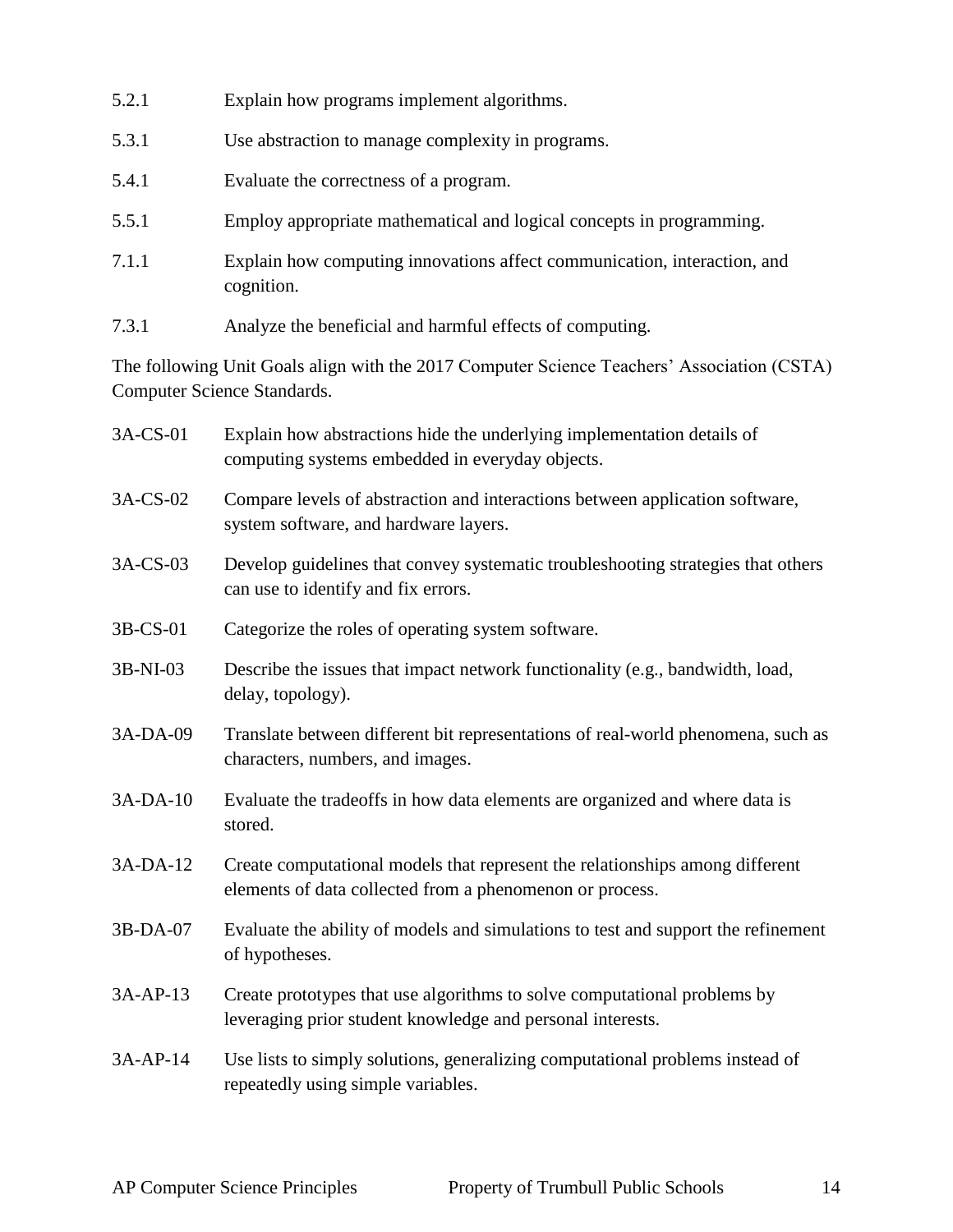- 3A-AP-15 Justify the selection of specific control structures when tradeoffs involve implementation, readability, and program performance, and explain the benefits and drawbacks of choices made.
- 3A-AP-16 Design and iteratively develop computational artifacts for practical intent, personal expression, or to address a societal issue by using events to initiate instructions.
- 3A-AP-17 Decompose problems into smaller components through systematic analysis, using constructs such as procedures, modules, and/or objects.
- 3A-AP-18 Create artifacts by using procedures within a program, combinations of data and procedures, or independent but interrelated programs.
- 3A-AP-19 Systematically design and develop programs for broad audiences by incorporating feedback from users.
- 3A-AP-20 Evaluate licenses that limit or restrict use of computational artifacts when using resources such as libraries.
- 3A-AP-21 Evaluate and refine computational artifacts to make them more usable and accessible.
- 3A-AP-22 Design and develop computational artifacts working in team roles using collaborative tools.
- 3A-AP-23 Document design decisions using text, graphics, presentations, and/or demonstrations in the development of complex programs.
- 3B-AP-10 Use and adapt classic algorithms to solve computational problems.
- 3B-AP-11 Evaluate algorithms in terms of their efficiency, correctness, and clarity.
- 3B-AP-12 Compare and contrast fundamental data structures and their uses.
- 3B-AP-14 Construct solutions to problems using student-created components, such as procedures, modules, and/or objects.
- 3B-AP-16 Demonstrate code reuse by creating programming solutions using libraries and APIs.
- 3B-AP-18 Explain security issues that might lead to compromised computer programs.
- 3B-AP-20 Use version control systems, integrated development environments (IDEs), and collaborative tools and practices (code documentation) in a group software project.
- 3B-AP-21 Develop and use a series of test cases to verify that a program performs according to its design specifications.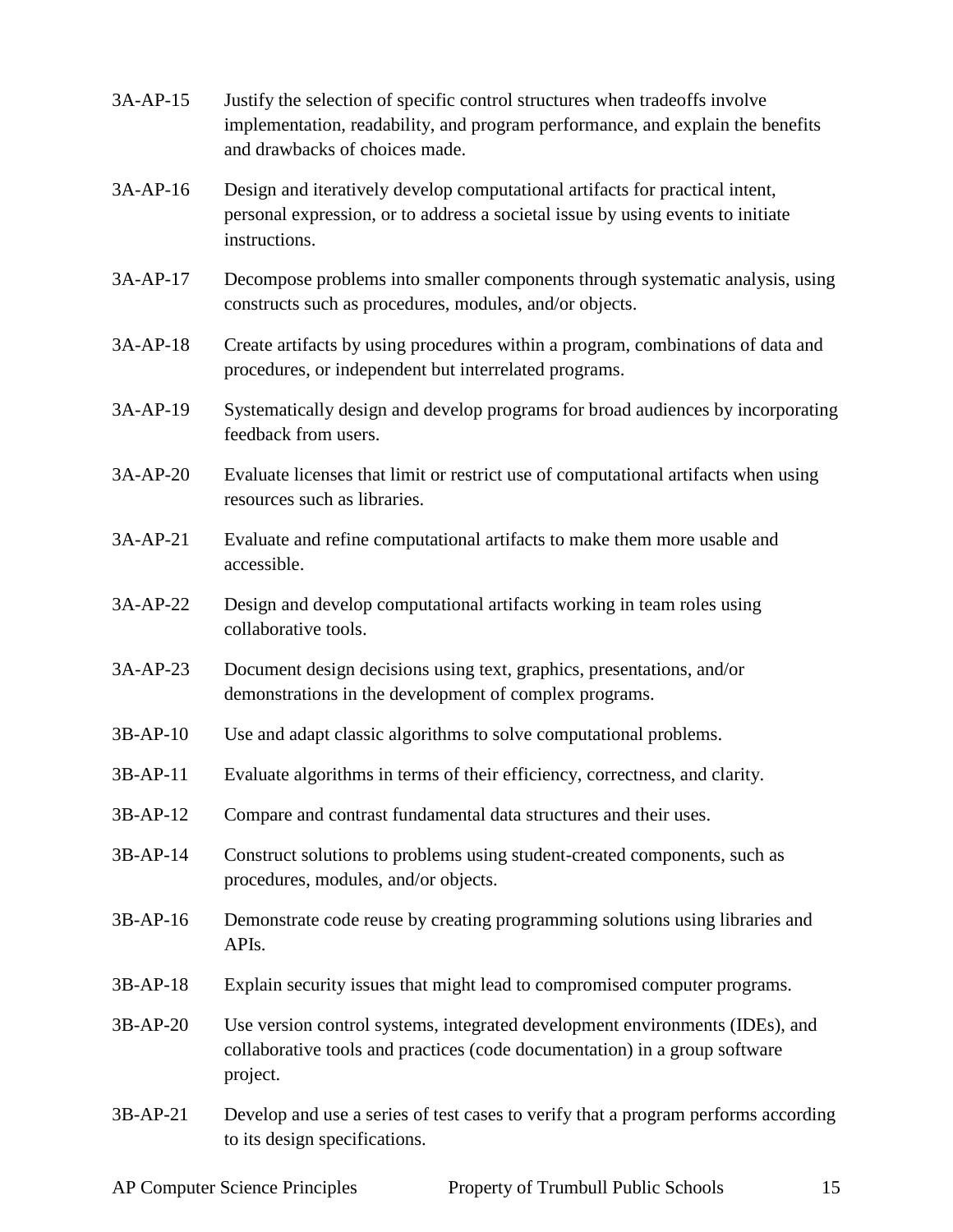| $3B-AP-22$ | Modify an existing program to add additional functionality and discuss intended<br>and unintended implications (e.g., breaking other functionality). |
|------------|------------------------------------------------------------------------------------------------------------------------------------------------------|
| $3B-AP-23$ | Evaluate key qualities of a program through a process such as a code review.                                                                         |
| $3A-IC-24$ | Evaluate the ways computing impacts personal, ethical, social, economic, and<br>cultural practices.                                                  |
| $3A-IC-26$ | Demonstrate ways a given algorithm applies to problems across disciplines.                                                                           |
| $3B-IC-25$ | Evaluate computational artifacts to maximize their beneficial effects and<br>minimize harmful effects on society.                                    |
| $3B-IC-28$ | Debate laws and regulations that impact the development and use of software.                                                                         |
|            |                                                                                                                                                      |

The following Unit Goals align with the 2016 International Society for Technology in Education Standards.

| <b>ISTE Empowered Learner</b><br>(Standard 1)     | Students leverage technology to take an active role in<br>choosing, achieving and demonstrating competency in their<br>learning goals, informed by the learning sciences.                                       |
|---------------------------------------------------|-----------------------------------------------------------------------------------------------------------------------------------------------------------------------------------------------------------------|
| <b>ISTE Digital Citizen</b><br>(Standard 2)       | Students recognize the rights, responsibilities and<br>opportunities of living, learning and working in an<br>interconnected digital world, and they act and model in<br>ways that are safe, legal and ethical. |
| <b>ISTE Innovative Designer</b><br>(Standard 4)   | Students use a variety of technologies within a design<br>process to identify and solve problems by creating new,<br>useful or imaginative solutions.                                                           |
| <b>ISTE Computational Thinker</b><br>(Standard 5) | Students develop and employ strategies for understanding<br>and solving problems in ways that leverage the power of<br>technological methods to develop and test solutions.                                     |
| <b>ISTE Creative Communicator</b><br>(Standard 6) | Students communicate clearly and express themselves<br>creatively for a variety of purposes using the platforms,<br>tools, styles, formats and digital media appropriate to their<br>goals.                     |

#### **Unit Essential Questions**

- How can binary numbers be used to represent all digital data?
- How can algorithms be used to compress data?
- How do variables of both simple and structured data, such as lists, enable us to manage the complexity of a program?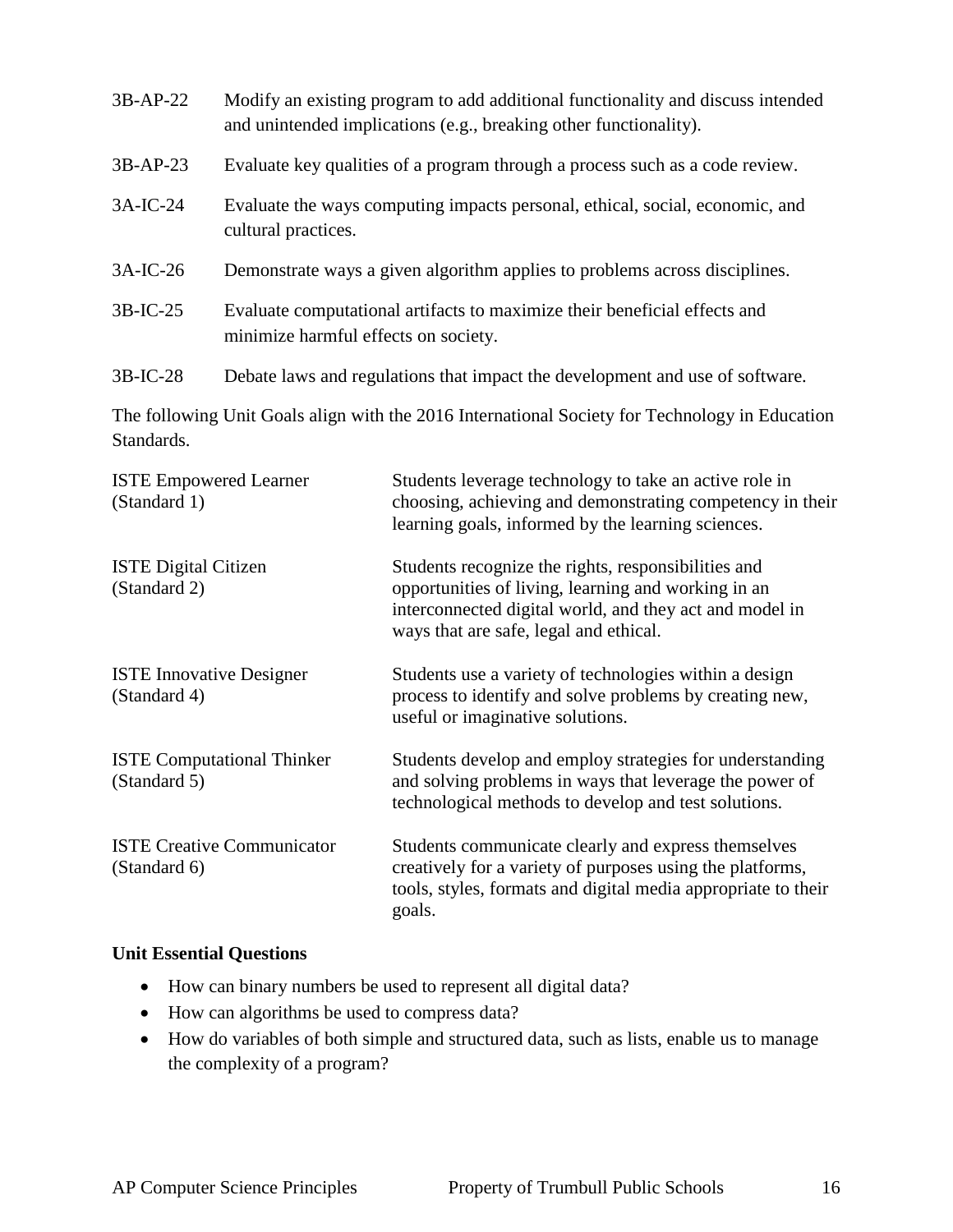#### **Scope and Sequence**

- 1. Completion of tutorials to build PaintPot and Map Tour apps, and completion of followup projects to build creative enhancements to the apps
- 2. Exploration of methods of image representation, extending the idea that all data can be represented as bits, and exploration of how errors might be detected when data is transmitted
- 3. Reading and discussion of Chp. 3 of *Blown to Bits*, focusing on binary data as holding more information than what is seen on screen

#### **Assured Assessments**

#### Formative Assessment:

Students will answer interactive self-check questions and add to their ePortfolios answers to reflection questions. They will also create an app, upload it to their ePortfolios, and complete an app write-up. They will also engage in various discussions about technology's impact on transferring information.

Summative Assessment:

Students will take a common end-of-unit assessment scored via a common scoring guide.

#### **Resources**

Core

- Abelson, Hal, Ken Ledeen, and Harry Lewis. "Blown to Bits: Your Life, Liberty, and Happiness after the Digital Explosion." [http://www.bitsbook.com/.](http://www.bitsbook.com/) Web.
- MIT App Inventor. [ai2.appinventor.mit.edu.](ai2.appinventor.mit.edu) Web.
- "Mobile CSP." [https://mobilecsp-2017.appspot.com/mobilecsp/course.](https://mobilecsp-2017.appspot.com/mobilecsp/course) Web.

#### **Time Allotment**

• Approximately 16 school days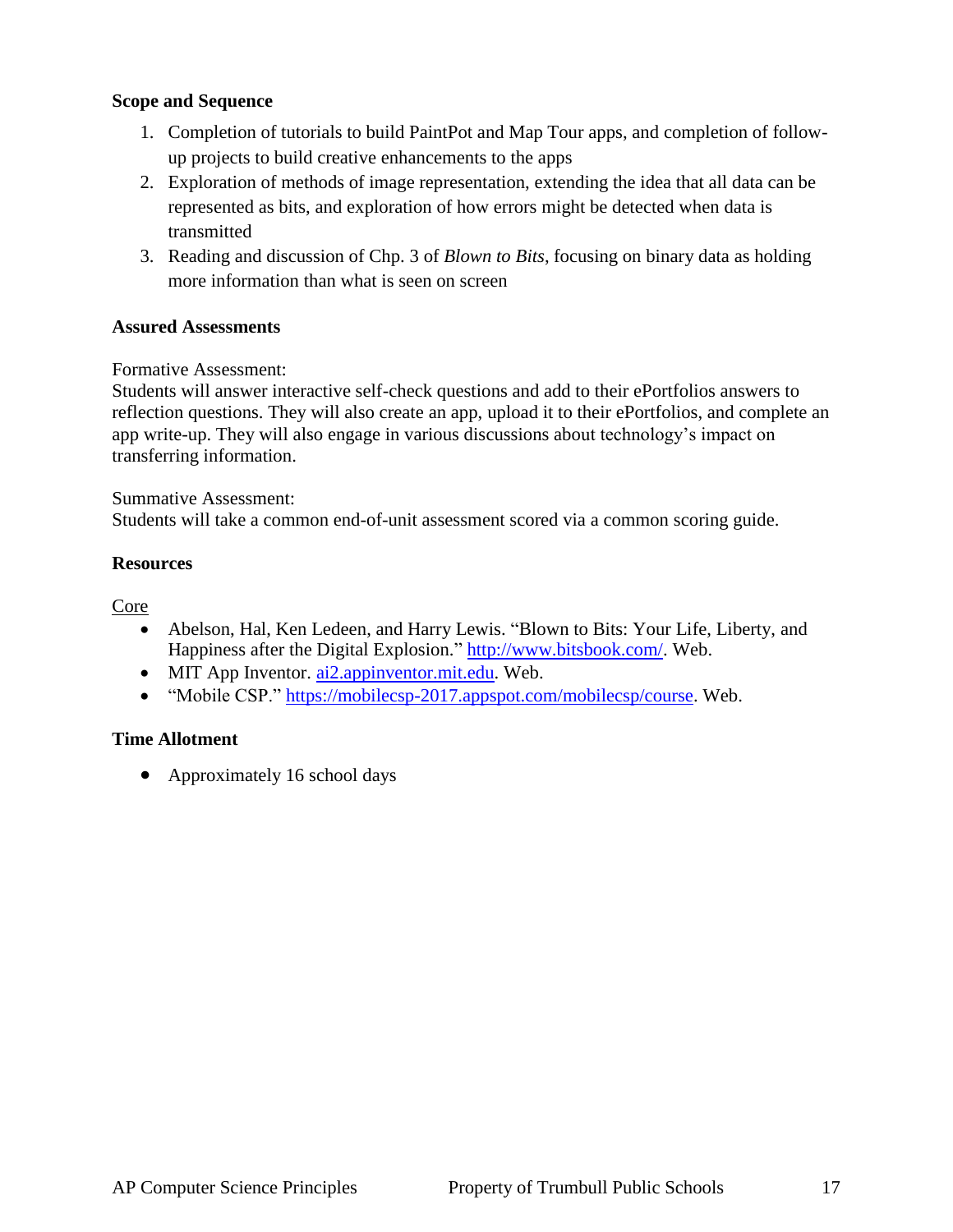## **UNIT 4 Animation, Simulation, and Modeling**

Unit 4 focuses on simulation and modeling; apps are built to simulate randomness, and students investigate the relationship of technology and computing innovations to privacy, the economy, society, and culture.

#### **Unit Goals**

At the completion of this unit, students will:

The following Unit Goals align with the 2017 College Board Curriculum Framework for Advanced Placement Computer Science Principles.

| 1.2.2 | Create a computational artifact using computing tools and techniques to solve a<br>problem.                                        |
|-------|------------------------------------------------------------------------------------------------------------------------------------|
| 1.2.4 | Collaborate in the creation of computational artifacts.                                                                            |
| 1.3.1 | Use computing tools and techniques for creative expression.                                                                        |
| 2.2.1 | Develop an abstraction when writing a program or creating other computational<br>artifacts.                                        |
| 2.2.3 | Identify multiple levels of abstractions that are used when writing programs.                                                      |
| 2.3.1 | Use models and simulations to represent phenomena.                                                                                 |
| 2.3.2 | Use models and simulations to formulate, refine, and test hypotheses.                                                              |
| 3.3.1 | Analyze how data representation, storage, security, and transmission of data<br>involve computational manipulation of information. |
| 4.1.1 | Develop an algorithm for implementation in a program.                                                                              |
| 4.1.2 | Express an algorithm in a language.                                                                                                |
| 5.1.1 | Develop a program for creative expression, to satisfy personal curiosity, or to<br>create new knowledge.                           |
| 5.1.2 | Develop a correct program to solve problems.                                                                                       |
| 5.1.3 | Collaborate to develop a program.                                                                                                  |
| 5.2.1 | Explain how programs implement algorithms.                                                                                         |
| 5.3.1 | Use abstraction to manage complexity in programs.                                                                                  |
| 5.5.1 | Employ appropriate mathematical and logical concepts in programming.                                                               |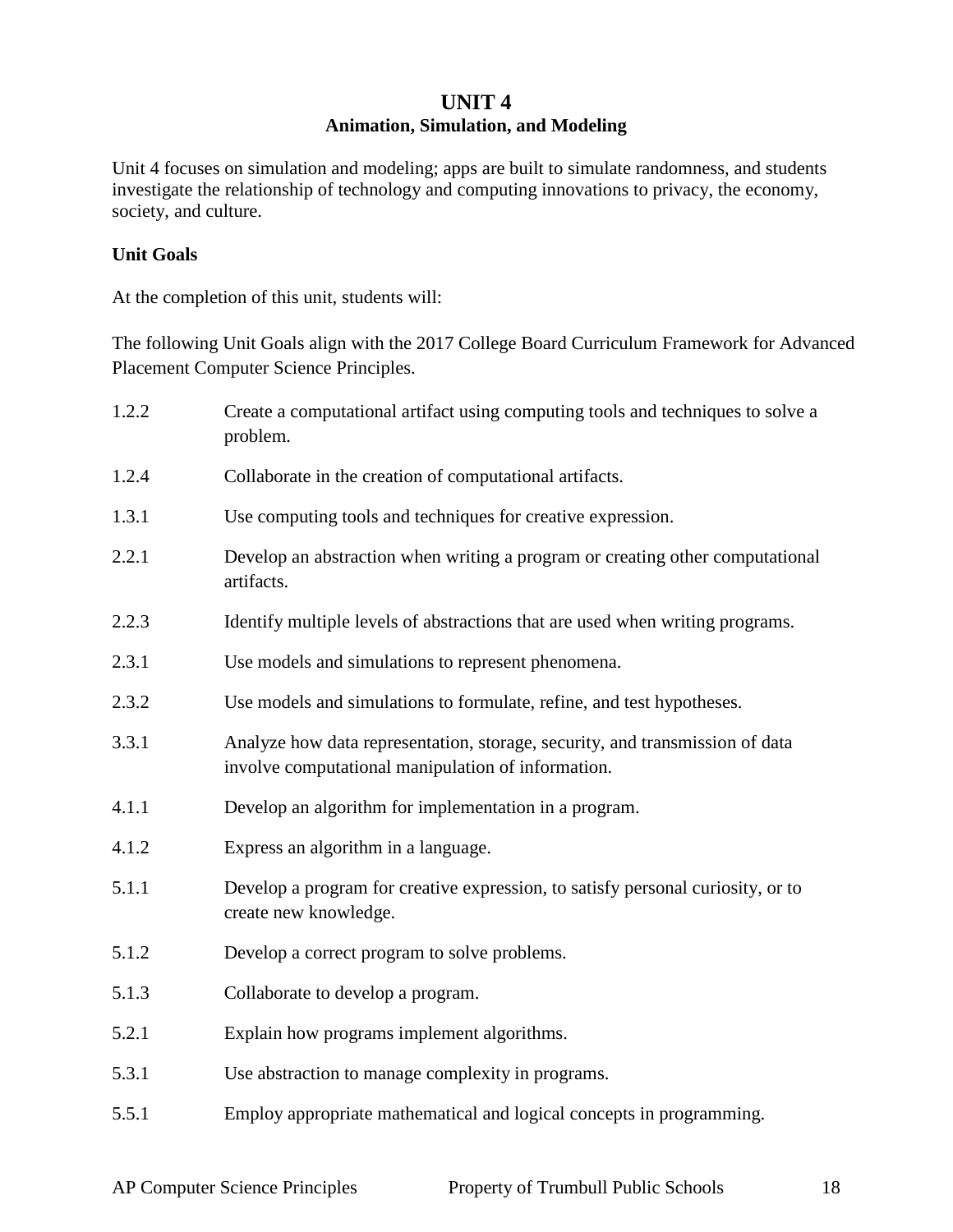- 7.1.1 Explain how computing innovations affect communication, interaction, and cognition.
- 7.3.1 Analyze the beneficial and harmful effects of computing.
- 7.4.1 Explain the connections between computing and real-world contexts, including economic, social, and cultural contexts.

The following Unit Goals align with the 2017 Computer Science Teachers' Association (CSTA) Computer Science Standards.

| 3A-CS-01 | Explain how abstractions hide the underlying implementation details of<br>computing systems embedded in everyday objects.                |
|----------|------------------------------------------------------------------------------------------------------------------------------------------|
| 3A-CS-02 | Compare levels of abstraction and interactions between application software,<br>system software, and hardware layers.                    |
| 3A-CS-03 | Develop guidelines that convey systematic troubleshooting strategies that others<br>can use to identify and fix errors.                  |
| 3B-CS-02 | Illustrate ways computing systems implement logic, input, and output through<br>hardware components.                                     |
| 3A-NI-05 | Give examples to illustrate how sensitive data can be affected by malware and<br>other attacks.                                          |
| 3A-NI-06 | Recommend security measures to address various scenarios based on factors such<br>as efficiency, feasibility, and ethical impacts.       |
| 3A-NI-07 | Compare various security measures, considering tradeoffs between the usability<br>and security of a computing system.                    |
| 3A-NI-08 | Explain tradeoffs when selecting and implementing cybersecurity<br>recommendations.                                                      |
| 3B-NI-04 | Compare ways software developers protect devices and information from<br>unauthorized access.                                            |
| 3A-DA-11 | Create interactive data visualizations using software tools to help others better<br>understand real-world phenomena.                    |
| 3A-DA-12 | Create computational models that represent the relationships among different<br>elements of data collected from a phenomenon or process. |
| 3B-DA-05 | Use data analysis tools and techniques to identify patterns in data representing<br>complex systems.                                     |
| 3B-DA-06 | Select data collection tools and techniques to generate data sets that support a<br>claim or communicate information.                    |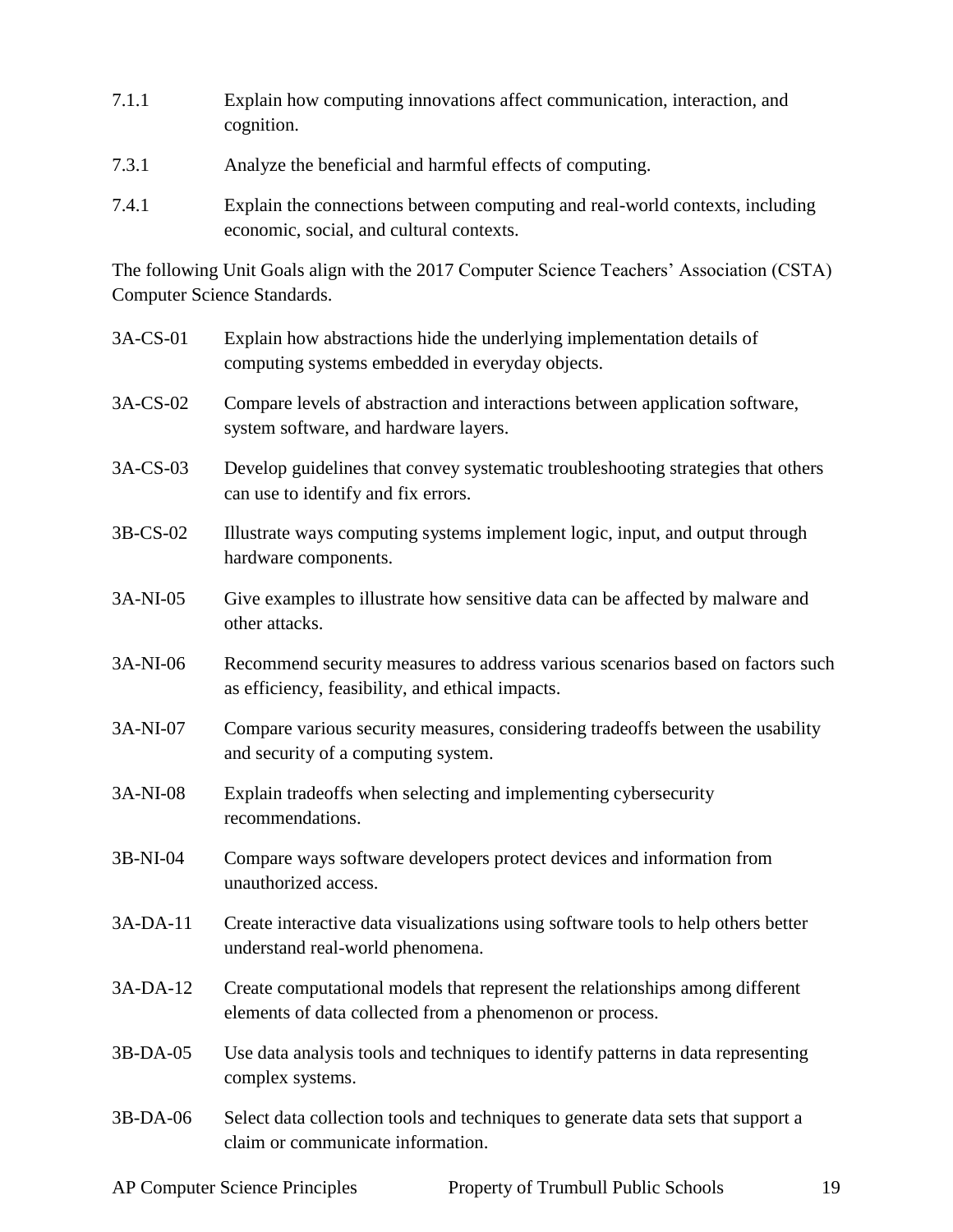| 3B-DA-07   | Evaluate the ability of models and simulations to test and support the refinement<br>of hypotheses.                                                                                             |
|------------|-------------------------------------------------------------------------------------------------------------------------------------------------------------------------------------------------|
| 3A-AP-13   | Create prototypes that use algorithms to solve computational problems by<br>leveraging prior student knowledge and personal interests.                                                          |
| 3A-AP-14   | Use lists to simply solutions, generalizing computational problems instead of<br>repeatedly using simple variables.                                                                             |
| 3A-AP-15   | Justify the selection of specific control structures when tradeoffs involve<br>implementation, readability, and program performance, and explain the benefits<br>and drawbacks of choices made. |
| 3A-AP-16   | Design and iteratively develop computational artifacts for practical intent,<br>personal expression, or to address a societal issue by using events to initiate<br>instructions.                |
| 3A-AP-17   | Decompose problems into smaller components through systematic analysis, using<br>constructs such as procedures, modules, and/or objects.                                                        |
| 3A-AP-18   | Create artifacts by using procedures within a program, combinations of data and<br>procedures, or independent but interrelated programs.                                                        |
| 3A-AP-19   | Systematically design and develop programs for broad audiences by incorporating<br>feedback from users.                                                                                         |
| 3A-AP-23   | Document design decisions using text, graphics, presentations, and/or<br>demonstrations in the development of complex programs.                                                                 |
| 3B-AP-08   | Describe how artificial intelligence drives many software and physical systems.                                                                                                                 |
| $3B-AP-10$ | Use and adapt classic algorithms to solve computational problems.                                                                                                                               |
| 3B-AP-11   | Evaluate algorithms in terms of their efficiency, correctness, and clarity.                                                                                                                     |
| 3B-AP-12   | Compare and contrast fundamental data structures and their uses.                                                                                                                                |
| 3B-AP-14   | Construct solutions to problems using student-created components, such as<br>procedures, modules, and/or objects.                                                                               |
| 3B-AP-15   | Analyze a large-scale computational problem and identify generalizable patterns<br>that can be applied to a solution.                                                                           |
| 3B-AP-16   | Demonstrate code reuse by creating programming solutions using libraries and<br>APIs.                                                                                                           |
| 3B-AP-18   | Explain security issues that might lead to compromised computer programs.                                                                                                                       |
|            |                                                                                                                                                                                                 |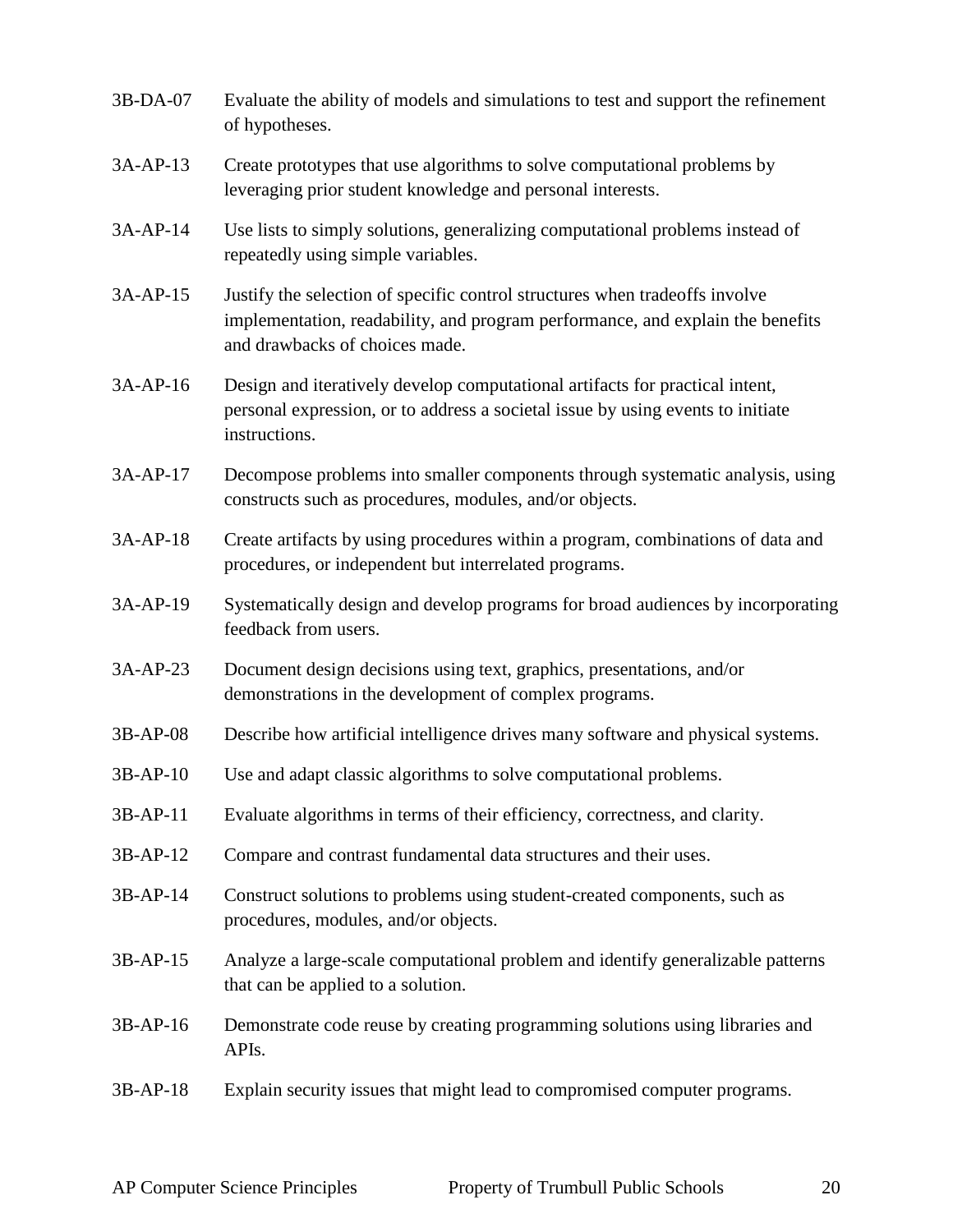- 3B-AP-20 Use version control systems, integrated development environments (IDEs), and collaborative tools and practices (code documentation) in a group software project.
- 3B-AP-21 Develop and use a series of test cases to verify that a program performs according to its design specifications.
- 3B-AP-22 Modify an existing program to add additional functionality and discuss intended and unintended implications (e.g., breaking other functionality).
- 3B-AP-23 Evaluate key qualities of a program through a process such as a code review.
- 3A-IC-24 Evaluate the ways computing impacts personal, ethical, social, economic, and cultural practices.
- 3A-IC-25 Test and refine computational artifacts to reduce bias and equity deficits.
- 3A-IC-26 Demonstrate ways a given algorithm applies to problems across disciplines.
- 3A-IC-28 Explain the beneficial and harmful effects that intellectual property laws can have on innovation.
- 3A-IC-29 Explain the privacy concerns related to the collection and generation of data through automated processes that may not be evident to users.
- 3A-IC-30 Evaluate the social and economic implications of privacy in the context of safety, law, or ethics.
- 3B-IC-25 Evaluate computational artifacts to maximize their beneficial effects and minimize harmful effects on society.
- 3B-IC-27 Predict how computational innovations that have revolutionized aspects of our culture might evolve.
- 3B-IC-28 Debate laws and regulations that impact the development and use of software.

The following Unit Goals align with the 2016 International Society for Technology in Education Standards.

| <b>ISTE Empowered Learner</b><br>(Standard 1)   | Students leverage technology to take an active role in<br>choosing, achieving and demonstrating competency in their<br>learning goals, informed by the learning sciences.                                       |    |
|-------------------------------------------------|-----------------------------------------------------------------------------------------------------------------------------------------------------------------------------------------------------------------|----|
| <b>ISTE</b> Digital Citizen<br>(Standard 2)     | Students recognize the rights, responsibilities and<br>opportunities of living, learning and working in an<br>interconnected digital world, and they act and model in<br>ways that are safe, legal and ethical. |    |
| <b>ISTE Innovative Designer</b><br>(Standard 4) | Students use a variety of technologies within a design<br>process to identify and solve problems by creating new,                                                                                               |    |
| <b>AP Computer Science Principles</b>           | Property of Trumbull Public Schools                                                                                                                                                                             | 21 |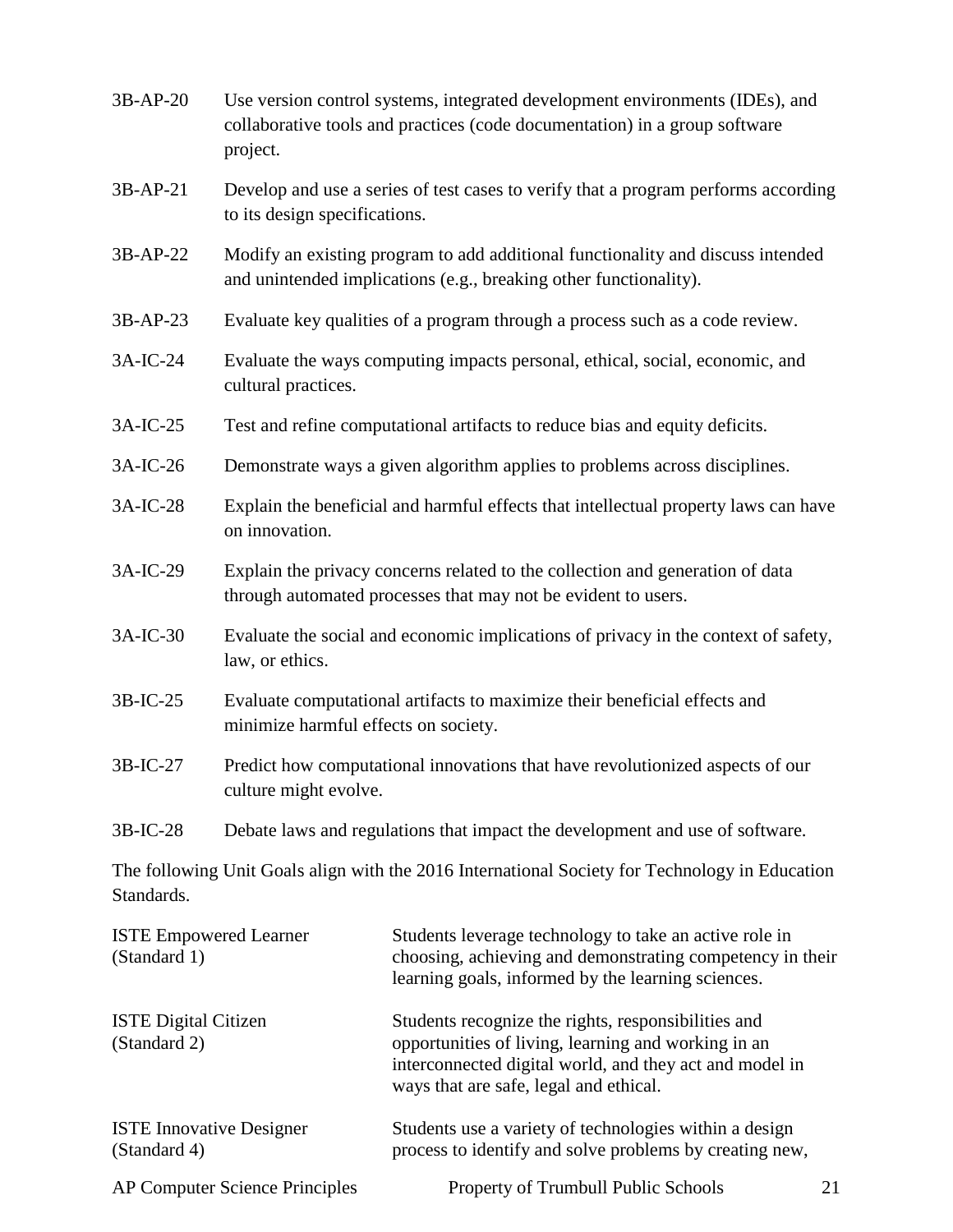useful or imaginative solutions.

| <b>ISTE Computational Thinker</b><br>(Standard 5) | Students develop and employ strategies for understanding<br>and solving problems in ways that leverage the power of<br>technological methods to develop and test solutions.                 |
|---------------------------------------------------|---------------------------------------------------------------------------------------------------------------------------------------------------------------------------------------------|
| <b>ISTE Creative Communicator</b><br>(Standard 6) | Students communicate clearly and express themselves<br>creatively for a variety of purposes using the platforms,<br>tools, styles, formats and digital media appropriate to their<br>goals. |

#### **Unit Essential Questions**

- How do computers use simulation and modeling to represent real-world phenomena?
- Why is randomness important, and how is it modeled inside a computer?
- In what ways does simulation and modeling extend our knowledge and benefit society?

#### **Scope and Sequence**

- 1. Completion of tutorials to build Lights Off and Coin Flip apps, and completion of followup projects to build creative enhancements to the apps
- 2. Exploration of the algorithms that dictate how computers can simulate the concept of randomness, and subsequent evaluation of App Inventor's randomness efficiency
- 3. Reading and discussion of Chp. 2 of *Blown to Bits*, focusing on how the digital explosion affects our privacy, an especially important issue for today's mobile computing generation in which many seem to be willing to trade privacy for convenience

#### **Assured Assessments**

Formative Assessment:

Students will answer interactive self-check questions and add to their ePortfolios answers to reflection questions. They will also create an app, upload it to their ePortfolios, and complete an app write-up. They will also engage in various discussions about technology's impact on privacy.

Summative Assessment: Students will take a common end-of-unit assessment scored via a common scoring guide.

#### **Resources**

Core

- Abelson, Hal, Ken Ledeen, and Harry Lewis. "Blown to Bits: Your Life, Liberty, and Happiness after the Digital Explosion." [http://www.bitsbook.com/.](http://www.bitsbook.com/) Web.
- MIT App Inventor. [ai2.appinventor.mit.edu.](ai2.appinventor.mit.edu) Web.
- "Mobile CSP." [https://mobilecsp-2017.appspot.com/mobilecsp/course.](https://mobilecsp-2017.appspot.com/mobilecsp/course) Web.

#### **Time Allotment**

• Approximately 16 school days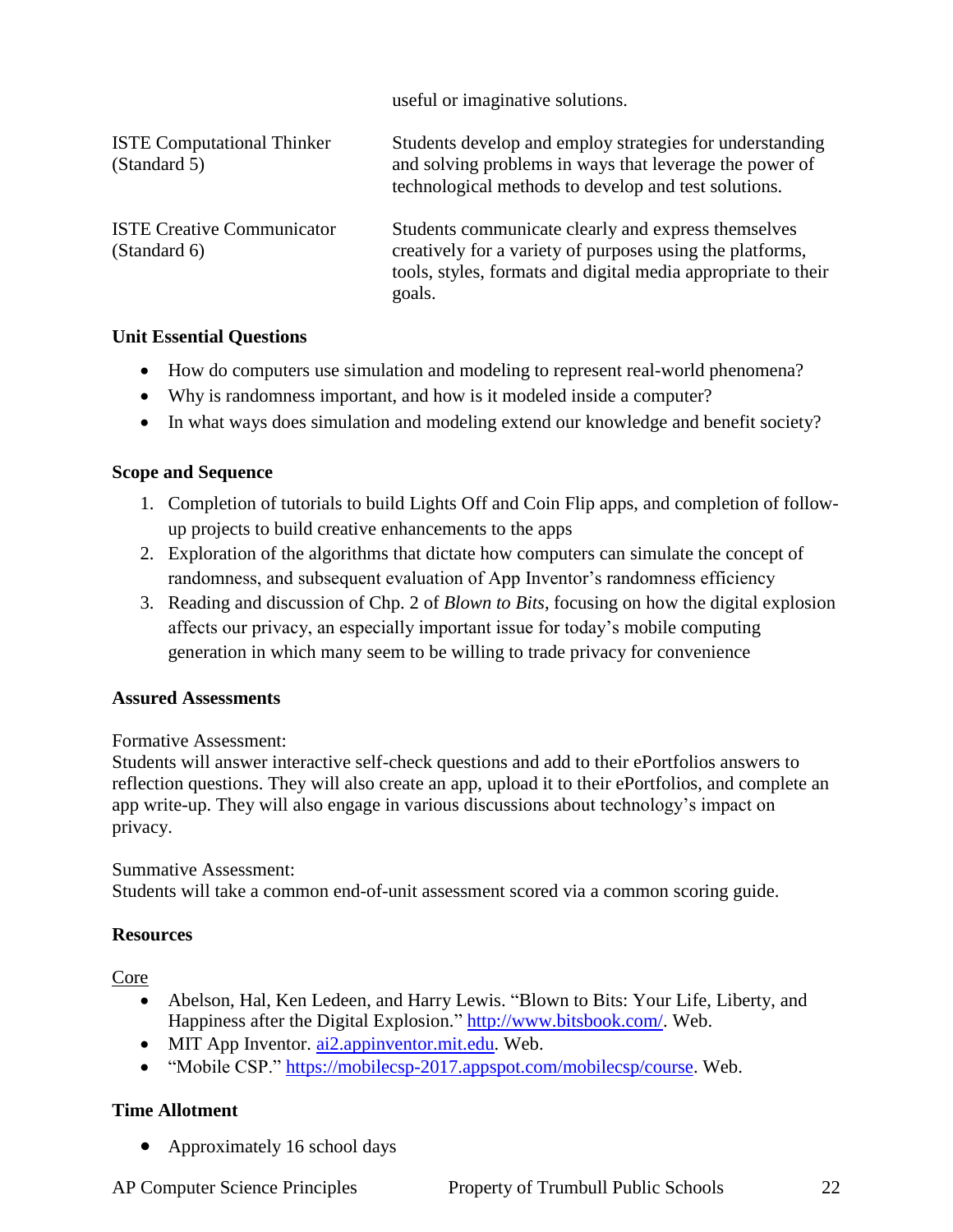#### **UNIT 5**

### **Create #1: Practice Programming Performance Task**

Unit 5 focuses on a practice programming performance task to prepare for a final such task submitted to the College Board.

#### **Unit Goals**

At the completion of this unit, students will:

The following Unit Goals align with the 2017 College Board Curriculum Framework for Advanced Placement Computer Science Principles.

| 1.1.1 | Apply a creative development process when creating computational artifacts.                                               |
|-------|---------------------------------------------------------------------------------------------------------------------------|
| 1.2.1 | Create a computational artifact for creative expression.                                                                  |
| 1.2.2 | Create a computational artifact using computing tools and techniques to solve a<br>problem.                               |
| 1.2.4 | Collaborate in the creation of computational artifacts.                                                                   |
| 1.2.5 | Analyze the correctness, usability, functionality, and suitability of computational<br>artifacts.                         |
| 2.2.1 | Develop an abstraction when writing a program or creating other computational<br>artifacts.                               |
| 4.1.1 | Develop an algorithm for implementation in a program.                                                                     |
| 4.1.2 | Express an algorithm in a language.                                                                                       |
| 5.1.1 | Develop a program for creative expression, to satisfy personal curiosity, or to<br>create new knowledge.                  |
| 5.1.2 | Develop a correct program to solve problems.                                                                              |
| 5.2.1 | Explain how programs implement algorithms.                                                                                |
| 5.3.1 | Use abstraction to manage complexity in programs.                                                                         |
| 5.4.1 | Evaluate the correctness of a program.                                                                                    |
| 5.5.1 | Employ appropriate mathematical and logical concepts in programming.                                                      |
|       | The following Unit Goals align with the 2017 Computer Science Teachers' Association (CSTA)<br>Computer Science Standards. |

3A-CS-01 Explain how abstractions hide the underlying implementation details of computing systems embedded in everyday objects.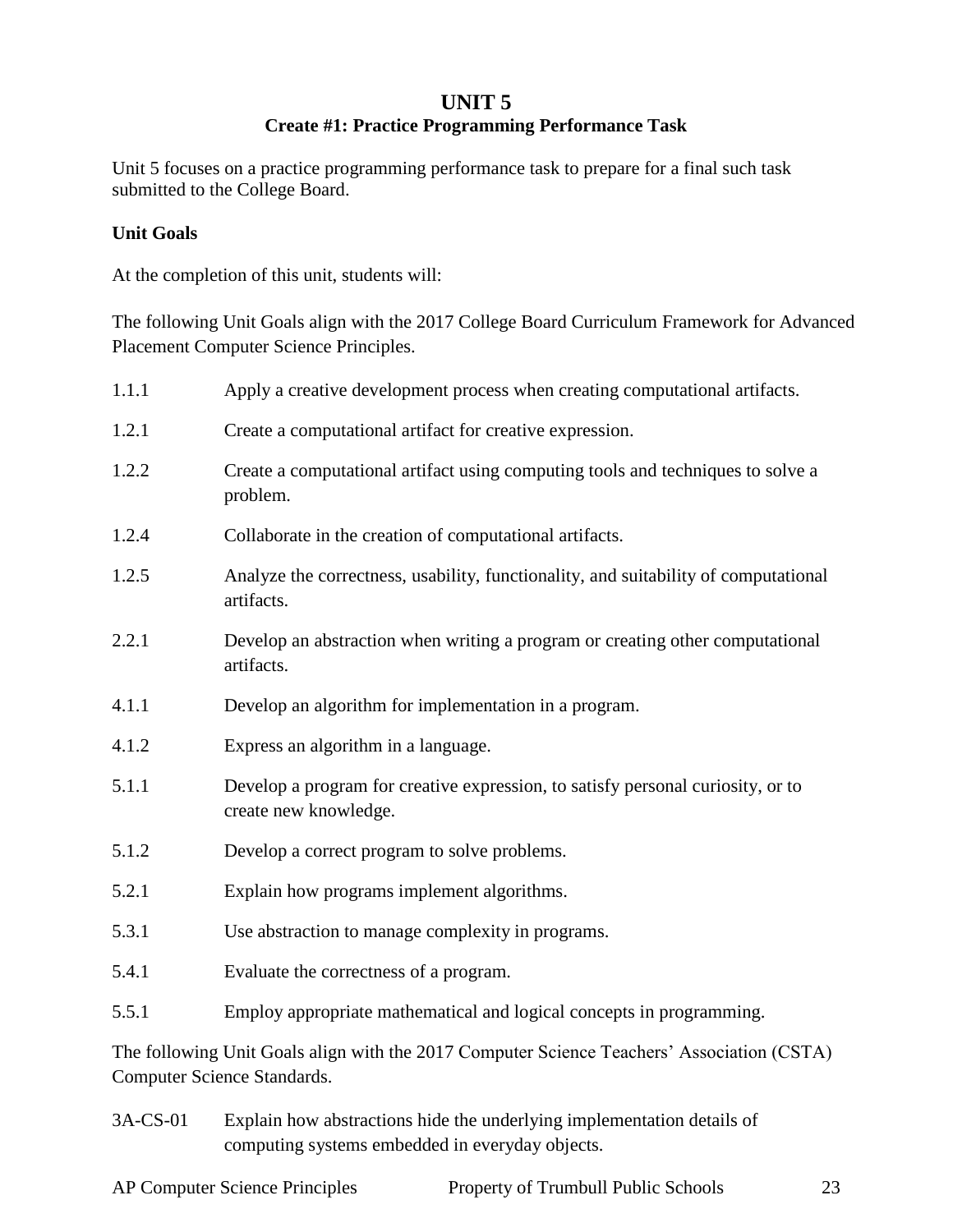- 3A-CS-02 Compare levels of abstraction and interactions between application software, system software, and hardware layers.
- 3B-CS-01 Categorize the roles of operating system software.
- 3B-CS-02 Illustrate ways computing systems implement logic, input, and output through hardware components.
- 3A-DA-10 Evaluate the tradeoffs in how data elements are organized and where data is stored.
- 3B-DA-07 Evaluate the ability of models and simulations to test and support the refinement of hypotheses.
- 3A-AP-13 Create prototypes that use algorithms to solve computational problems by leveraging prior student knowledge and personal interests.
- 3A-AP-14 Use lists to simply solutions, generalizing computational problems instead of repeatedly using simple variables.
- 3A-AP-15 Justify the selection of specific control structures when tradeoffs involve implementation, readability, and program performance, and explain the benefits and drawbacks of choices made.
- 3A-AP-16 Design and iteratively develop computational artifacts for practical intent, personal expression, or to address a societal issue by using events to initiate instructions.
- 3A-AP-17 Decompose problems into smaller components through systematic analysis, using constructs such as procedures, modules, and/or objects.
- 3A-AP-18 Create artifacts by using procedures within a program, combinations of data and procedures, or independent but interrelated programs.
- 3A-AP-19 Systematically design and develop programs for broad audiences by incorporating feedback from users.
- 3A-AP-20 Evaluate licenses that limit or restrict use of computational artifacts when using resources such as libraries.
- 3A-AP-21 Evaluate and refine computational artifacts to make them more usable and accessible.
- 3A-AP-22 Design and develop computational artifacts working in team roles using collaborative tools.
- 3A-AP-23 Document design decisions using text, graphics, presentations, and/or demonstrations in the development of complex programs.

AP Computer Science Principles Property of Trumbull Public Schools 24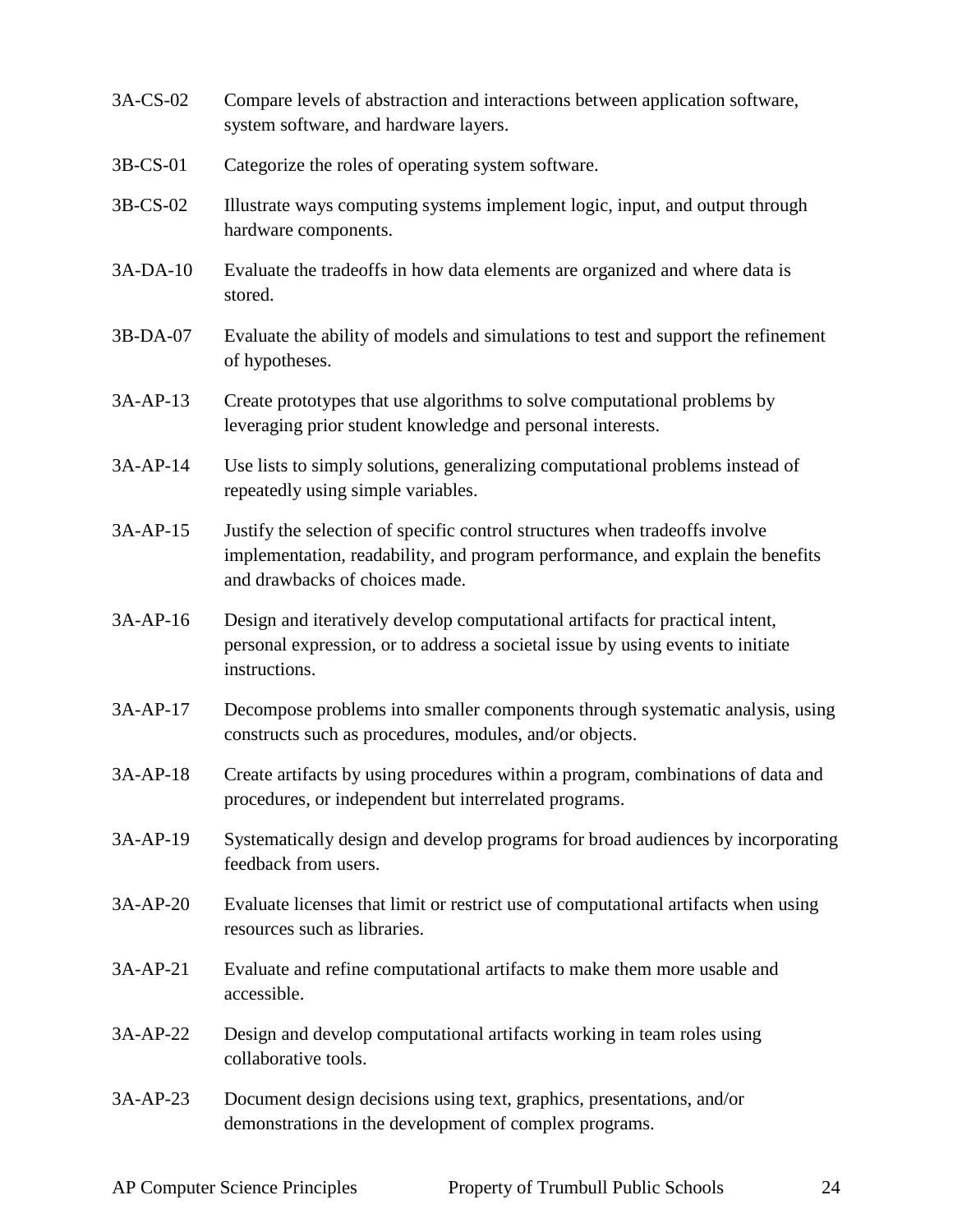| 3B-AP-09   | Implement an artificial intelligence algorithm to play a game against a human<br>opponent or solve a problem.                                                          |
|------------|------------------------------------------------------------------------------------------------------------------------------------------------------------------------|
| $3B-AP-10$ | Use and adapt classic algorithms to solve computational problems.                                                                                                      |
| $3B-AP-11$ | Evaluate algorithms in terms of their efficiency, correctness, and clarity.                                                                                            |
| 3B-AP-12   | Compare and contrast fundamental data structures and their uses.                                                                                                       |
| 3B-AP-13   | Illustrate the flow of execution of a recursive algorithm.                                                                                                             |
| 3B-AP-14   | Construct solutions to problems using student-created components, such as<br>procedures, modules, and/or objects.                                                      |
| 3B-AP-15   | Analyze a large-scale computational problem and identify generalizable patterns<br>that can be applied to a solution.                                                  |
| 3B-AP-16   | Demonstrate code reuse by creating programming solutions using libraries and<br>APIs.                                                                                  |
| 3B-AP-17   | Plan and develop programs for broad audiences using a software life cycle<br>process.                                                                                  |
| $3B-AP-20$ | Use version control systems, integrated development environments (IDEs), and<br>collaborative tools and practices (code documentation) in a group software<br>project. |
| 3B-AP-21   | Develop and use a series of test cases to verify that a program performs according<br>to its design specifications.                                                    |
| 3B-AP-22   | Modify an existing program to add additional functionality and discuss intended<br>and unintended implications (e.g., breaking other functionality).                   |
| 3B-AP-23   | Evaluate key qualities of a program through a process such as a code review.                                                                                           |
| 3A-IC-24   | Evaluate the ways computing impacts personal, ethical, social, economic, and<br>cultural practices.                                                                    |
| 3A-IC-25   | Test and refine computational artifacts to reduce bias and equity deficits.                                                                                            |
| 3A-IC-27   | Use tools and methods for collaboration on a project to increase connectivity of<br>people in different cultures and career fields.                                    |
| 3B-IC-25   | Evaluate computational artifacts to maximize their beneficial effects and<br>minimize harmful effects on society.                                                      |
| Standards. | The following Unit Goals align with the 2016 International Society for Technology in Education                                                                         |

| <b>ISTE Empowered Learner</b>         | Students leverage technology to take an active role in |  |
|---------------------------------------|--------------------------------------------------------|--|
| <b>AP Computer Science Principles</b> | Property of Trumbull Public Schools                    |  |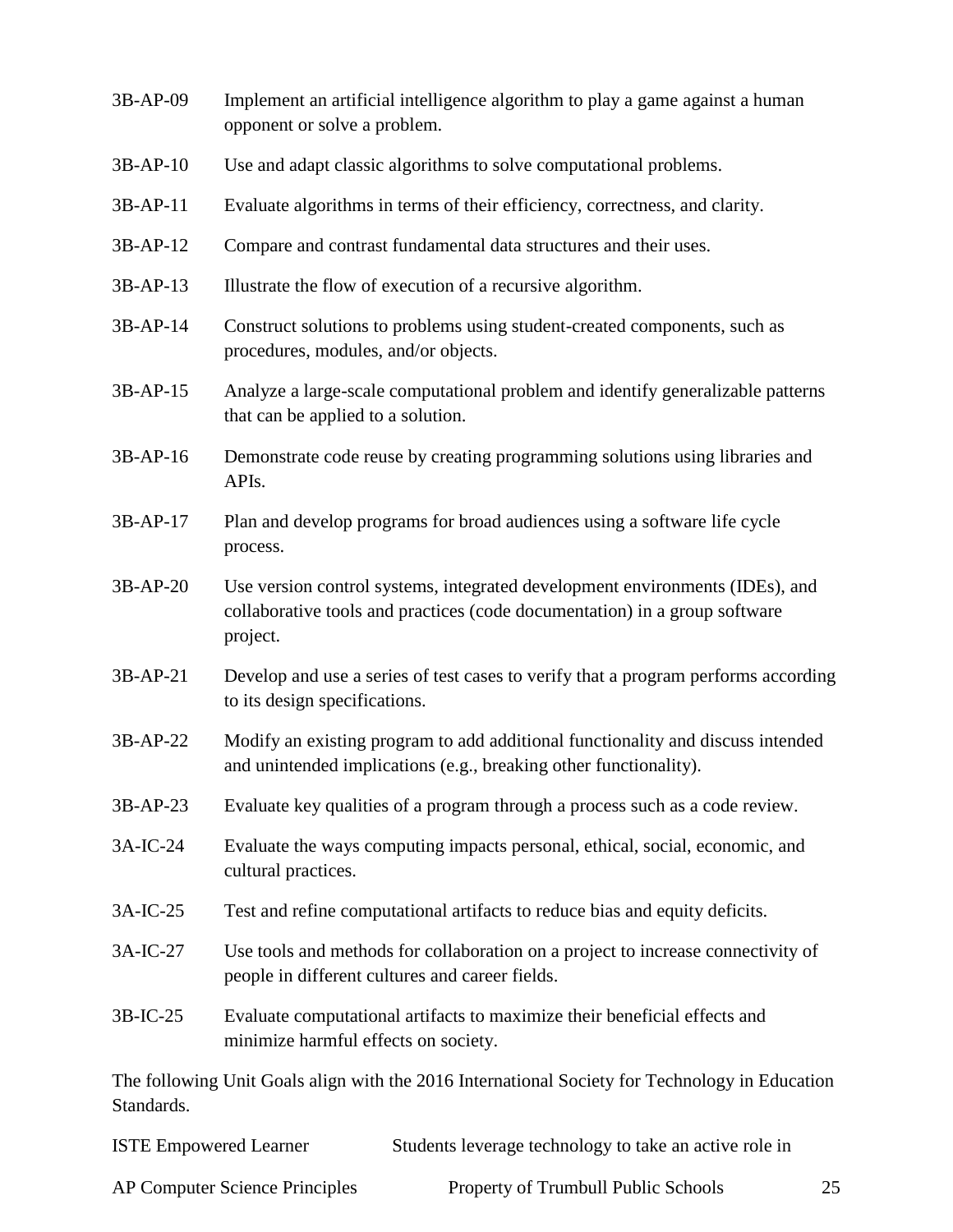| (Standard 1)                                      | choosing, achieving and demonstrating competency in their<br>learning goals, informed by the learning sciences.                                                                                                 |  |
|---------------------------------------------------|-----------------------------------------------------------------------------------------------------------------------------------------------------------------------------------------------------------------|--|
| <b>ISTE Digital Citizen</b><br>(Standard 2)       | Students recognize the rights, responsibilities and<br>opportunities of living, learning and working in an<br>interconnected digital world, and they act and model in<br>ways that are safe, legal and ethical. |  |
| <b>ISTE Knowledge Constructor</b><br>(Standard 3) | Students critically curate a variety of resources using digital<br>tools to construct knowledge, produce creative artifacts and<br>make meaningful learning experiences for themselves and<br>others.           |  |
| <b>ISTE Innovative Designer</b><br>(Standard 4)   | Students use a variety of technologies within a design<br>process to identify and solve problems by creating new,<br>useful or imaginative solutions.                                                           |  |
| <b>ISTE Computational Thinker</b><br>(Standard 5) | Students develop and employ strategies for understanding<br>and solving problems in ways that leverage the power of<br>technological methods to develop and test solutions.                                     |  |
| <b>ISTE Creative Communicator</b><br>(Standard 6) | Students communicate clearly and express themselves<br>creatively for a variety of purposes using the platforms,<br>tools, styles, formats and digital media appropriate to their<br>goals.                     |  |
| <b>ISTE Global Collaborator</b><br>(Standard 7)   | Students use digital tools to broaden their perspectives and<br>enrich their learning by collaborating with others and<br>working effectively in teams locally and globally.                                    |  |

#### **Unit Essential Questions**

- What makes an app socially useful?
- What are the parameters and components of the Create task?
- How do we work collaboratively on a single app?

#### **Scope and Sequence**

- 1. In groups of 2 or 3, students brainstorm an idea for a socially useful app, develop drawing(s) of the User Interface, and create a rough storyboard of how the app will function.
- 2. Students speak with the teacher to discuss the feasibility of the app; if necessary, they make any changes to their plan.
- 3. Student groups work collaboratively to develop, test, and debug their app, making sure it meets the following criteria:
	- o Documentation of Code: For this task, the app should have well-named components, variables, and procedures. No additional comments are required.
	- o Data: For this task, the app should make appropriate use of variables.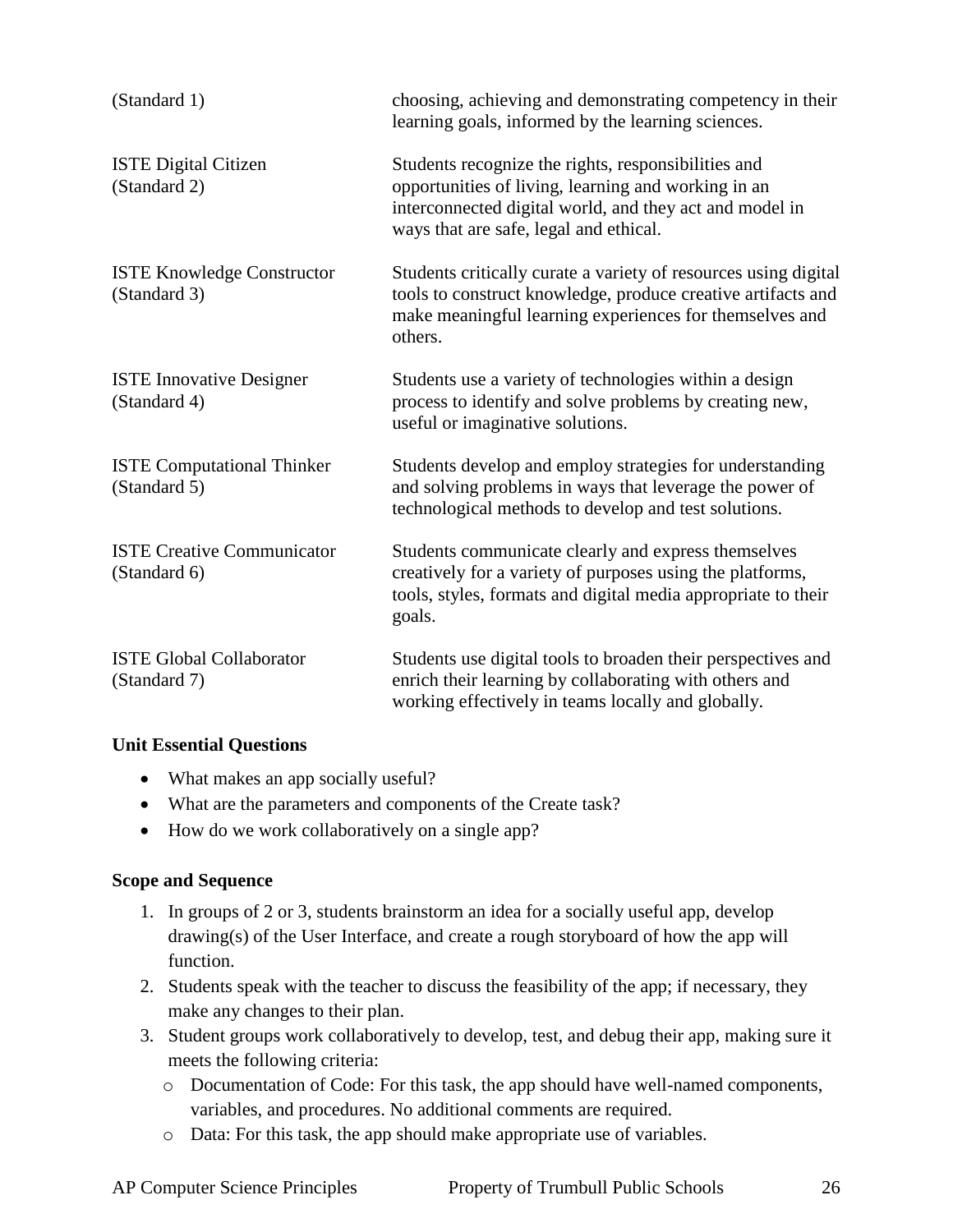- o Algorithms: For this task, the app should make appropriate use of sequence and selection control structures.
- o Abstraction: For this task, the app should include a programmer-defined procedure.
- 4. Students keep a journal of problems encountered and how they are resolved.
- 5. Students create a ePortfolio write-up of their app.
- 6. Students create a 1-minute video presentation demonstrating their working app.

#### **Assured Assessments**

Formative Assessment:

Students will create a working app of their own design, journaling their process, and completing an app write-up in their ePortfolios.

Summative Assessment:

Students' completed apps and video presentations will be scored using the scoring guide of the College Board.

#### **Resources**

#### Core

- College Board. *AP Computer Science Principles Including the Curriculum Framework: Course and Exam Description*. [https://apcentral.collegeboard.org/pdf/ap-computer](https://apcentral.collegeboard.org/pdf/ap-computer-science-principles-course-and-exam-description.pdf?course=ap-computer-science-principles)[science-principles-course-and-exam-description.pdf?course=ap-computer-science](https://apcentral.collegeboard.org/pdf/ap-computer-science-principles-course-and-exam-description.pdf?course=ap-computer-science-principles)[principles.](https://apcentral.collegeboard.org/pdf/ap-computer-science-principles-course-and-exam-description.pdf?course=ap-computer-science-principles) Web.
- College Board. *AP Computer Science Principles Create Performance Task Scoring Guidelines*. [apcentral.collegeboard.org/pdf/ap-csp-create-performance-task-scoring](apcentral.collegeboard.org/pdf/ap-csp-create-performance-task-scoring-guidelines-2019.pdf)[guidelines-2019.pdf.](apcentral.collegeboard.org/pdf/ap-csp-create-performance-task-scoring-guidelines-2019.pdf) Web.
- MIT App Inventor. [ai2.appinventor.mit.edu.](ai2.appinventor.mit.edu) Web.
- "Mobile CSP." [https://mobilecsp-2017.appspot.com/mobilecsp/course.](https://mobilecsp-2017.appspot.com/mobilecsp/course) Web.

#### **Time Allotment**

• Approximately 10 school days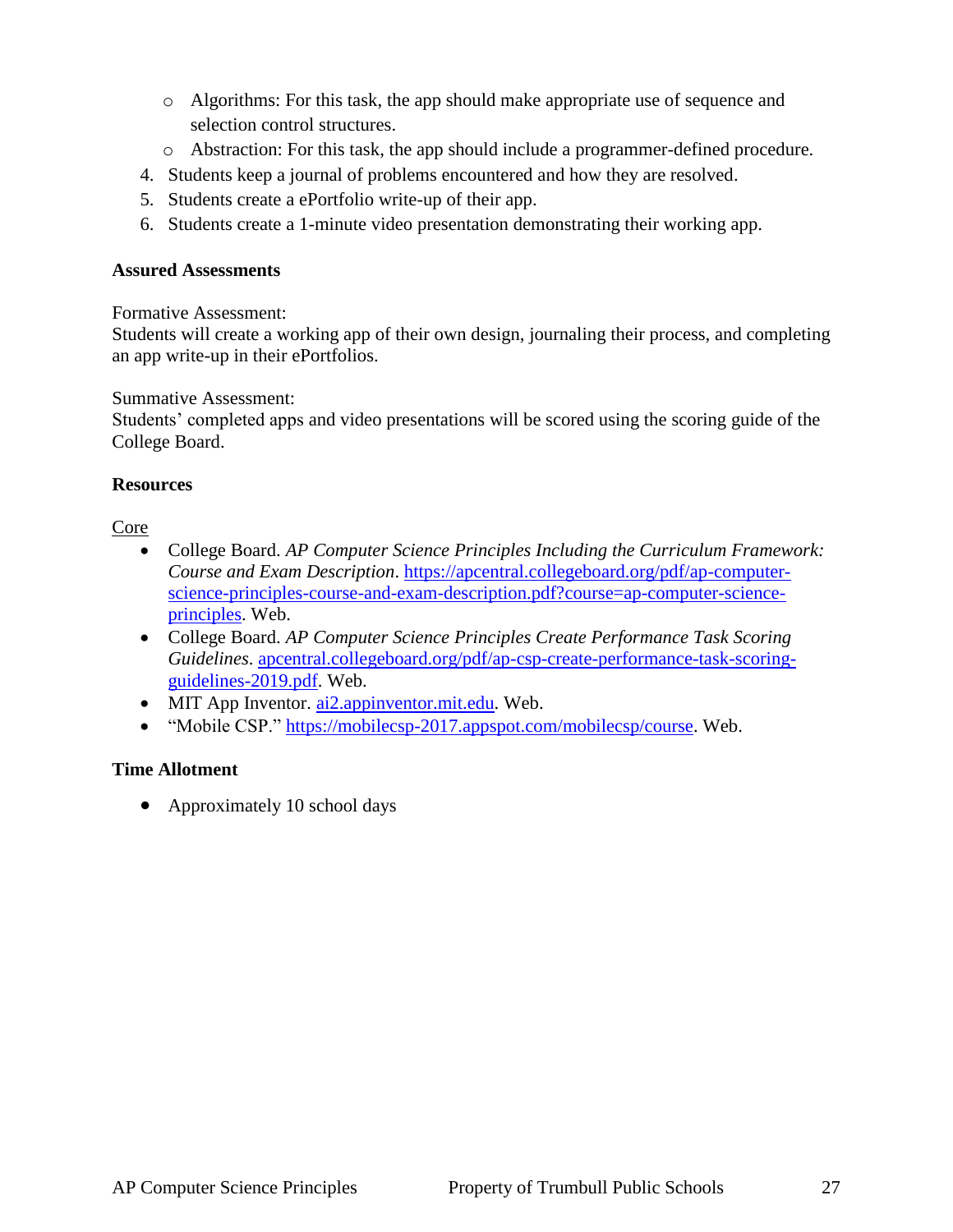## **UNIT 6**

## **Explore #1: Practice Impact of Computing Innovation Performance Task**

Unit 6 focuses on a practice impacting of computing innovations performance task to prepare for a final such task submitted to the College Board.

#### **Unit Goals**

At the completion of this unit, students will:

The following Unit Goals align with the 2017 College Board Curriculum Framework for Advanced Placement Computer Science Principles.

| 1.2.1    | Create a computational artifact for creative expression.                                                                           |
|----------|------------------------------------------------------------------------------------------------------------------------------------|
| 1.2.2    | Create a computational artifact using computing tools and techniques to solve a<br>problem.                                        |
| 3.3.1    | Analyze how data representation, storage, security, and transmission of data<br>involve computational manipulation of information. |
| 7.1.1    | Explain how computing innovations affect communication, interaction, and<br>cognition.                                             |
| 7.1.2    | Explain how people participate in a problem-solving process that scales.                                                           |
| 7.2.1    | Explain how computing has impacted innovations in other fields.                                                                    |
| 7.3.1    | Analyze the beneficial and harmful effects of computing.                                                                           |
| 7.4.1    | Explain the connections between computing and real-world contexts, including<br>economic, social, and cultural contexts.           |
| 7.5.1    | Access, manage, and attribute information using effective strategies.                                                              |
| 7.5.2    | Evaluate online and print sources for appropriateness and credibility.                                                             |
|          | The following Unit Goals align with the 2017 Computer Science Teachers' Association (CSTA)<br>Computer Science Standards.          |
| 3B-CS-01 | Categorize the roles of operating system software.                                                                                 |
| 3B-CS-02 | Illustrate ways computing systems implement logic, input, and output through<br>hardware components.                               |

- 3A-NI-05 Give examples to illustrate how sensitive data can be affected by malware and other attacks.
- 3A-NI-07 Compare various security measures, considering tradeoffs between the usability and security of a computing system.

AP Computer Science Principles Property of Trumbull Public Schools 28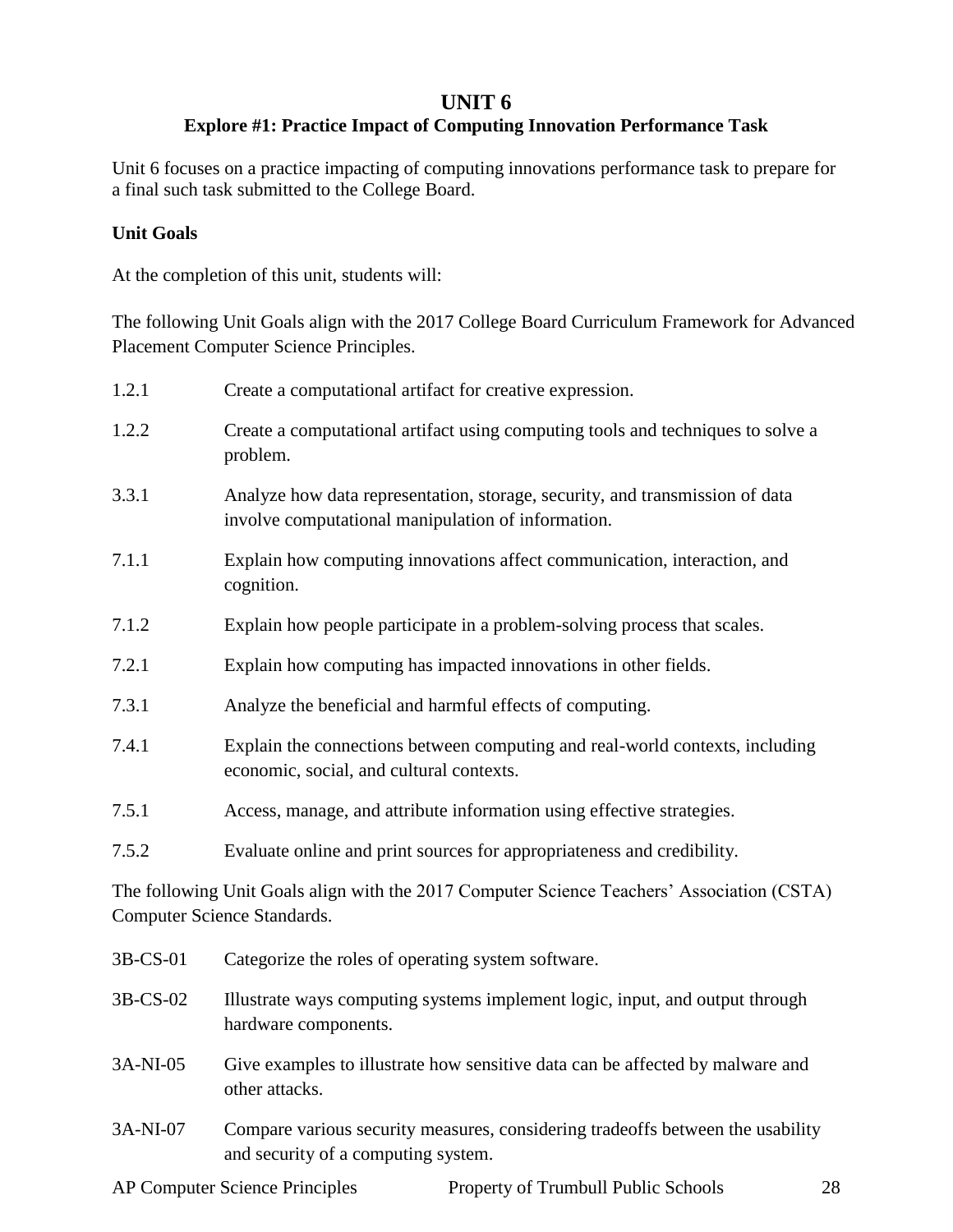| 3B-NI-04   | Compare ways software developers protect devices and information from<br>unauthorized access.                                                  |
|------------|------------------------------------------------------------------------------------------------------------------------------------------------|
| 3A-DA-10   | Evaluate the tradeoffs in how data elements are organized and where data is<br>stored.                                                         |
| $3A-DA-11$ | Create interactive data visualizations using software tools to help others better<br>understand real-world phenomena.                          |
| 3A-AP-22   | Design and develop computational artifacts working in team roles using<br>collaborative tools.                                                 |
| 3A-AP-23   | Document design decisions using text, graphics, presentations, and/or<br>demonstrations in the development of complex programs.                |
| 3B-AP-08   | Describe how artificial intelligence drives many software and physical systems.                                                                |
| 3B-AP-18   | Explain security issues that might lead to compromised computer programs.                                                                      |
| $3B-AP-23$ | Evaluate key qualities of a program through a process such as a code review.                                                                   |
| 3B-AP-24   | Compare multiple programming languages and discuss how their features makes<br>them suitable for solving different types of problems.          |
| 3A-IC-24   | Evaluate the ways computing impacts personal, ethical, social, economic, and<br>cultural practices.                                            |
| 3A-IC-28   | Explain the beneficial and harmful effects that intellectual property laws can have<br>on innovation.                                          |
| 3A-IC-29   | Explain the privacy concerns related to the collection and generation of data<br>through automated processes that may not be evident to users. |
| 3A-IC-30   | Evaluate the social and economic implications of privacy in the context of safety,<br>law, or ethics.                                          |
| $3B-IC-25$ | Evaluate computational artifacts to maximize their beneficial effects and<br>minimize harmful effects on society.                              |
| 3B-IC-26   | Evaluate the impact of equity, access, and influence on the distribution of<br>computing resources in a global society.                        |
| 3B-IC-27   | Predict how computational innovations that have revolutionized aspects of our<br>culture might evolve.                                         |
| 3B-IC-28   | Debate laws and regulations that impact the development and use of software.                                                                   |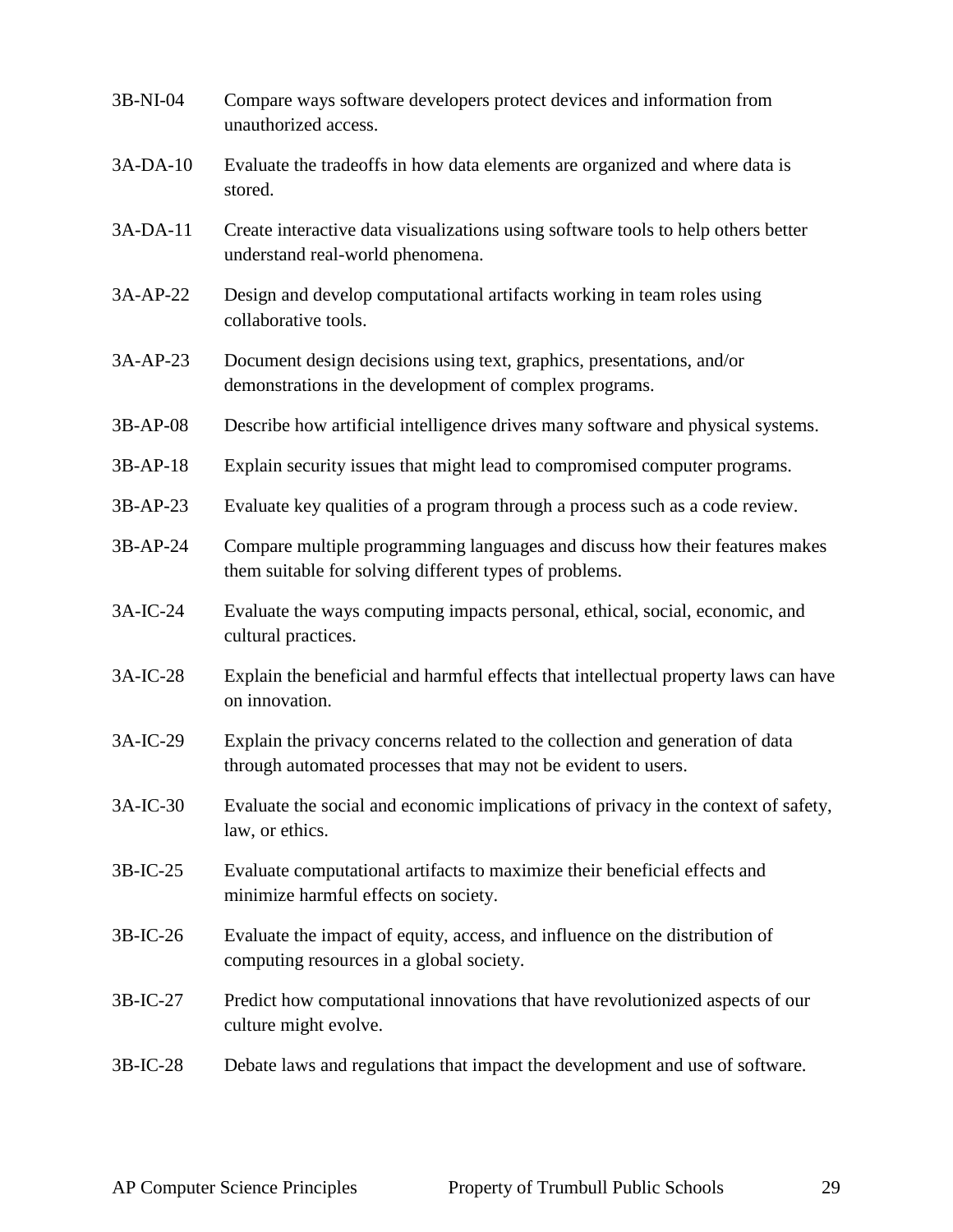The following Unit Goals align with the 2016 International Society for Technology in Education Standards.

| <b>ISTE Empowered Learner</b><br>(Standard 1)     | Students leverage technology to take an active role in<br>choosing, achieving and demonstrating competency in their<br>learning goals, informed by the learning sciences.                                       |
|---------------------------------------------------|-----------------------------------------------------------------------------------------------------------------------------------------------------------------------------------------------------------------|
| <b>ISTE Digital Citizen</b><br>(Standard 2)       | Students recognize the rights, responsibilities and<br>opportunities of living, learning and working in an<br>interconnected digital world, and they act and model in<br>ways that are safe, legal and ethical. |
| <b>ISTE Knowledge Constructor</b><br>(Standard 3) | Students critically curate a variety of resources using digital<br>tools to construct knowledge, produce creative artifacts and<br>make meaningful learning experiences for themselves and<br>others.           |
| <b>ISTE Creative Communicator</b><br>(Standard 6) | Students communicate clearly and express themselves<br>creatively for a variety of purposes using the platforms,<br>tools, styles, formats and digital media appropriate to their<br>goals.                     |
| <b>ISTE Global Collaborator</b><br>(Standard 7)   | Students use digital tools to broaden their perspectives and<br>enrich their learning by collaborating with others and<br>working effectively in teams locally and globally.                                    |

#### **Unit Essential Questions**

- What is a technological innovation?
- How can a single technological innovation impact society in both positive and negative ways?
- How do technological innovations consume, transform, and output data?

#### **Scope and Sequence**

- 1. Individually, students research past technological innovations that have had a major impact on our society, changing the ways we do things.
- 2. Students speak with the teacher to discuss the innovation they have chosen; if necessary, they make any changes.
- 3. Students answer the prompts of the College Board regarding the innovation they have chosen:
	- o Provide information on the computing innovation and computational artifact.
	- o Describe how their computational artifact was created.
	- o Explain at least one beneficial effect and at least one harmful effect the computing innovation had.
	- o Using specific details, describe the data your innovation uses; how the innovation consumes (as input), produces (as output), and/or transforms data; and at least one data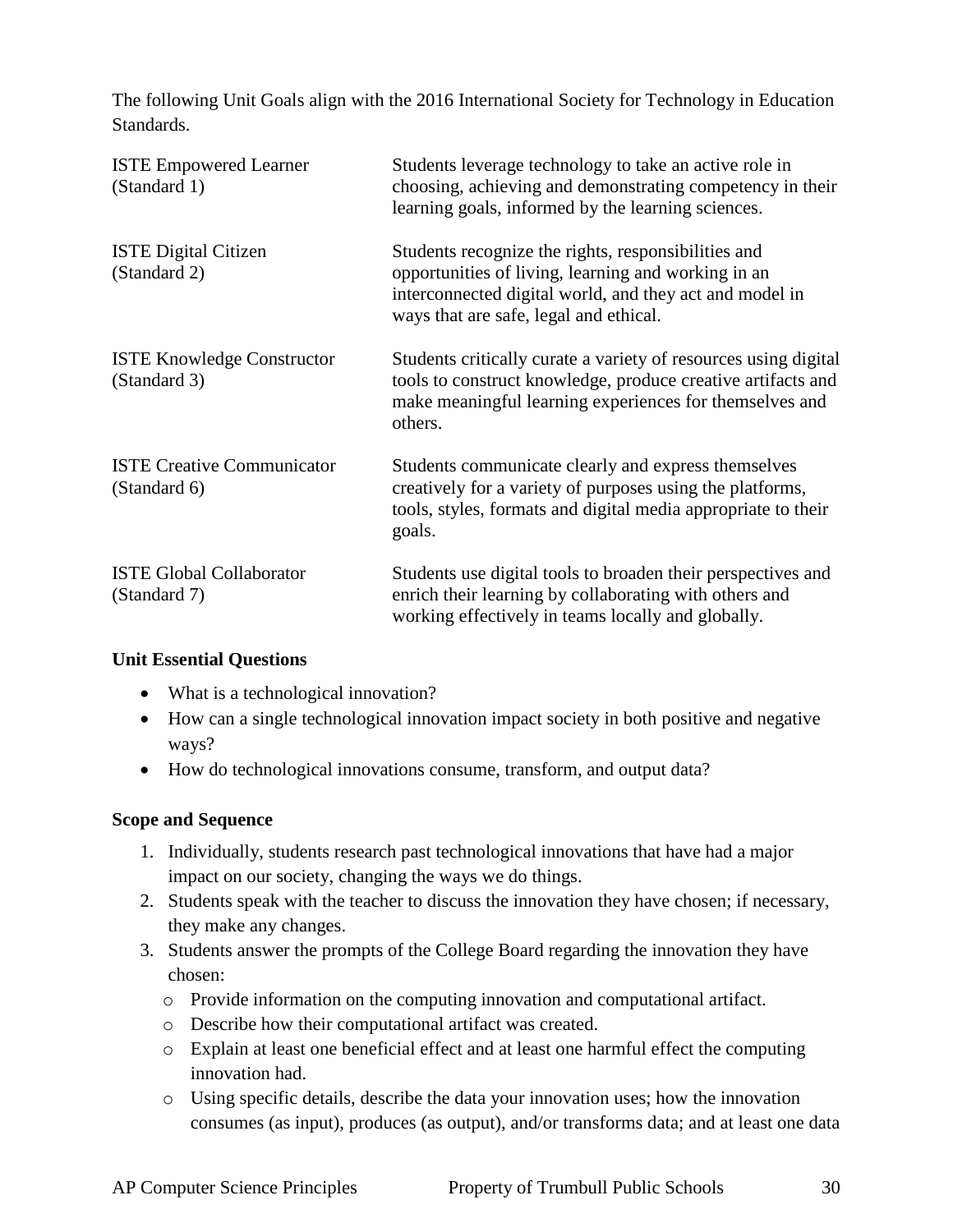storage concern, data privacy concern, or data security concern directly related to the computing innovation.

- o Provide a list of at least three online or print resources used to create your computational artifact and/or support your responses through in-text citation.
- 4. When the document is completed (i.e., all prompts are answered and all sources are cited), each student creates his/her own computational artifact (e.g., music, image, video, infographic, presentation, program, webpage) to express the effects of the chosen innovation.

#### **Assured Assessments**

#### Formative Assessment:

Students will answer all prompts of the College Board regarding the innovation they have chosen.

#### Summative Assessment:

Students' completed written responses and computational artifacts will be scored using the scoring guide of the College Board.

#### **Resources**

#### Core

- College Board. *AP Computer Science Principles Including the Curriculum Framework: Course and Exam Description*. [https://apcentral.collegeboard.org/pdf/ap-computer](https://apcentral.collegeboard.org/pdf/ap-computer-science-principles-course-and-exam-description.pdf?course=ap-computer-science-principles)[science-principles-course-and-exam-description.pdf?course=ap-computer-science](https://apcentral.collegeboard.org/pdf/ap-computer-science-principles-course-and-exam-description.pdf?course=ap-computer-science-principles)[principles.](https://apcentral.collegeboard.org/pdf/ap-computer-science-principles-course-and-exam-description.pdf?course=ap-computer-science-principles) Web.
- College Board. *AP Computer Science Principles Explore Performance Task Scoring Guidelines*. [https://apcentral.collegeboard.org/pdf/ap-csp-explore-performance-task](https://apcentral.collegeboard.org/pdf/ap-csp-explore-performance-task-scoring-guidelines-2019.pdf)[scoring-guidelines-2019.pdf.](https://apcentral.collegeboard.org/pdf/ap-csp-explore-performance-task-scoring-guidelines-2019.pdf) Web.
- MIT App Inventor. [ai2.appinventor.mit.edu.](ai2.appinventor.mit.edu) Web.
- "Mobile CSP." [https://mobilecsp-2017.appspot.com/mobilecsp/course.](https://mobilecsp-2017.appspot.com/mobilecsp/course) Web.

#### **Time Allotment**

• Approximately 8 school days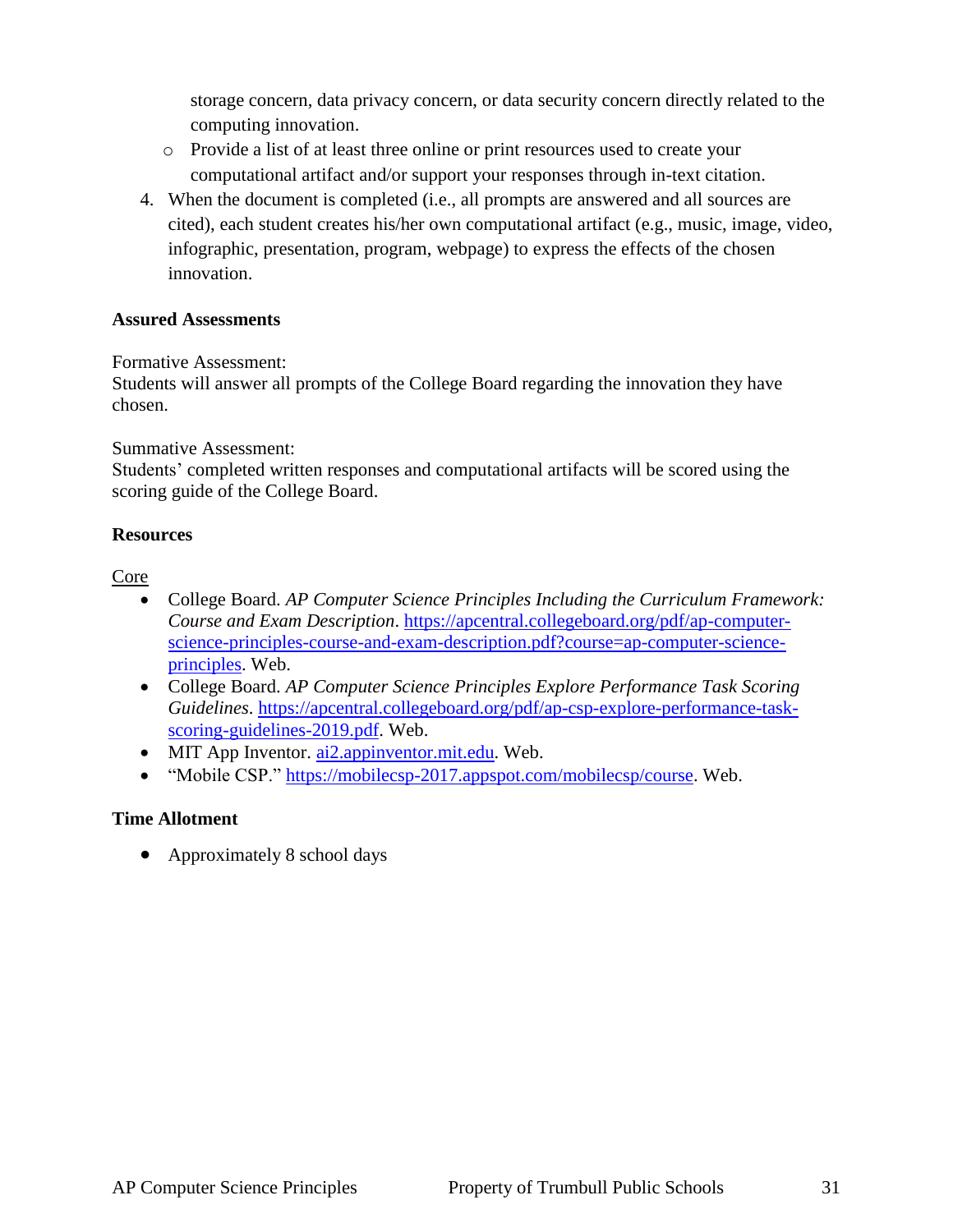## **UNIT 7 Algorithms and Procedural Abstraction**

Unit 7 focuses on algorithms, procedural abstraction and its advantages, and algorithm efficiency.

#### **Unit Goals**

At the completion of this unit, students will:

The following Unit Goals align with the 2017 College Board Curriculum Framework for Advanced Placement Computer Science Principles.

| 2.2.1 | Develop an abstraction when writing a program or creating other computational<br>artifacts.                                |
|-------|----------------------------------------------------------------------------------------------------------------------------|
| 2.2.2 | Use multiple levels of abstraction to write programs.                                                                      |
| 2.2.3 | Identify multiple levels of abstractions that are used when writing programs.                                              |
| 3.2.1 | Extract information from data to discover and explain connections or trends.                                               |
| 4.1.1 | Develop an algorithm for implementation in a program.                                                                      |
| 4.1.2 | Express an algorithm in a language.                                                                                        |
| 4.2.1 | Explain the difference between algorithms that run in a reasonable time and those<br>that do not run in a reasonable time. |
| 4.2.2 | Explain the difference between solvable and unsolvable problems in computer<br>science.                                    |
| 4.2.3 | Explain the existence of undecidable problems in computer science.                                                         |
| 4.2.4 | Evaluate algorithms analytically and empirically for efficiency, correctness, and<br>clarity.                              |
| 5.1.2 | Develop a correct program to solve problems.                                                                               |
| 5.2.1 | Explain how programs implement algorithms.                                                                                 |
| 5.3.1 | Use abstraction to manage complexity in programs.                                                                          |
| 5.4.1 | Evaluate the correctness of a program.                                                                                     |
| 5.5.1 | Employ appropriate mathematical and logical concepts in programming.                                                       |
| 7.1.1 | Explain how computing innovations affect communication, interaction, and<br>cognition.                                     |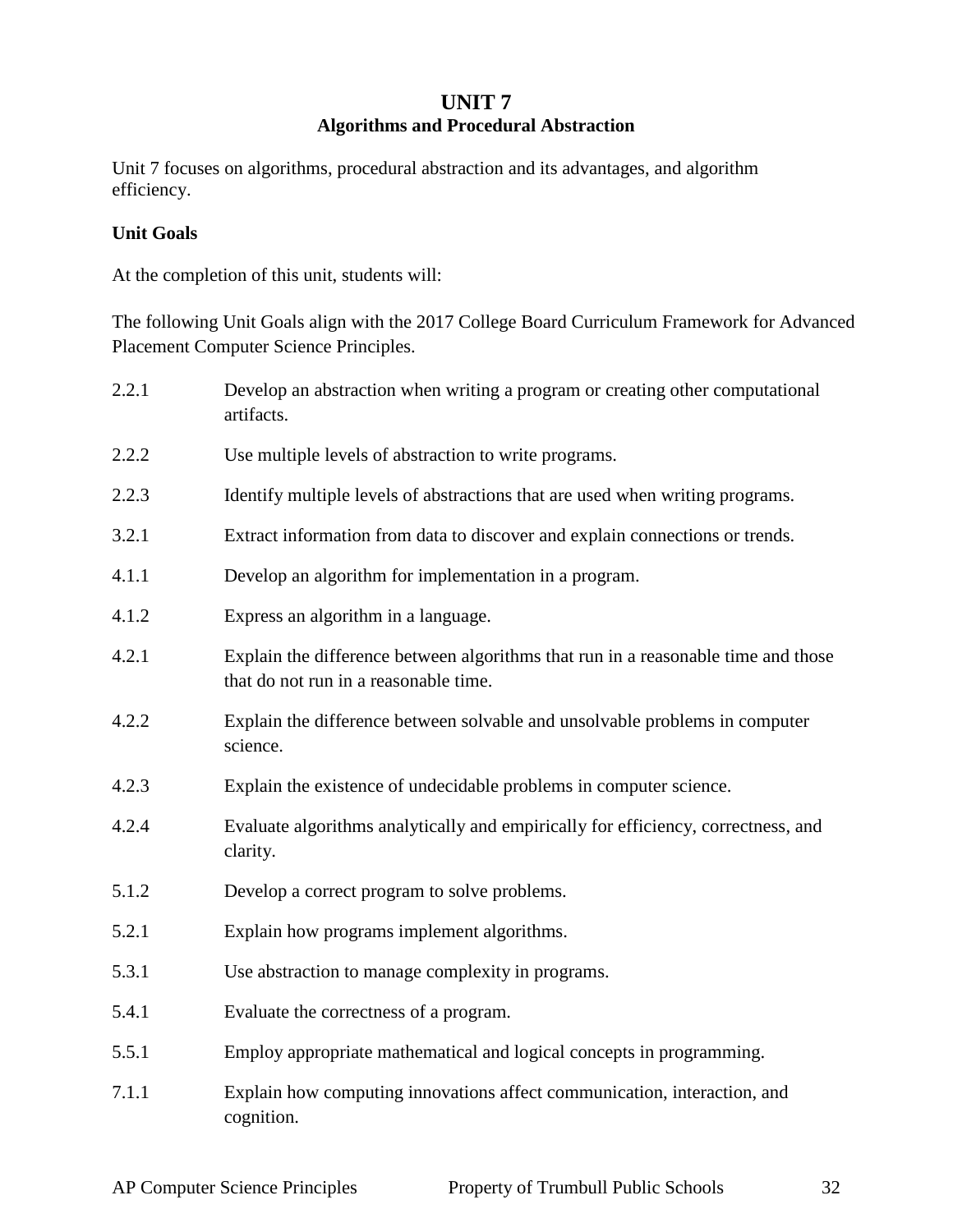- 7.1.2 Explain how people participate in a problem-solving process that scales.
- 7.3.1 Analyze the beneficial and harmful effects of computing.
- 7.5.1 Access, manage, and attribute information using effective strategies.

The following Unit Goals align with the 2017 Computer Science Teachers' Association (CSTA) Computer Science Standards.

3A-CS-01 Explain how abstractions hide the underlying implementation details of computing systems embedded in everyday objects. 3A-CS-02 Compare levels of abstraction and interactions between application software, system software, and hardware layers. 3A-CS-03 Develop guidelines that convey systematic troubleshooting strategies that others can use to identify and fix errors. 3B-CS-02 Illustrate ways computing systems implement logic, input, and output through hardware components. 3A-DA-11 Create interactive data visualizations using software tools to help others better understand real-world phenomena. 3A-DA-12 Create computational models that represent the relationships among different elements of data collected from a phenomenon or process. 3B-DA-05 Use data analysis tools and techniques to identify patterns in data representing complex systems. 3B-DA-06 Select data collection tools and techniques to generate data sets that support a claim or communicate information. 3B-DA-07 Evaluate the ability of models and simulations to test and support the refinement of hypotheses. 3A-AP-13 Create prototypes that use algorithms to solve computational problems by leveraging prior student knowledge and personal interests. 3A-AP-14 Use lists to simply solutions, generalizing computational problems instead of repeatedly using simple variables. 3A-AP-15 Justify the selection of specific control structures when tradeoffs involve implementation, readability, and program performance, and explain the benefits and drawbacks of choices made. 3A-AP-16 Design and iteratively develop computational artifacts for practical intent, personal expression, or to address a societal issue by using events to initiate instructions.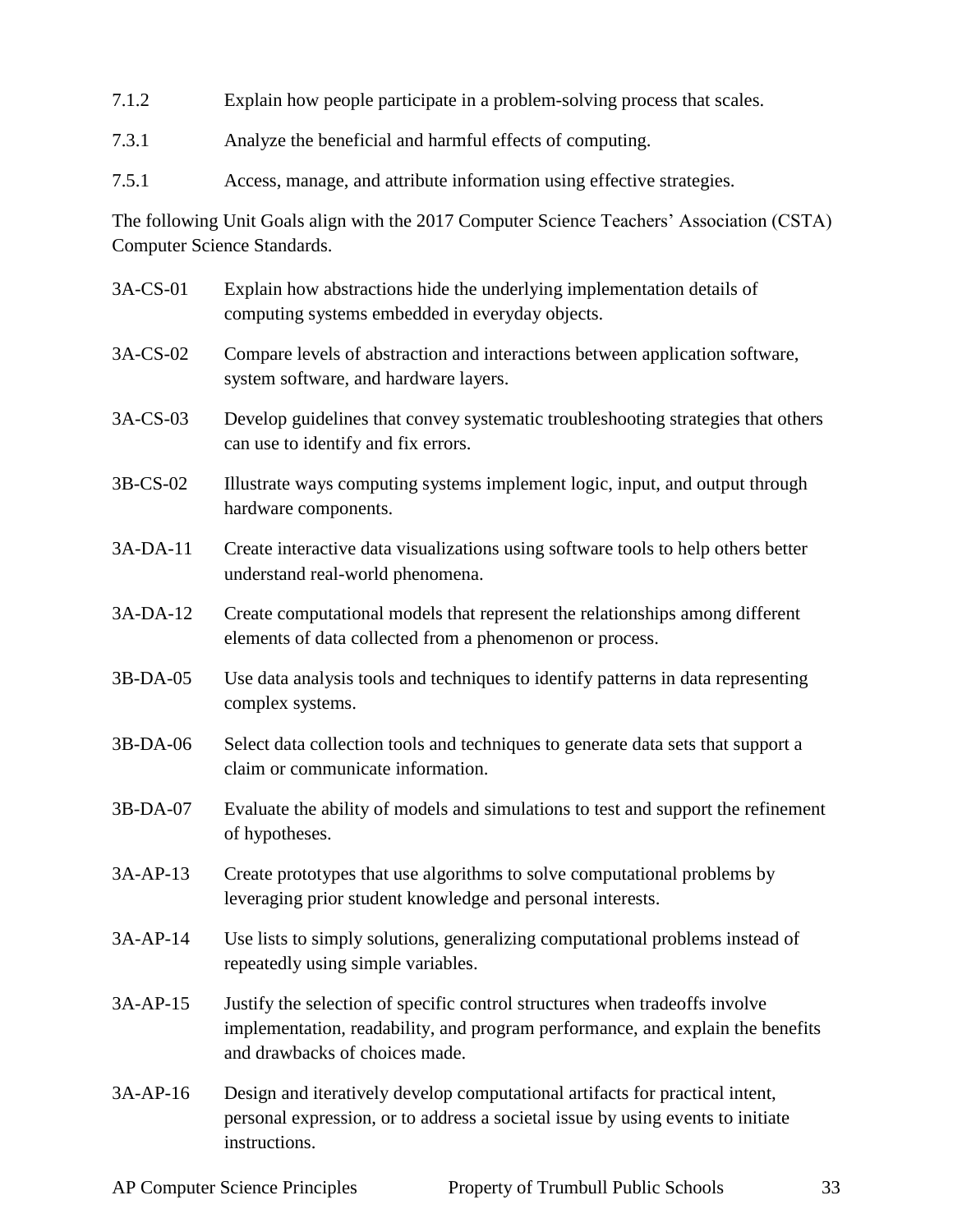| 3A-AP-17   | Decompose problems into smaller components through systematic analysis, using<br>constructs such as procedures, modules, and/or objects.                               |
|------------|------------------------------------------------------------------------------------------------------------------------------------------------------------------------|
| 3A-AP-18   | Create artifacts by using procedures within a program, combinations of data and<br>procedures, or independent but interrelated programs.                               |
| 3A-AP-19   | Systematically design and develop programs for broad audiences by incorporating<br>feedback from users.                                                                |
| 3B-AP-09   | Implement an artificial intelligence algorithm to play a game against a human<br>opponent or solve a problem.                                                          |
| 3B-AP-10   | Use and adapt classic algorithms to solve computational problems.                                                                                                      |
| $3B-AP-11$ | Evaluate algorithms in terms of their efficiency, correctness, and clarity.                                                                                            |
| 3B-AP-12   | Compare and contrast fundamental data structures and their uses.                                                                                                       |
| 3B-AP-14   | Construct solutions to problems using student-created components, such as<br>procedures, modules, and/or objects.                                                      |
| 3B-AP-15   | Analyze a large-scale computational problem and identify generalizable patterns<br>that can be applied to a solution.                                                  |
| 3B-AP-16   | Demonstrate code reuse by creating programming solutions using libraries and<br>APIs.                                                                                  |
| 3B-AP-17   | Plan and develop programs for broad audiences using a software life cycle<br>process.                                                                                  |
| 3B-AP-20   | Use version control systems, integrated development environments (IDEs), and<br>collaborative tools and practices (code documentation) in a group software<br>project. |
| 3B-AP-21   | Develop and use a series of test cases to verify that a program performs according<br>to its design specifications.                                                    |
| 3B-AP-22   | Modify an existing program to add additional functionality and discuss intended<br>and unintended implications (e.g., breaking other functionality).                   |
| 3B-AP-23   | Evaluate key qualities of a program through a process such as a code review.                                                                                           |
| 3A-IC-24   | Evaluate the ways computing impacts personal, ethical, social, economic, and<br>cultural practices.                                                                    |
| 3A-IC-25   | Test and refine computational artifacts to reduce bias and equity deficits.                                                                                            |
| 3A-IC-26   | Demonstrate ways a given algorithm applies to problems across disciplines.                                                                                             |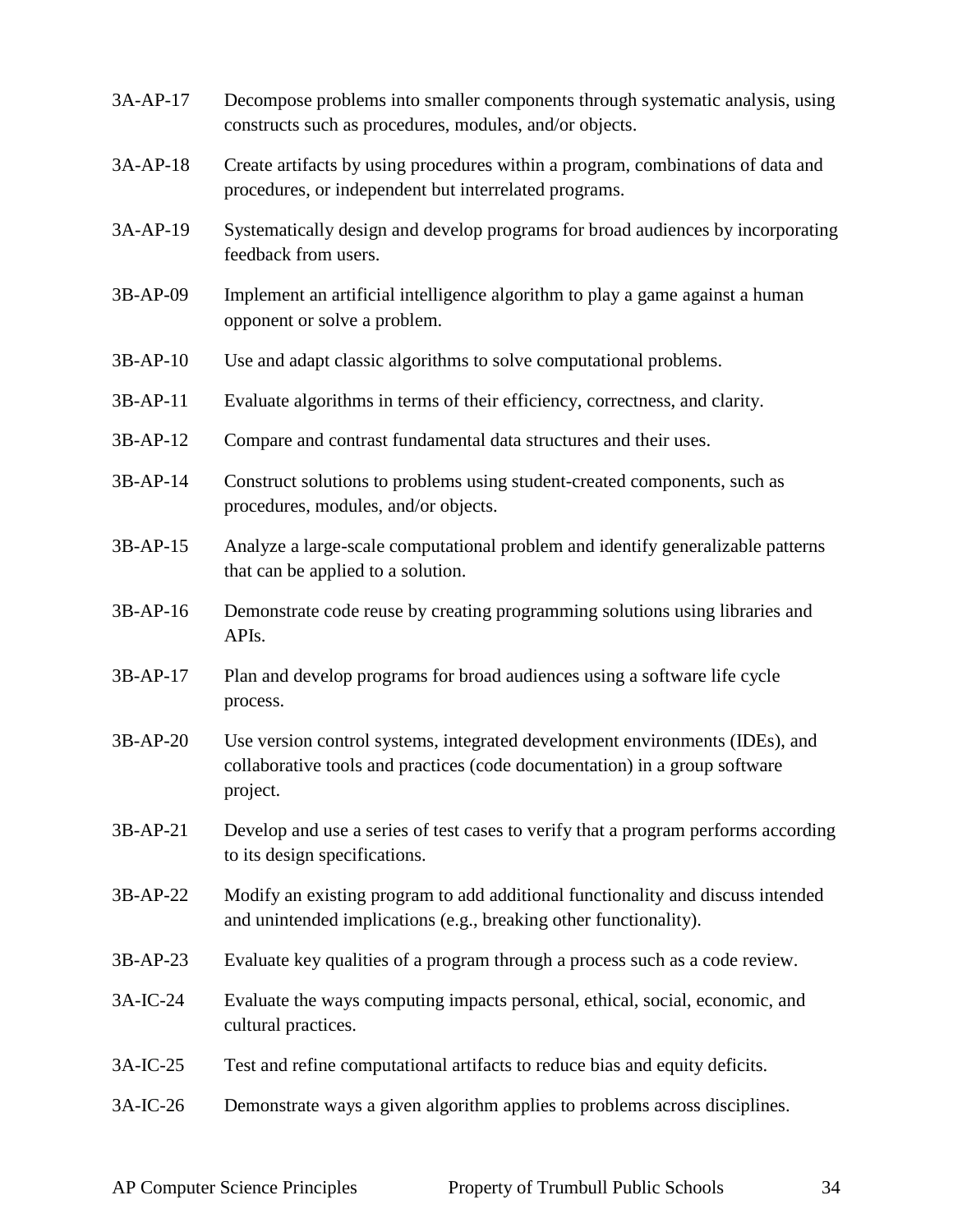The following Unit Goals align with the 2016 International Society for Technology in Education Standards.

| <b>ISTE Empowered Learner</b><br>(Standard 1)     | Students leverage technology to take an active role in<br>choosing, achieving and demonstrating competency in their<br>learning goals, informed by the learning sciences.                                       |
|---------------------------------------------------|-----------------------------------------------------------------------------------------------------------------------------------------------------------------------------------------------------------------|
| <b>ISTE Digital Citizen</b><br>(Standard 2)       | Students recognize the rights, responsibilities and<br>opportunities of living, learning and working in an<br>interconnected digital world, and they act and model in<br>ways that are safe, legal and ethical. |
| <b>ISTE Knowledge Constructor</b><br>(Standard 3) | Students critically curate a variety of resources using digital<br>tools to construct knowledge, produce creative artifacts and<br>make meaningful learning experiences for themselves and<br>others.           |
| <b>ISTE Innovative Designer</b><br>(Standard 4)   | Students use a variety of technologies within a design<br>process to identify and solve problems by creating new,<br>useful or imaginative solutions.                                                           |
| <b>ISTE Computational Thinker</b><br>(Standard 5) | Students develop and employ strategies for understanding<br>and solving problems in ways that leverage the power of<br>technological methods to develop and test solutions.                                     |
| <b>ISTE Creative Communicator</b><br>(Standard 6) | Students communicate clearly and express themselves<br>creatively for a variety of purposes using the platforms,<br>tools, styles, formats and digital media appropriate to their<br>goals.                     |

#### **Unit Essential Questions**

- How are multiple levels of abstraction used to create computational artifacts?
- In what ways are some algorithms better than others?
- What limits do algorithms have?

#### **Scope and Sequence**

- 1. Collaborative use of apps to classify algorithms experimentally as either logarithmic, linear, n log n, or quadratic
- 2. Explanation of the concepts of intractability and undecidability through examples of (intractable) problems that cannot be solved efficiently and (unsolvable) problems that cannot be solved at all by means of an algorithm
- 3. Reading and discussion of Chp. 4 of *Blown to Bits*, focusing on how web searches work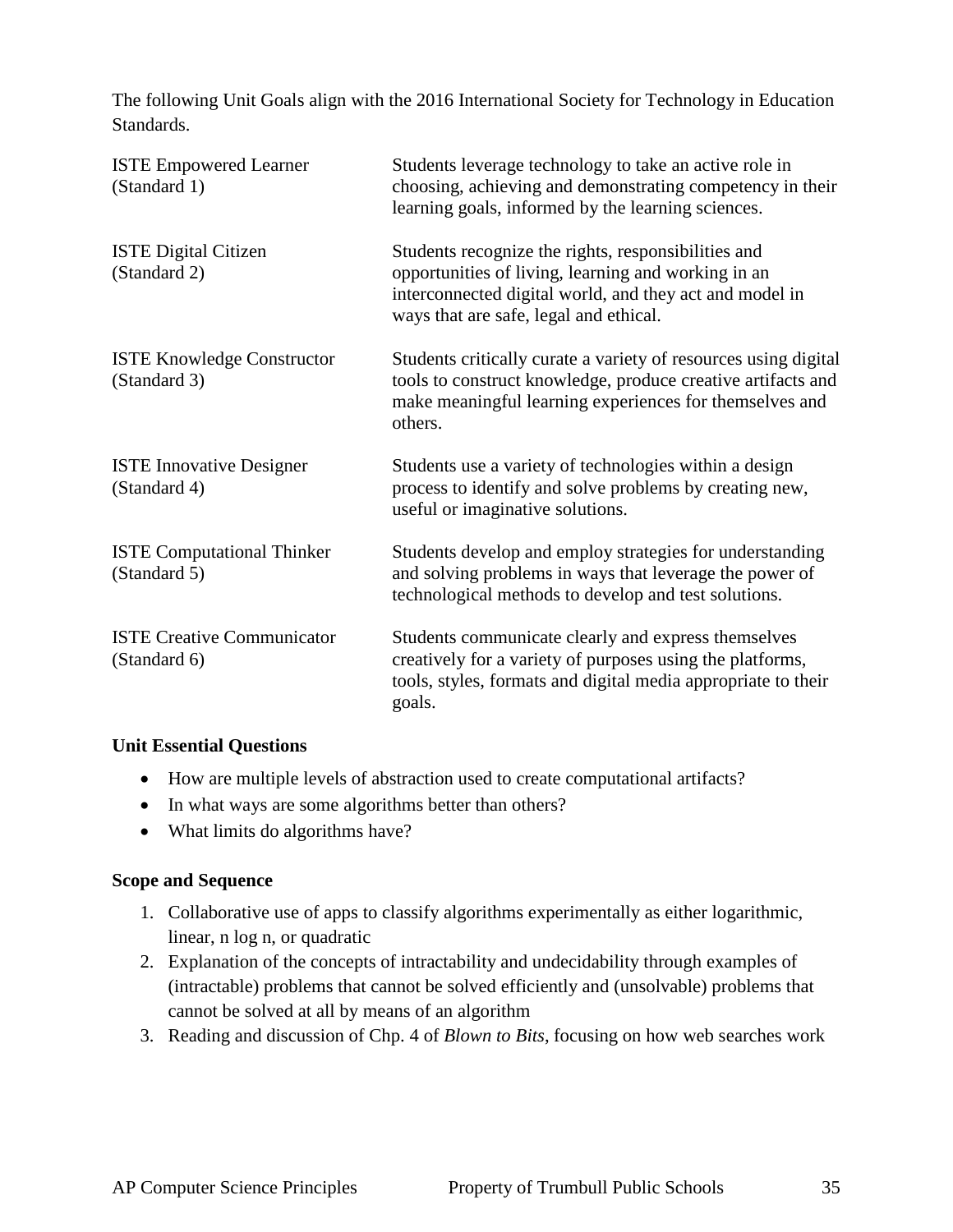#### **Assured Assessments**

#### Formative Assessment:

Students will answer interactive self-check questions and add to their ePortfolios answers to reflection questions. They will also create an app, upload it to their ePortfolios, and complete an app write-up. They will also engage in various discussions about web searches.

#### Summative Assessment:

Students will take a common end-of-unit assessment scored via a common scoring guide.

#### **Resources**

Core

- Abelson, Hal, Ken Ledeen, and Harry Lewis. "Blown to Bits: Your Life, Liberty, and Happiness after the Digital Explosion." [http://www.bitsbook.com/.](http://www.bitsbook.com/) Web.
- MIT App Inventor. [ai2.appinventor.mit.edu.](ai2.appinventor.mit.edu) Web.
- "Mobile CSP." [https://mobilecsp-2017.appspot.com/mobilecsp/course.](https://mobilecsp-2017.appspot.com/mobilecsp/course) Web.

#### **Time Allotment**

• Approximately 15 school days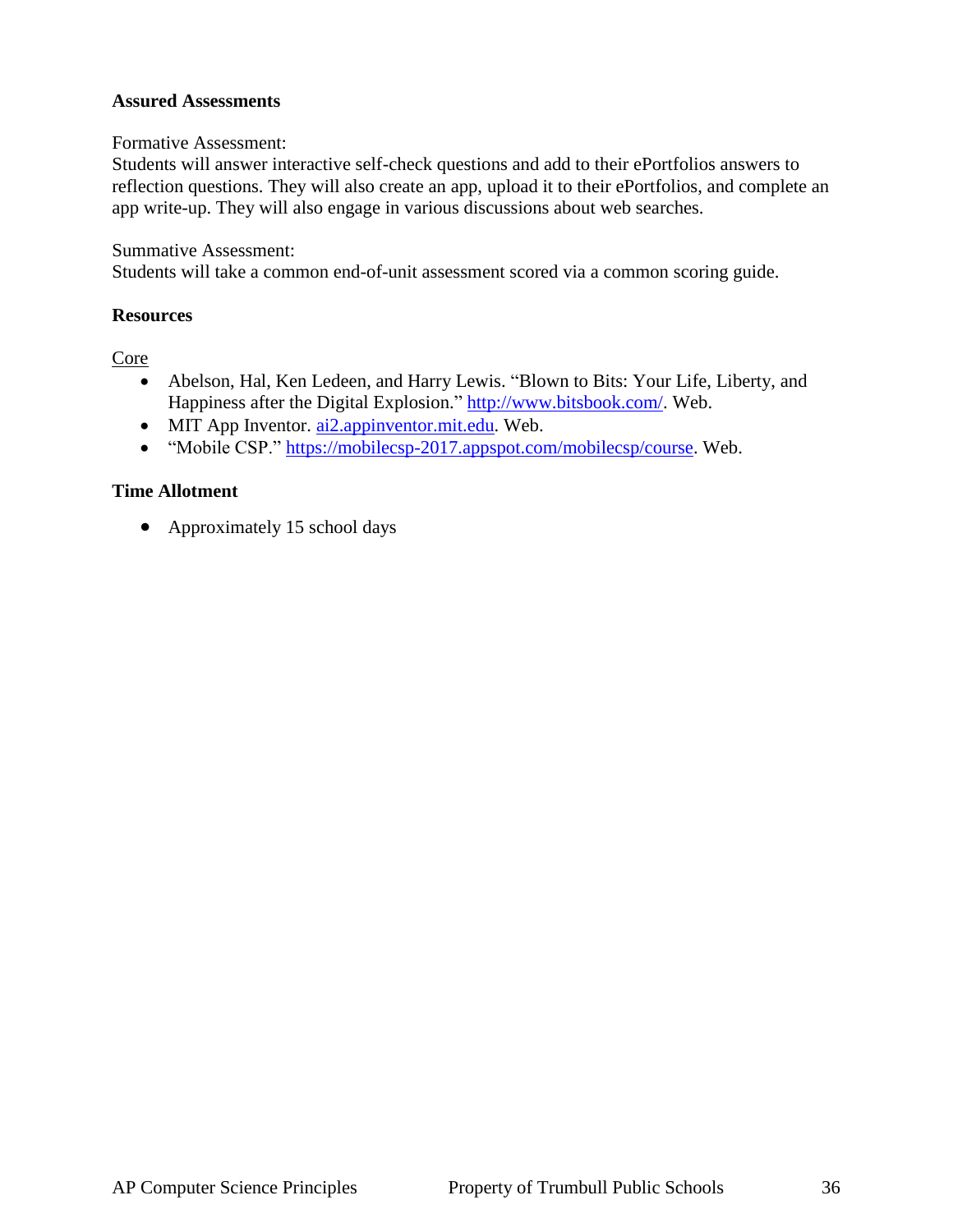#### **UNIT 8 Communication through the Internet**

Unit 8 focuses on the Internet, and its use in apps, as well as an important security concept: cryptography.

#### **Unit Goals**

At the completion of this unit, students will:

The following Unit Goals align with the 2017 College Board Curriculum Framework for Advanced Placement Computer Science Principles.

| 5.1.2 | Develop a correct program to solve problems.                                                                                             |
|-------|------------------------------------------------------------------------------------------------------------------------------------------|
| 5.2.1 | Explain how programs implement algorithms.                                                                                               |
| 5.4.1 | Evaluate the correctness of a program.                                                                                                   |
| 6.1.1 | Explain the abstractions in the Internet and how the Internet functions.                                                                 |
| 6.2.1 | Explain characteristics of the Internet and the systems built on it.                                                                     |
| 6.2.2 | Explain how the characteristics of the Internet influence the systems built on it.                                                       |
| 6.3.1 | Identify existing cybersecurity concerns and potential options to address these<br>issues with the Internet and the systems built on it. |
| 7.3.1 | Analyze the beneficial and harmful effects of computing.                                                                                 |
| 7.4.1 | Explain the connections between computing and real-world contexts, including<br>economic, social, and cultural contexts.                 |
|       | The following Unit Goals align with the 2017 Computer Science Teachers' Association (CSTA)                                               |

Computer Science Standards.

| $3A$ -CS-01 | Explain how abstractions hide the underlying implementation details of<br>computing systems embedded in everyday objects.                             |
|-------------|-------------------------------------------------------------------------------------------------------------------------------------------------------|
| $3A$ -CS-02 | Compare levels of abstraction and interactions between application software,<br>system software, and hardware layers.                                 |
| $3A$ -CS-03 | Develop guidelines that convey systematic troubleshooting strategies that others<br>can use to identify and fix errors.                               |
| $3B$ -CS-02 | Illustrate ways computing systems implement logic, input, and output through<br>hardware components.                                                  |
| $3A-NI-04$  | Evaluate the scalability and reliability of networks, by describing the relationship<br>between routers, switches, servers, topology, and addressing. |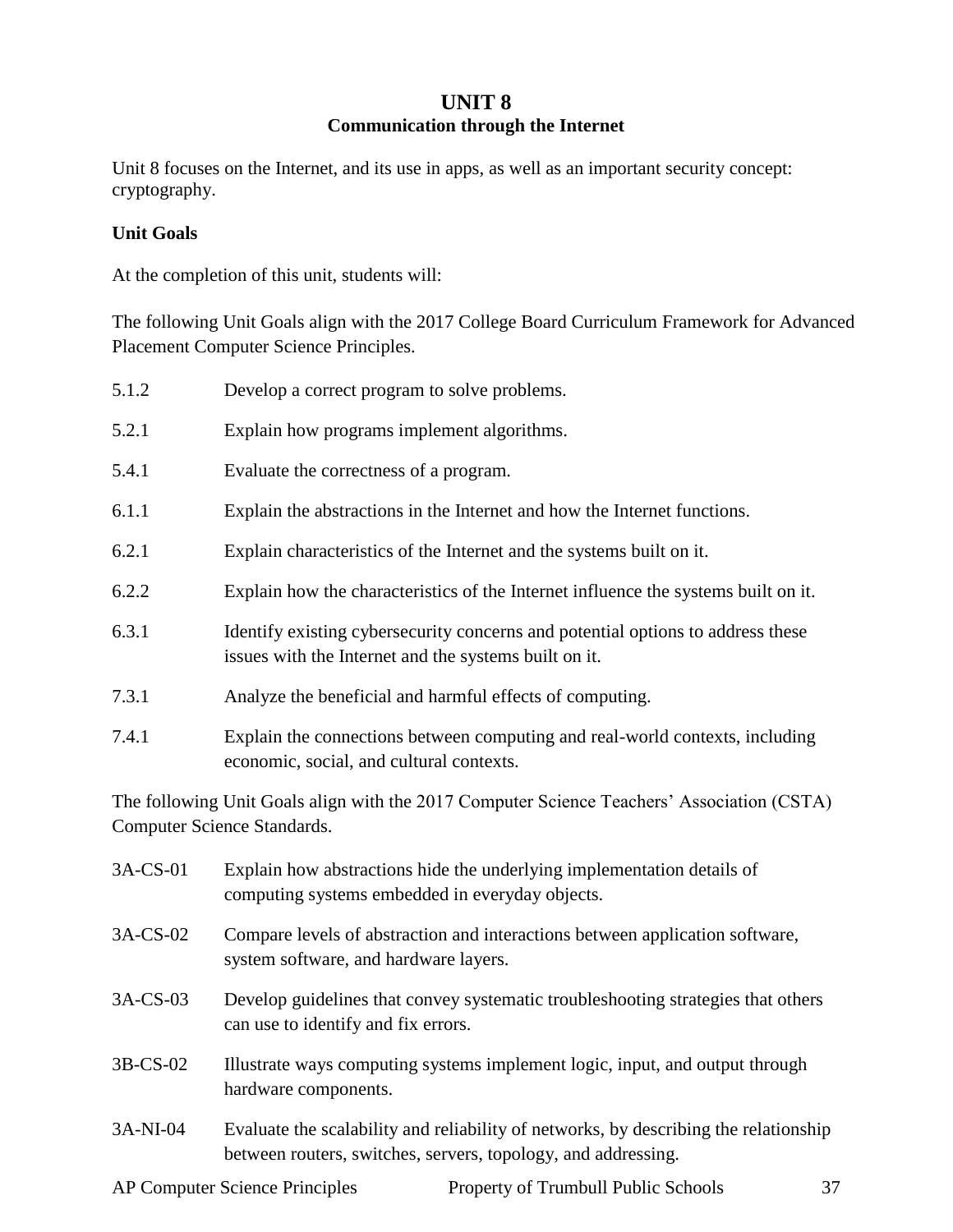| 3A-NI-05 | Give examples to illustrate how sensitive data can be affected by malware and<br>other attacks.                                                                                                 |
|----------|-------------------------------------------------------------------------------------------------------------------------------------------------------------------------------------------------|
| 3A-NI-06 | Recommend security measures to address various scenarios based on factors such<br>as efficiency, feasibility, and ethical impacts.                                                              |
| 3A-NI-07 | Compare various security measures, considering tradeoffs between the usability<br>and security of a computing system.                                                                           |
| 3A-NI-08 | Explain tradeoffs when selecting and implementing cybersecurity<br>recommendations.                                                                                                             |
| 3B-NI-03 | Describe the issues that impact network functionality (e.g., bandwidth, load,<br>delay, topology).                                                                                              |
| 3B-NI-04 | Compare ways software developers protect devices and information from<br>unauthorized access.                                                                                                   |
| 3A-DA-09 | Translate between different bit representations of real-world phenomena, such as<br>characters, numbers, and images.                                                                            |
| 3A-DA-11 | Create interactive data visualizations using software tools to help others better<br>understand real-world phenomena.                                                                           |
| 3A-DA-12 | Create computational models that represent the relationships among different<br>elements of data collected from a phenomenon or process.                                                        |
| 3B-DA-05 | Use data analysis tools and techniques to identify patterns in data representing<br>complex systems.                                                                                            |
| 3B-DA-06 | Select data collection tools and techniques to generate data sets that support a<br>claim or communicate information.                                                                           |
| 3B-DA-07 | Evaluate the ability of models and simulations to test and support the refinement<br>of hypotheses.                                                                                             |
| 3A-AP-13 | Create prototypes that use algorithms to solve computational problems by<br>leveraging prior student knowledge and personal interests.                                                          |
| 3A-AP-14 | Use lists to simply solutions, generalizing computational problems instead of<br>repeatedly using simple variables.                                                                             |
| 3A-AP-15 | Justify the selection of specific control structures when tradeoffs involve<br>implementation, readability, and program performance, and explain the benefits<br>and drawbacks of choices made. |
| 3A-AP-16 | Design and iteratively develop computational artifacts for practical intent,<br>personal expression, or to address a societal issue by using events to initiate<br>instructions.                |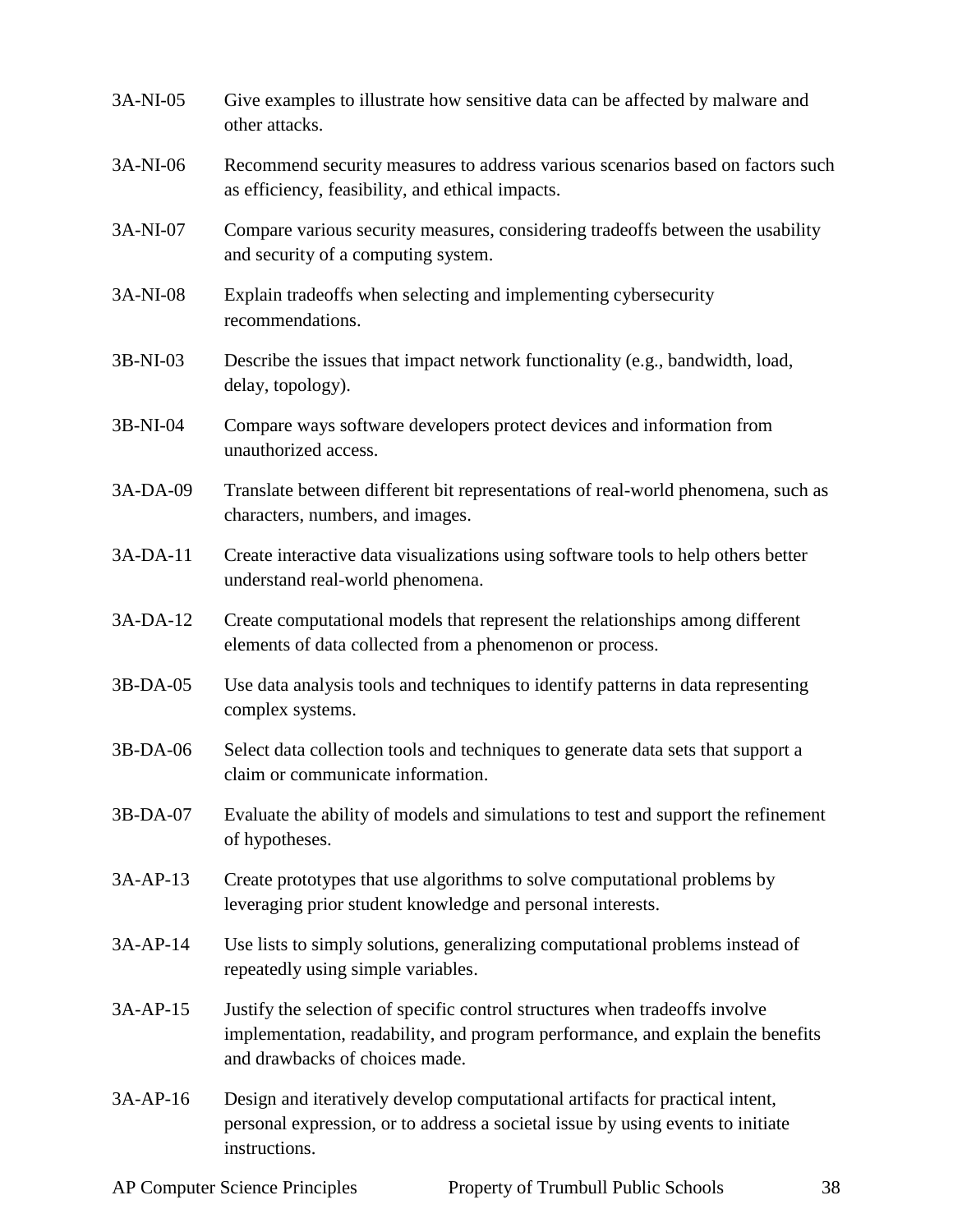| 3A-AP-17   | Decompose problems into smaller components through systematic analysis, using<br>constructs such as procedures, modules, and/or objects.                               |
|------------|------------------------------------------------------------------------------------------------------------------------------------------------------------------------|
| 3A-AP-18   | Create artifacts by using procedures within a program, combinations of data and<br>procedures, or independent but interrelated programs.                               |
| 3A-AP-19   | Systematically design and develop programs for broad audiences by incorporating<br>feedback from users.                                                                |
| 3B-AP-09   | Implement an artificial intelligence algorithm to play a game against a human<br>opponent or solve a problem.                                                          |
| 3B-AP-10   | Use and adapt classic algorithms to solve computational problems.                                                                                                      |
| $3B-AP-11$ | Evaluate algorithms in terms of their efficiency, correctness, and clarity.                                                                                            |
| 3B-AP-12   | Compare and contrast fundamental data structures and their uses.                                                                                                       |
| 3B-AP-14   | Construct solutions to problems using student-created components, such as<br>procedures, modules, and/or objects.                                                      |
| 3B-AP-15   | Analyze a large-scale computational problem and identify generalizable patterns<br>that can be applied to a solution.                                                  |
| 3B-AP-16   | Demonstrate code reuse by creating programming solutions using libraries and<br>APIs.                                                                                  |
| 3B-AP-17   | Plan and develop programs for broad audiences using a software life cycle<br>process.                                                                                  |
| 3B-AP-20   | Use version control systems, integrated development environments (IDEs), and<br>collaborative tools and practices (code documentation) in a group software<br>project. |
| 3B-AP-21   | Develop and use a series of test cases to verify that a program performs according<br>to its design specifications.                                                    |
| 3B-AP-22   | Modify an existing program to add additional functionality and discuss intended<br>and unintended implications (e.g., breaking other functionality).                   |
| 3B-AP-23   | Evaluate key qualities of a program through a process such as a code review.                                                                                           |
| 3A-IC-24   | Evaluate the ways computing impacts personal, ethical, social, economic, and<br>cultural practices.                                                                    |
| 3A-IC-25   | Test and refine computational artifacts to reduce bias and equity deficits.                                                                                            |
| 3A-IC-26   | Demonstrate ways a given algorithm applies to problems across disciplines.                                                                                             |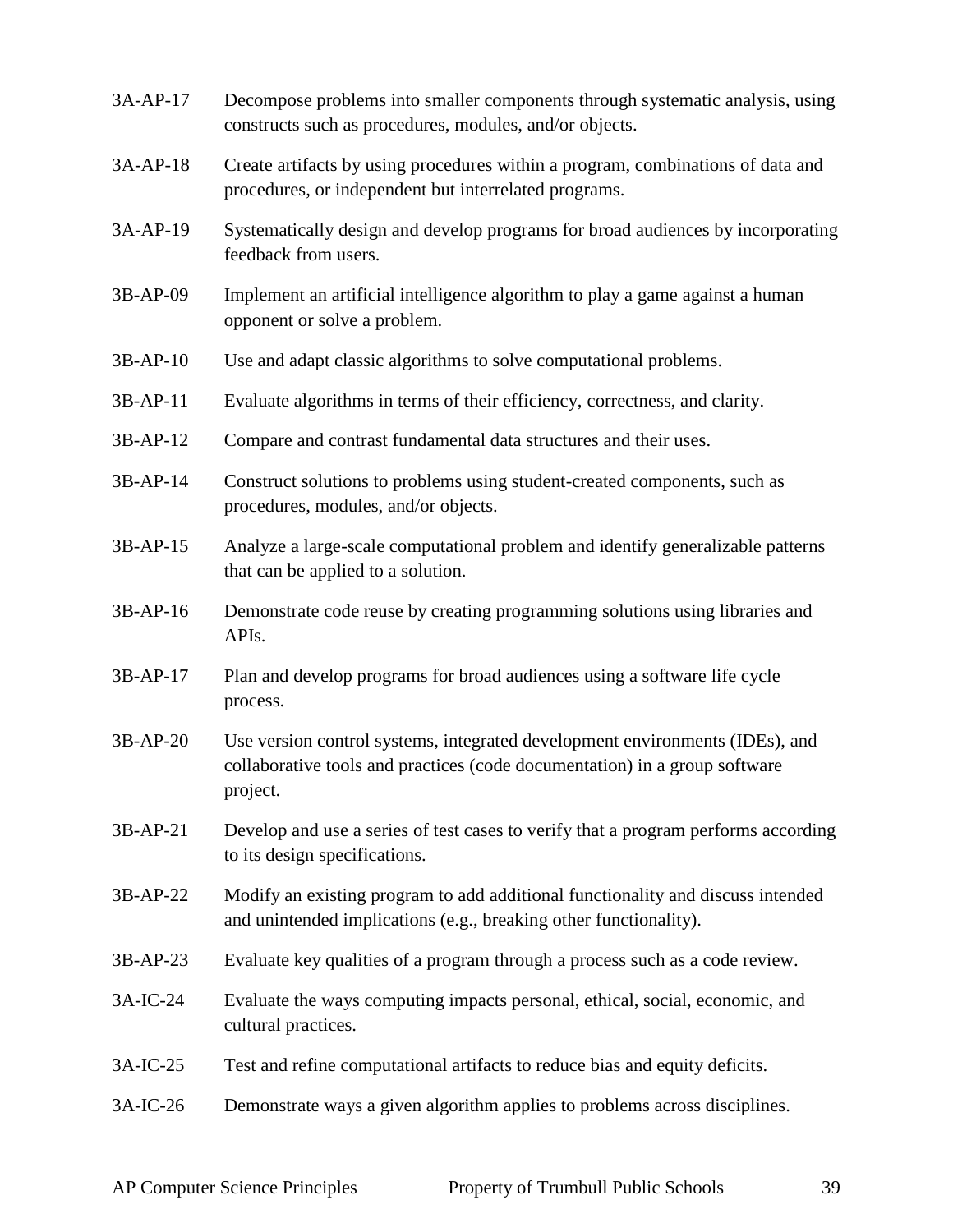| $3A-IC-28$ | Explain the beneficial and harmful effects that intellectual property laws can have<br>on innovation.                                          |
|------------|------------------------------------------------------------------------------------------------------------------------------------------------|
| $3A-IC-29$ | Explain the privacy concerns related to the collection and generation of data<br>through automated processes that may not be evident to users. |
| $3A-IC-30$ | Evaluate the social and economic implications of privacy in the context of safety,<br>law, or ethics.                                          |
| $3B-IC-26$ | Evaluate the impact of equity, access, and influence on the distribution of<br>computing resources in a global society.                        |

The following Unit Goals align with the 2016 International Society for Technology in Education Standards.

| <b>ISTE Empowered Learner</b><br>(Standard 1)     | Students leverage technology to take an active role in<br>choosing, achieving and demonstrating competency in their<br>learning goals, informed by the learning sciences.                                       |
|---------------------------------------------------|-----------------------------------------------------------------------------------------------------------------------------------------------------------------------------------------------------------------|
| <b>ISTE Digital Citizen</b><br>(Standard 2)       | Students recognize the rights, responsibilities and<br>opportunities of living, learning and working in an<br>interconnected digital world, and they act and model in<br>ways that are safe, legal and ethical. |
| <b>ISTE Knowledge Constructor</b><br>(Standard 3) | Students critically curate a variety of resources using digital<br>tools to construct knowledge, produce creative artifacts and<br>make meaningful learning experiences for themselves and<br>others.           |
| <b>ISTE Innovative Designer</b><br>(Standard 4)   | Students use a variety of technologies within a design<br>process to identify and solve problems by creating new,<br>useful or imaginative solutions.                                                           |
| <b>ISTE Computational Thinker</b><br>(Standard 5) | Students develop and employ strategies for understanding<br>and solving problems in ways that leverage the power of<br>technological methods to develop and test solutions.                                     |
| <b>ISTE Creative Communicator</b><br>(Standard 6) | Students communicate clearly and express themselves<br>creatively for a variety of purposes using the platforms,<br>tools, styles, formats and digital media appropriate to their<br>goals.                     |
| <b>ISTE Global Collaborator</b><br>(Standard 7)   | Students use digital tools to broaden their perspectives and<br>enrich their learning by collaborating with others and<br>working effectively in teams locally and globally.                                    |

#### **Unit Essential Questions**

- What is the Internet, how is it built, and how does it function?
- What aspects of the Internet's design and development have helped it scale and flourish?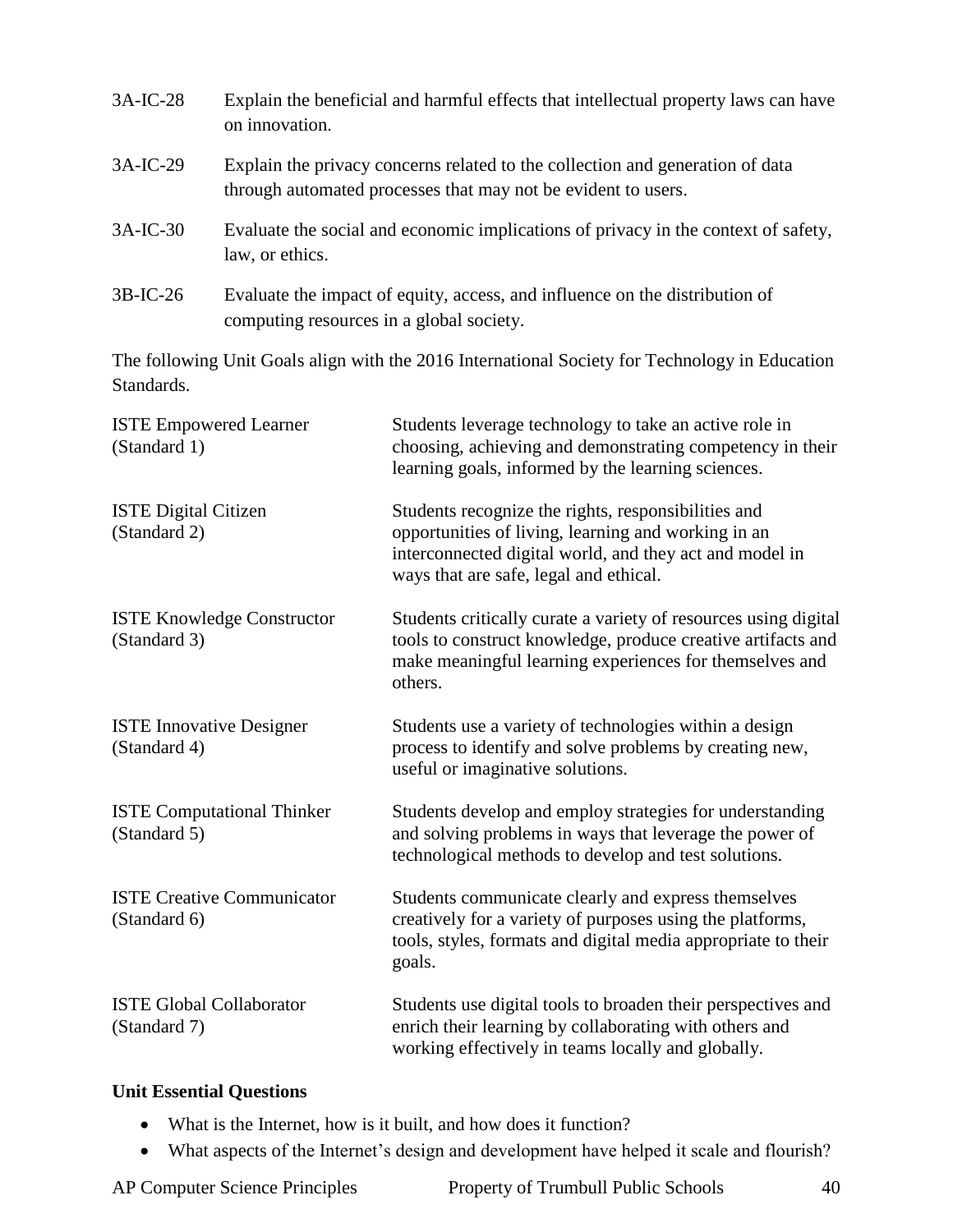How is cybersecurity impacting the ever-increasing number of Internet users?

#### **Scope and Sequence**

- 1. Deep exploration of the infrastructure and mechanics of the Internet by examining packet switching, TCP/IP, and the protocol hierarchy
- 2. Completion of a series of activities using network administration software tools such as Ping and Traceroute
- 3. After learning about and using some of the basic concepts of cryptography, introduction to the key-exchange problem and then to the basic ideas of public-key encryption as a way of solving the problem
- 4. Essential details about the Internet's trust system and its implementation in modern browsers to support the exchange of information securely across the internet, focusing on how cybersecurity is made possible through encryption

#### **Assured Assessments**

Formative Assessment:

Students will answer interactive self-check questions and add to their ePortfolios answers to reflection questions. They will also create an app, upload it to their ePortfolios, and complete an app write-up. They will also engage in various discussions about cryptography.

Summative Assessment:

Students will take a common end-of-unit assessment scored via a common scoring guide.

#### **Resources**

Core

- Abelson, Hal, Ken Ledeen, and Harry Lewis. "Blown to Bits: Your Life, Liberty, and Happiness after the Digital Explosion." [http://www.bitsbook.com/.](http://www.bitsbook.com/) Web.
- MIT App Inventor. [ai2.appinventor.mit.edu.](ai2.appinventor.mit.edu) Web.
- "Mobile CSP." [https://mobilecsp-2017.appspot.com/mobilecsp/course.](https://mobilecsp-2017.appspot.com/mobilecsp/course) Web.

#### **Time Allotment**

• Approximately 17 school days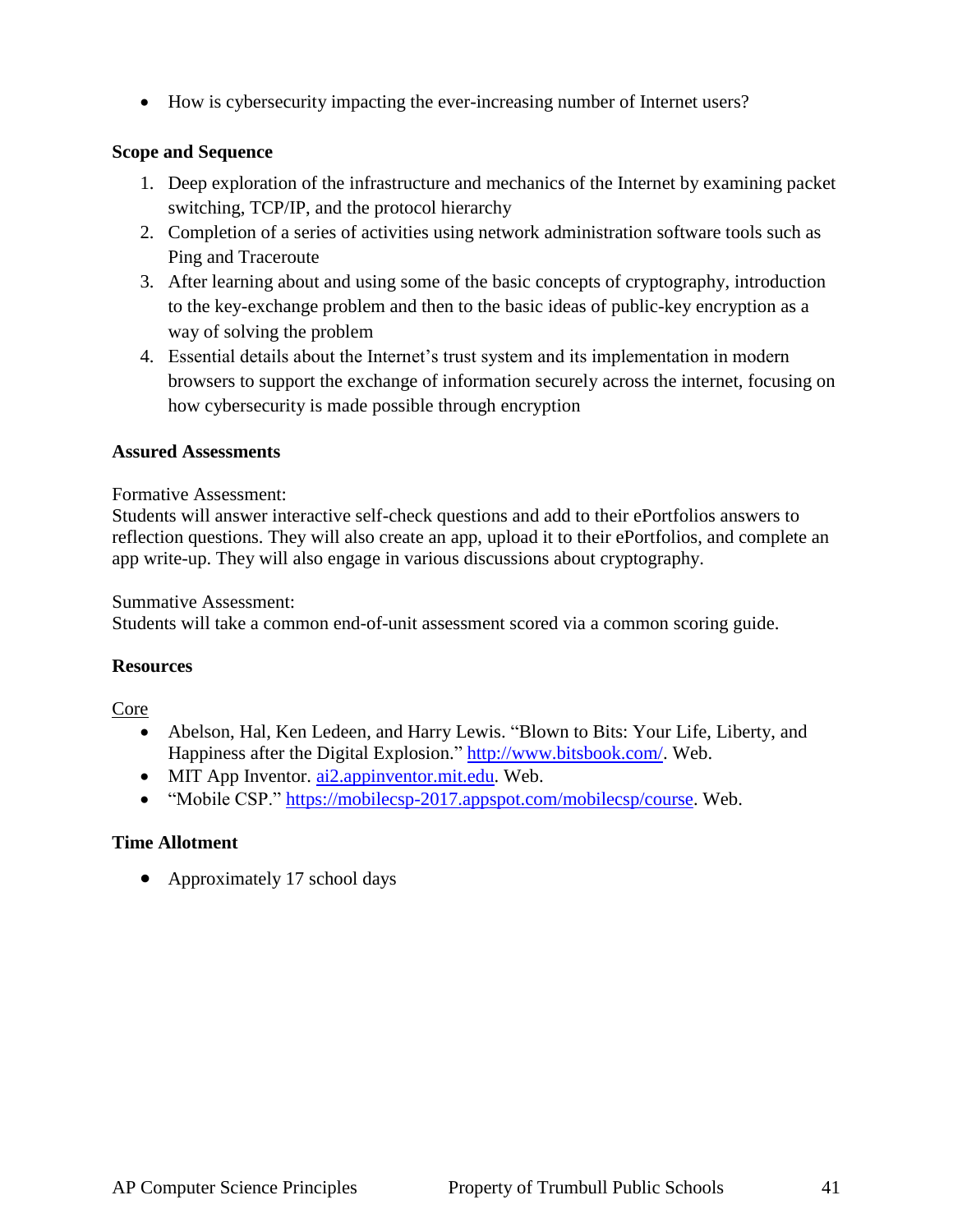#### **UNIT 9**

## **Explore #2: Official Impact of Computing Innovation Performance Task**

Unit 9 focuses on the official impact of computing innovations performance task to be submitted to the College Board.

#### **Unit Goals**

At the completion of this unit, students will:

The following Unit Goals align with the 2017 College Board Curriculum Framework for Advanced Placement Computer Science Principles.

| 1.2.1    | Create a computational artifact for creative expression.                                                                           |  |
|----------|------------------------------------------------------------------------------------------------------------------------------------|--|
| 1.2.2    | Create a computational artifact using computing tools and techniques to solve a<br>problem.                                        |  |
| 3.3.1    | Analyze how data representation, storage, security, and transmission of data<br>involve computational manipulation of information. |  |
| 7.1.1    | Explain how computing innovations affect communication, interaction, and<br>cognition.                                             |  |
| 7.1.2    | Explain how people participate in a problem-solving process that scales.                                                           |  |
| 7.2.1    | Explain how computing has impacted innovations in other fields.                                                                    |  |
| 7.3.1    | Analyze the beneficial and harmful effects of computing.                                                                           |  |
| 7.4.1    | Explain the connections between computing and real-world contexts, including<br>economic, social, and cultural contexts.           |  |
| 7.5.1    | Access, manage, and attribute information using effective strategies.                                                              |  |
| 7.5.2    | Evaluate online and print sources for appropriateness and credibility.                                                             |  |
|          | The following Unit Goals align with the 2017 Computer Science Teachers' Association (CSTA)<br>Computer Science Standards.          |  |
| 3B-CS-01 | Categorize the roles of operating system software.                                                                                 |  |
| 3B-CS-02 | Illustrate ways computing systems implement logic, input, and output through<br>hardware components.                               |  |

- 3A-NI-05 Give examples to illustrate how sensitive data can be affected by malware and other attacks.
- 3A-NI-07 Compare various security measures, considering tradeoffs between the usability and security of a computing system.

AP Computer Science Principles Property of Trumbull Public Schools 42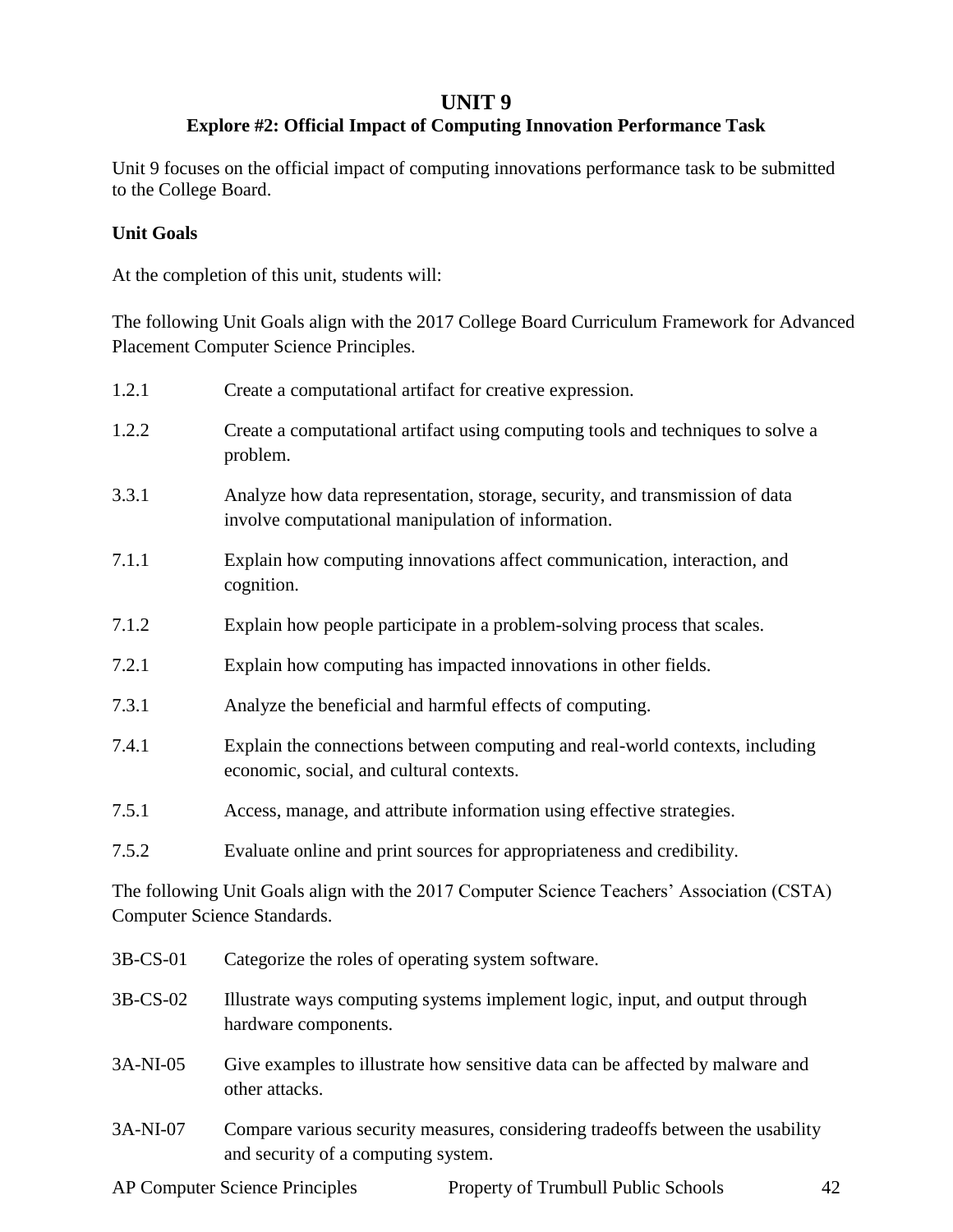| 3B-NI-04   | Compare ways software developers protect devices and information from<br>unauthorized access.                                                  |
|------------|------------------------------------------------------------------------------------------------------------------------------------------------|
| 3A-DA-10   | Evaluate the tradeoffs in how data elements are organized and where data is<br>stored.                                                         |
| $3A-DA-11$ | Create interactive data visualizations using software tools to help others better<br>understand real-world phenomena.                          |
| 3A-AP-22   | Design and develop computational artifacts working in team roles using<br>collaborative tools.                                                 |
| 3A-AP-23   | Document design decisions using text, graphics, presentations, and/or<br>demonstrations in the development of complex programs.                |
| 3B-AP-08   | Describe how artificial intelligence drives many software and physical systems.                                                                |
| 3B-AP-18   | Explain security issues that might lead to compromised computer programs.                                                                      |
| 3B-AP-23   | Evaluate key qualities of a program through a process such as a code review.                                                                   |
| 3B-AP-24   | Compare multiple programming languages and discuss how their features makes<br>them suitable for solving different types of problems.          |
| 3A-IC-24   | Evaluate the ways computing impacts personal, ethical, social, economic, and<br>cultural practices.                                            |
| 3A-IC-28   | Explain the beneficial and harmful effects that intellectual property laws can have<br>on innovation.                                          |
| 3A-IC-29   | Explain the privacy concerns related to the collection and generation of data<br>through automated processes that may not be evident to users. |
| 3A-IC-30   | Evaluate the social and economic implications of privacy in the context of safety,<br>law, or ethics.                                          |
| $3B-IC-25$ | Evaluate computational artifacts to maximize their beneficial effects and<br>minimize harmful effects on society.                              |
| 3B-IC-26   | Evaluate the impact of equity, access, and influence on the distribution of<br>computing resources in a global society.                        |
| 3B-IC-27   | Predict how computational innovations that have revolutionized aspects of our<br>culture might evolve.                                         |
| 3B-IC-28   | Debate laws and regulations that impact the development and use of software.                                                                   |
|            |                                                                                                                                                |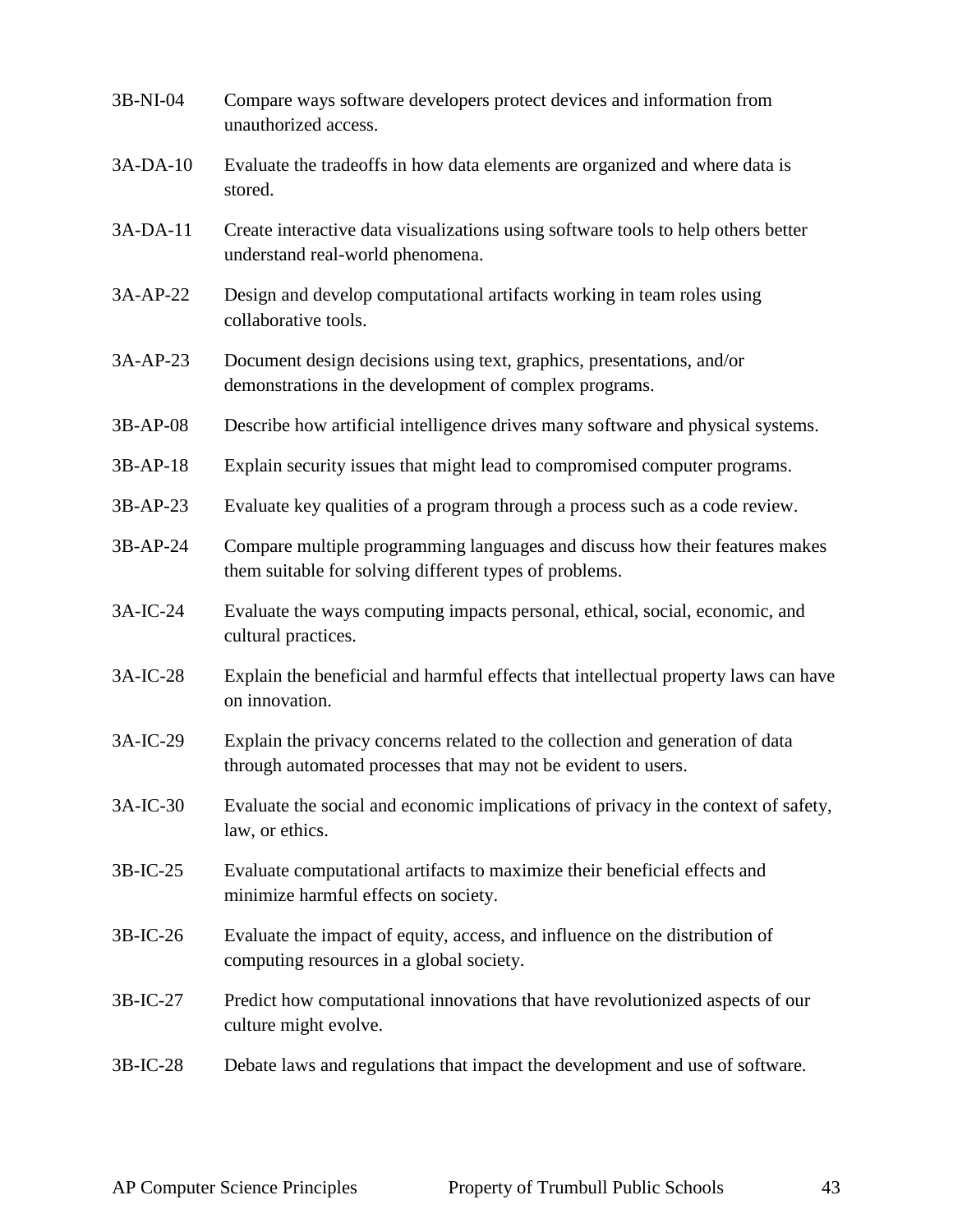The following Unit Goals align with the 2016 International Society for Technology in Education Standards.

| <b>ISTE Empowered Learner</b><br>(Standard 1)     | Students leverage technology to take an active role in<br>choosing, achieving and demonstrating competency in their<br>learning goals, informed by the learning sciences.                                       |
|---------------------------------------------------|-----------------------------------------------------------------------------------------------------------------------------------------------------------------------------------------------------------------|
| <b>ISTE Digital Citizen</b><br>(Standard 2)       | Students recognize the rights, responsibilities and<br>opportunities of living, learning and working in an<br>interconnected digital world, and they act and model in<br>ways that are safe, legal and ethical. |
| <b>ISTE Knowledge Constructor</b><br>(Standard 3) | Students critically curate a variety of resources using digital<br>tools to construct knowledge, produce creative artifacts and<br>make meaningful learning experiences for themselves and<br>others.           |
| <b>ISTE Creative Communicator</b><br>(Standard 6) | Students communicate clearly and express themselves<br>creatively for a variety of purposes using the platforms,<br>tools, styles, formats and digital media appropriate to their<br>goals.                     |
| <b>ISTE Global Collaborator</b><br>(Standard 7)   | Students use digital tools to broaden their perspectives and<br>enrich their learning by collaborating with others and<br>working effectively in teams locally and globally.                                    |

#### **Unit Essential Questions**

- What is a technological innovation?
- How can a single technological innovation impact society in both positive and negative ways?
- How do technological innovations consume, transform, and output data?

#### **Scope and Sequence**

- 1. Individually, students research past technological innovations that have had a major impact on our society, changing the ways we do things.
- 2. Students speak with the teacher to discuss the innovation they have chosen; if necessary, they make any changes.
- 3. Students answer the prompts of the College Board regarding the innovation they have chosen:
	- o Provide information on the computing innovation and computational artifact.
	- o Describe how their computational artifact was created.
	- o Explain at least one beneficial effect and at least one harmful effect the computing innovation had.
	- o Using specific details, describe the data your innovation uses; how the innovation consumes (as input), produces (as output), and/or transforms data; and at least one data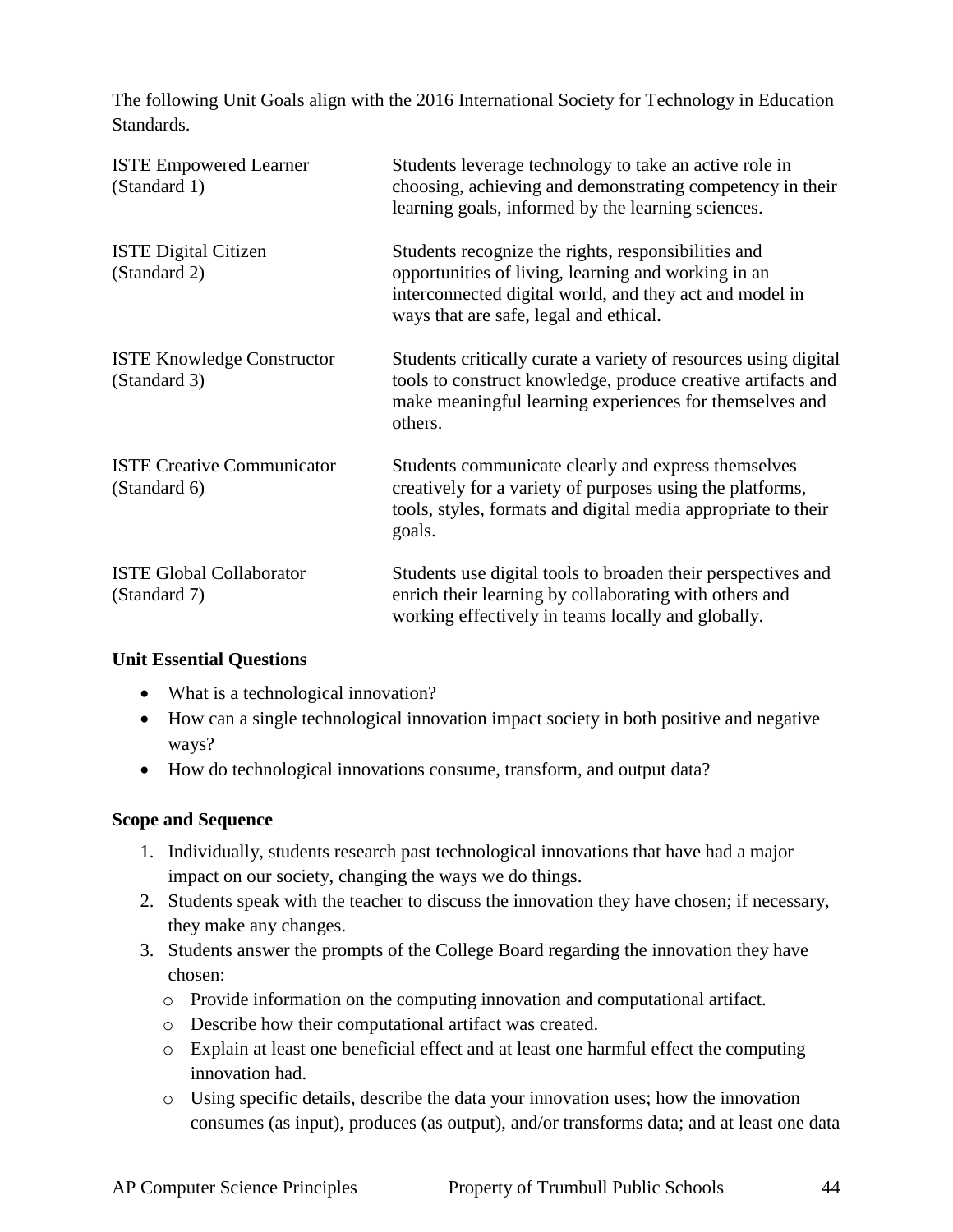storage concern, data privacy concern, or data security concern directly related to the computing innovation.

- o Provide a list of at least three online or print resources used to create your computational artifact and/or support your responses through in-text citation.
- 4. When the document is completed (i.e., all prompts are answered and all sources are cited), each student creates his/her own computational artifact (e.g., music, image, video, infographic, presentation, program, webpage) to express the effects of the chosen innovation.
- 5. Students upload their written responses and computational artifacts to the College Board Digital Portfolio site.

#### **Assured Assessments**

Formative Assessment:

Students will answer all prompts of the College Board regarding the innovation they have chosen.

Summative Assessment:

Students' uploaded written responses and computational artifacts will be scored using the scoring guide of the College Board.

#### **Resources**

Core

- College Board. *AP Computer Science Principles Including the Curriculum Framework: Course and Exam Description*. [https://apcentral.collegeboard.org/pdf/ap-computer](https://apcentral.collegeboard.org/pdf/ap-computer-science-principles-course-and-exam-description.pdf?course=ap-computer-science-principles)[science-principles-course-and-exam-description.pdf?course=ap-computer-science](https://apcentral.collegeboard.org/pdf/ap-computer-science-principles-course-and-exam-description.pdf?course=ap-computer-science-principles)[principles.](https://apcentral.collegeboard.org/pdf/ap-computer-science-principles-course-and-exam-description.pdf?course=ap-computer-science-principles) Web.
- College Board. *AP Computer Science Principles Explore Performance Task Scoring Guidelines*. [https://apcentral.collegeboard.org/pdf/ap-csp-explore-performance-task](https://apcentral.collegeboard.org/pdf/ap-csp-explore-performance-task-scoring-guidelines-2019.pdf)[scoring-guidelines-2019.pdf.](https://apcentral.collegeboard.org/pdf/ap-csp-explore-performance-task-scoring-guidelines-2019.pdf) Web.
- MIT App Inventor. [ai2.appinventor.mit.edu.](ai2.appinventor.mit.edu) Web.
- "Mobile CSP." [https://mobilecsp-2017.appspot.com/mobilecsp/course.](https://mobilecsp-2017.appspot.com/mobilecsp/course) Web.

#### **Time Allotment**

• Approximately 12 school days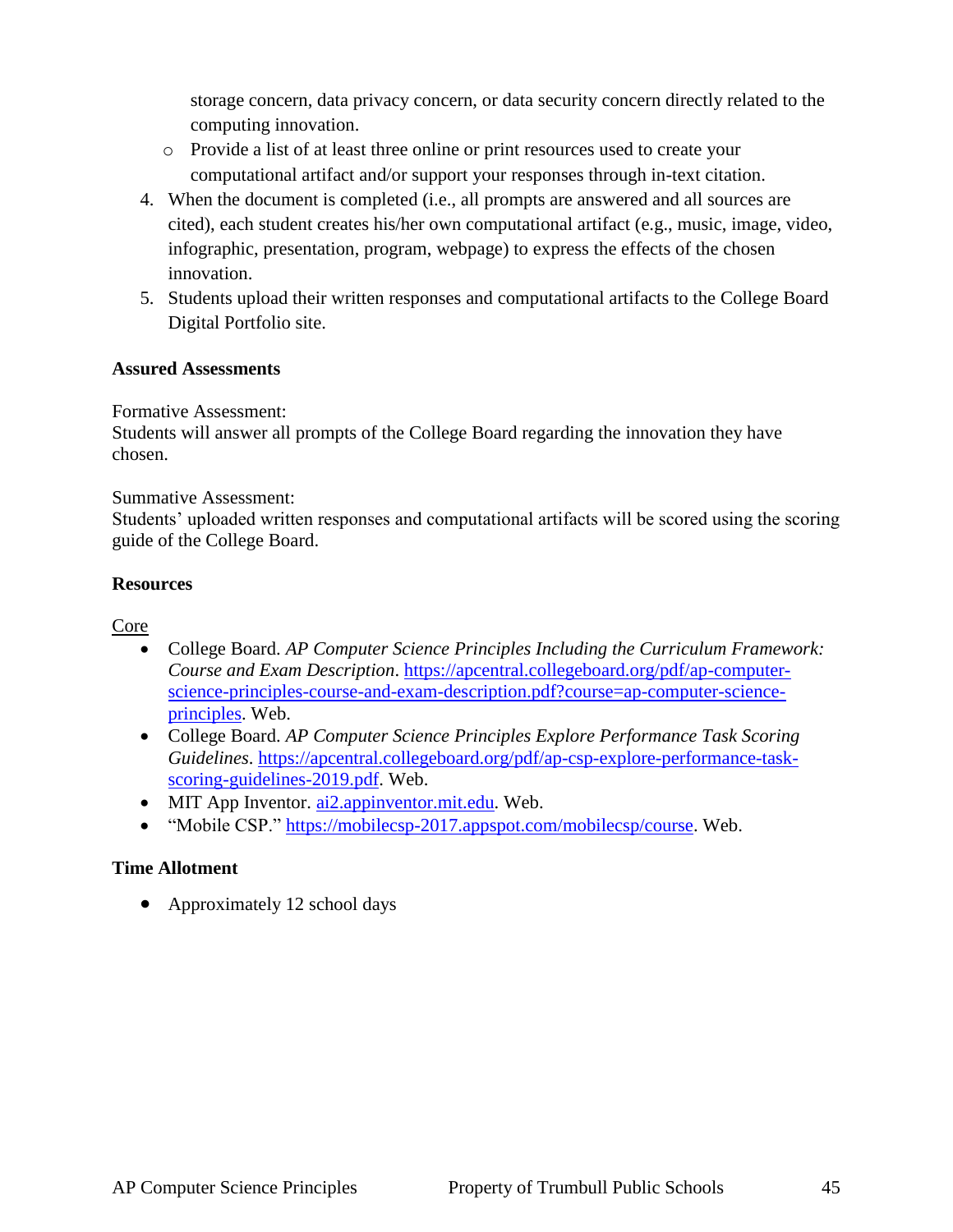## **UNIT 10 Using and Analyzing Data and Information**

Unit 10 focuses on various aspects of using and manipulating data, both within mobile apps and on the Web or Internet; the essential topics of artificial intelligence and machine learning are also discussed.

#### **Unit Goals**

At the completion of this unit, students will:

The following Unit Goals align with the 2017 College Board Curriculum Framework for Advanced Placement Computer Science Principles.

| 1.2.1 | Create a computational artifact for creative expression.                                                                                        |
|-------|-------------------------------------------------------------------------------------------------------------------------------------------------|
| 1.2.2 | Create a computational artifact using computing tools and techniques to solve a<br>problem.                                                     |
| 3.1.1 | Find patterns and test hypotheses about digitally processed information to gain<br>insight and knowledge.                                       |
| 3.1.2 | Collaborate when processing information to gain insight and knowledge.                                                                          |
| 3.1.3 | Explain the insight and knowledge gained from digitally processed data by using<br>appropriate visualizations, notations, and precise language. |
| 3.2.1 | Extract information from data to discover and explain connections or trends.                                                                    |
| 3.2.2 | Determine how large data sets impact the use of computational processes to<br>discover information and knowledge.                               |
| 3.3.1 | Analyze how data representation, storage, security, and transmission of data<br>involve computational manipulation of information.              |
| 5.3.1 | Use abstraction to manage complexity in programs.                                                                                               |
| 5.5.1 | Employ appropriate mathematical and logical concepts in programming.                                                                            |
| 7.1.1 | Explain how computing innovations affect communication, interaction, and<br>cognition.                                                          |
| 7.2.1 | Explain how computing has impacted innovations in other fields.                                                                                 |
| 7.3.1 | Analyze the beneficial and harmful effects of computing.                                                                                        |
|       |                                                                                                                                                 |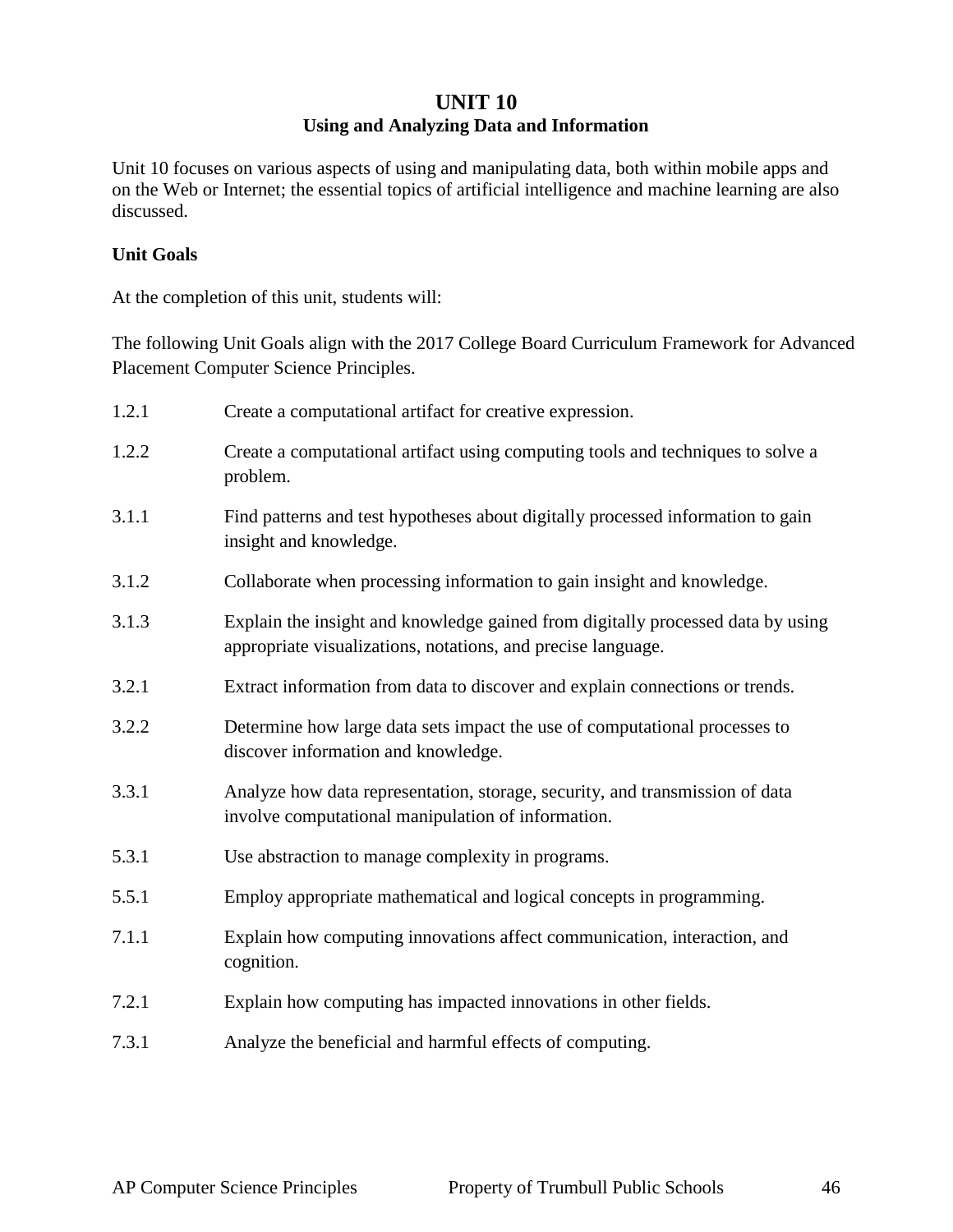The following Unit Goals align with the 2017 Computer Science Teachers' Association (CSTA) Computer Science Standards.

| 3A-CS-01 | Explain how abstractions hide the underlying implementation details of<br>computing systems embedded in everyday objects.                |
|----------|------------------------------------------------------------------------------------------------------------------------------------------|
| 3A-CS-02 | Compare levels of abstraction and interactions between application software,<br>system software, and hardware layers.                    |
| 3A-CS-03 | Develop guidelines that convey systematic troubleshooting strategies that others<br>can use to identify and fix errors.                  |
| 3B-CS-02 | Illustrate ways computing systems implement logic, input, and output through<br>hardware components.                                     |
| 3A-NI-05 | Give examples to illustrate how sensitive data can be affected by malware and<br>other attacks.                                          |
| 3A-NI-07 | Compare various security measures, considering tradeoffs between the usability<br>and security of a computing system.                    |
| 3A-NI-08 | Explain tradeoffs when selecting and implementing cybersecurity<br>recommendations.                                                      |
| 3B-NI-03 | Describe the issues that impact network functionality (e.g., bandwidth, load,<br>delay, topology).                                       |
| 3B-NI-04 | Compare ways software developers protect devices and information from<br>unauthorized access.                                            |
| 3A-DA-09 | Translate between different bit representations of real-world phenomena, such as<br>characters, numbers, and images.                     |
| 3A-DA-10 | Evaluate the tradeoffs in how data elements are organized and where data is<br>stored.                                                   |
| 3A-DA-11 | Create interactive data visualizations using software tools to help others better<br>understand real-world phenomena.                    |
| 3A-DA-12 | Create computational models that represent the relationships among different<br>elements of data collected from a phenomenon or process. |
| 3B-DA-05 | Use data analysis tools and techniques to identify patterns in data representing<br>complex systems.                                     |
| 3B-DA-06 | Select data collection tools and techniques to generate data sets that support a<br>claim or communicate information.                    |
|          |                                                                                                                                          |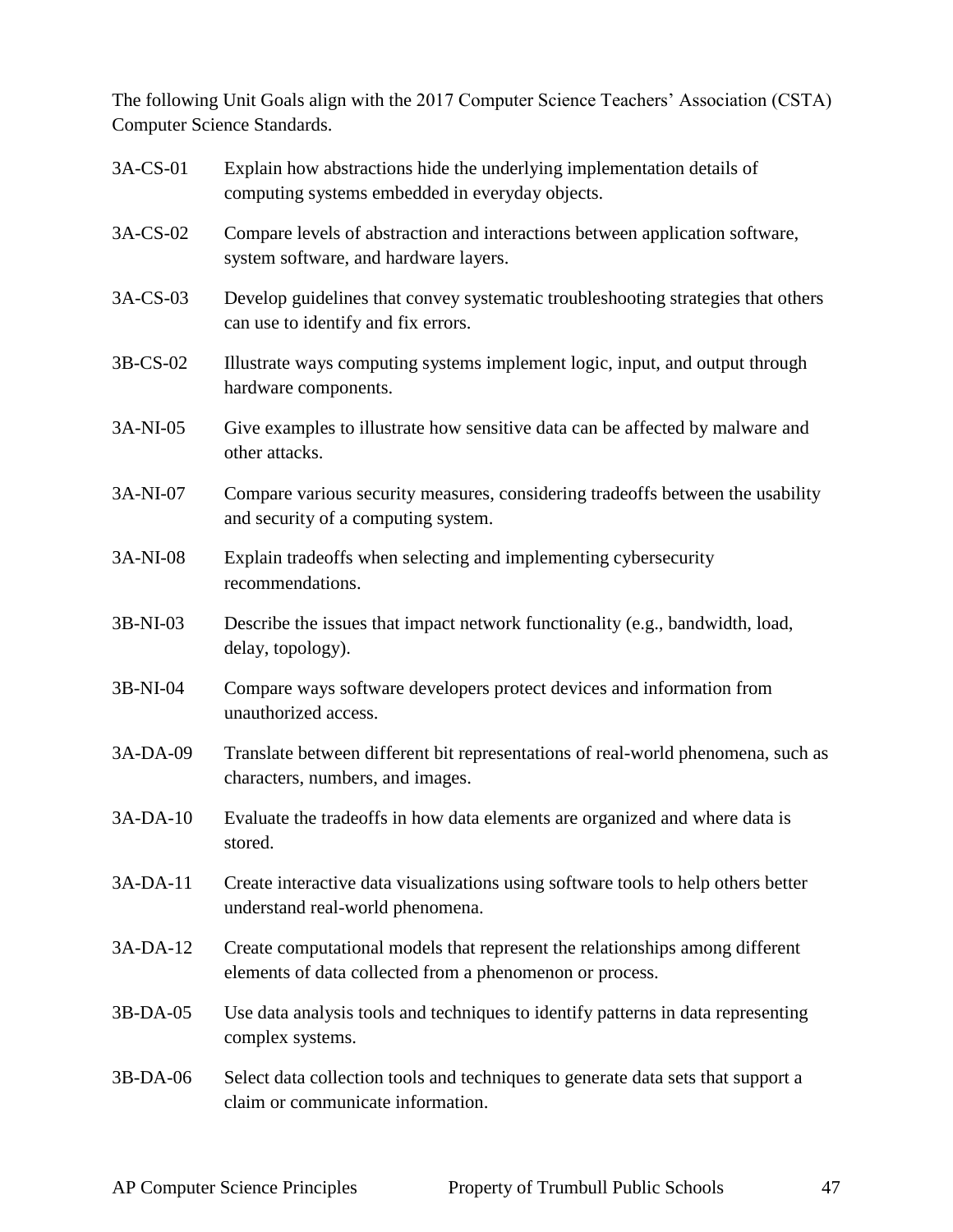| 3B-DA-07   | Evaluate the ability of models and simulations to test and support the refinement<br>of hypotheses.                                                                                             |
|------------|-------------------------------------------------------------------------------------------------------------------------------------------------------------------------------------------------|
| 3A-AP-13   | Create prototypes that use algorithms to solve computational problems by<br>leveraging prior student knowledge and personal interests.                                                          |
| 3A-AP-14   | Use lists to simply solutions, generalizing computational problems instead of<br>repeatedly using simple variables.                                                                             |
| 3A-AP-15   | Justify the selection of specific control structures when tradeoffs involve<br>implementation, readability, and program performance, and explain the benefits<br>and drawbacks of choices made. |
| $3A-AP-16$ | Design and iteratively develop computational artifacts for practical intent,<br>personal expression, or to address a societal issue by using events to initiate<br>instructions.                |
| 3A-AP-17   | Decompose problems into smaller components through systematic analysis, using<br>constructs such as procedures, modules, and/or objects.                                                        |
| 3A-AP-18   | Create artifacts by using procedures within a program, combinations of data and<br>procedures, or independent but interrelated programs.                                                        |
| 3A-AP-19   | Systematically design and develop programs for broad audiences by incorporating<br>feedback from users.                                                                                         |
| 3A-AP-20   | Evaluate licenses that limit or restrict use of computational artifacts when using<br>resources such as libraries.                                                                              |
| $3A-AP-23$ | Document design decisions using text, graphics, presentations, and/or<br>demonstrations in the development of complex programs.                                                                 |
| 3B-AP-08   | Describe how artificial intelligence drives many software and physical systems.                                                                                                                 |
| 3B-AP-09   | Implement an artificial intelligence algorithm to play a game against a human<br>opponent or solve a problem.                                                                                   |
| 3B-AP-10   | Use and adapt classic algorithms to solve computational problems.                                                                                                                               |
| $3B-AP-11$ | Evaluate algorithms in terms of their efficiency, correctness, and clarity.                                                                                                                     |
| 3B-AP-12   | Compare and contrast fundamental data structures and their uses.                                                                                                                                |
| 3B-AP-14   | Construct solutions to problems using student-created components, such as<br>procedures, modules, and/or objects.                                                                               |
| 3B-AP-15   | Analyze a large-scale computational problem and identify generalizable patterns<br>that can be applied to a solution.                                                                           |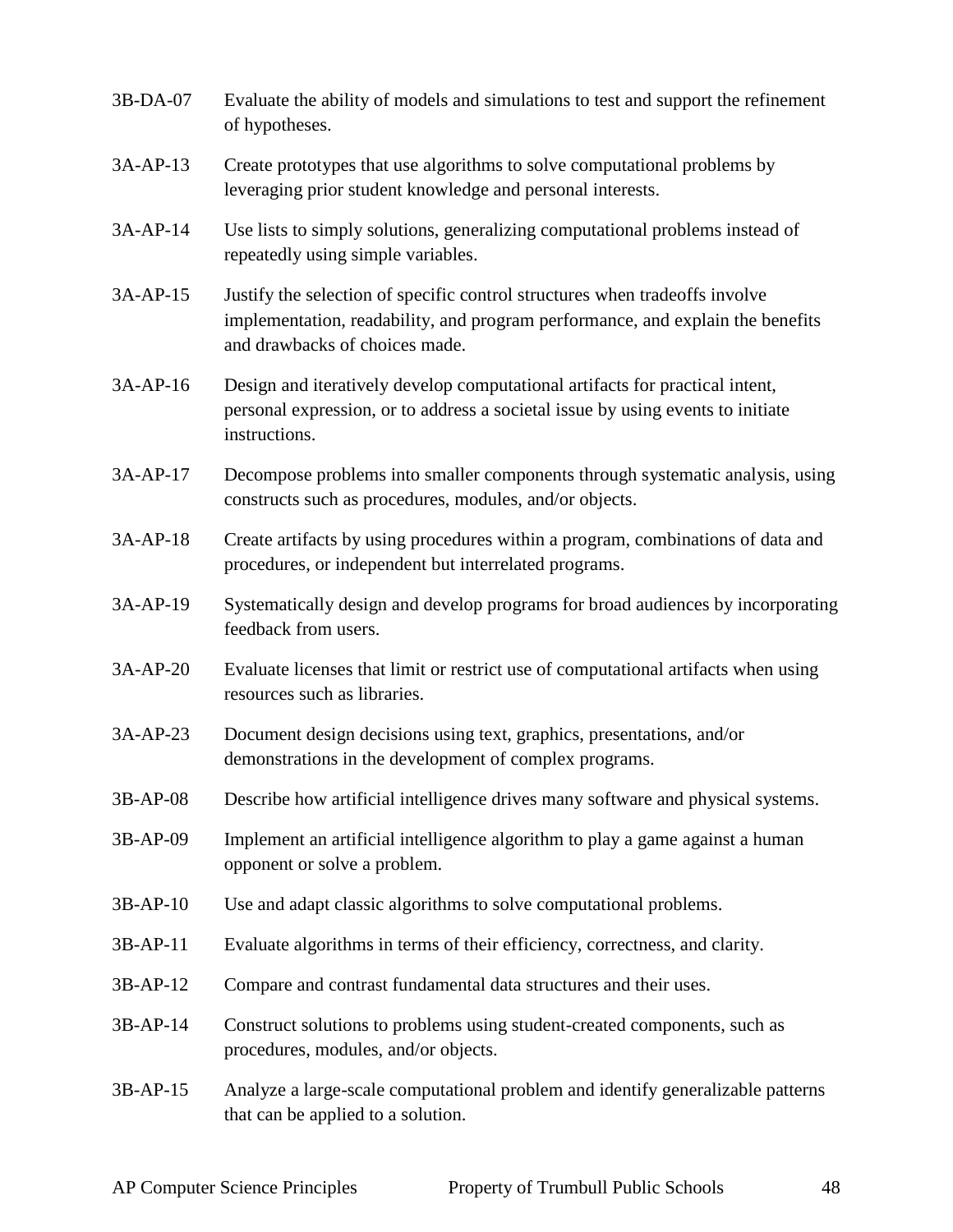| 3B-AP-16                                      | Demonstrate code reuse by creating programming solutions using libraries and<br>APIs.                                                                                  |                                                                                                                                                                                                                 |  |
|-----------------------------------------------|------------------------------------------------------------------------------------------------------------------------------------------------------------------------|-----------------------------------------------------------------------------------------------------------------------------------------------------------------------------------------------------------------|--|
| 3B-AP-17                                      | Plan and develop programs for broad audiences using a software life cycle<br>process.                                                                                  |                                                                                                                                                                                                                 |  |
| $3B-AP-18$                                    | Explain security issues that might lead to compromised computer programs.                                                                                              |                                                                                                                                                                                                                 |  |
| $3B-AP-20$                                    | Use version control systems, integrated development environments (IDEs), and<br>collaborative tools and practices (code documentation) in a group software<br>project. |                                                                                                                                                                                                                 |  |
| 3B-AP-21                                      | Develop and use a series of test cases to verify that a program performs according<br>to its design specifications.                                                    |                                                                                                                                                                                                                 |  |
| 3B-AP-22                                      | Modify an existing program to add additional functionality and discuss intended<br>and unintended implications (e.g., breaking other functionality).                   |                                                                                                                                                                                                                 |  |
| 3B-AP-23                                      |                                                                                                                                                                        | Evaluate key qualities of a program through a process such as a code review.                                                                                                                                    |  |
| 3A-IC-24                                      | Evaluate the ways computing impacts personal, ethical, social, economic, and<br>cultural practices.                                                                    |                                                                                                                                                                                                                 |  |
| 3A-IC-28                                      | Explain the beneficial and harmful effects that intellectual property laws can have<br>on innovation.                                                                  |                                                                                                                                                                                                                 |  |
| 3A-IC-29                                      | Explain the privacy concerns related to the collection and generation of data<br>through automated processes that may not be evident to users.                         |                                                                                                                                                                                                                 |  |
| 3A-IC-30                                      | Evaluate the social and economic implications of privacy in the context of safety,<br>law, or ethics.                                                                  |                                                                                                                                                                                                                 |  |
| 3B-IC-27                                      | Predict how computational innovations that have revolutionized aspects of our<br>culture might evolve.                                                                 |                                                                                                                                                                                                                 |  |
| $3B-IC-28$                                    | Debate laws and regulations that impact the development and use of software.                                                                                           |                                                                                                                                                                                                                 |  |
| Standards.                                    |                                                                                                                                                                        | The following Unit Goals align with the 2016 International Society for Technology in Education                                                                                                                  |  |
| <b>ISTE Empowered Learner</b><br>(Standard 1) |                                                                                                                                                                        | Students leverage technology to take an active role in<br>choosing, achieving and demonstrating competency in their<br>learning goals, informed by the learning sciences.                                       |  |
| <b>ISTE Digital Citizen</b><br>(Standard 2)   |                                                                                                                                                                        | Students recognize the rights, responsibilities and<br>opportunities of living, learning and working in an<br>interconnected digital world, and they act and model in<br>ways that are safe, legal and ethical. |  |

| <b>ISTE Knowledge Constructor</b>     | Students critically curate a variety of resources using digital |  |
|---------------------------------------|-----------------------------------------------------------------|--|
| <b>AP Computer Science Principles</b> | <b>Property of Trumbull Public Schools</b>                      |  |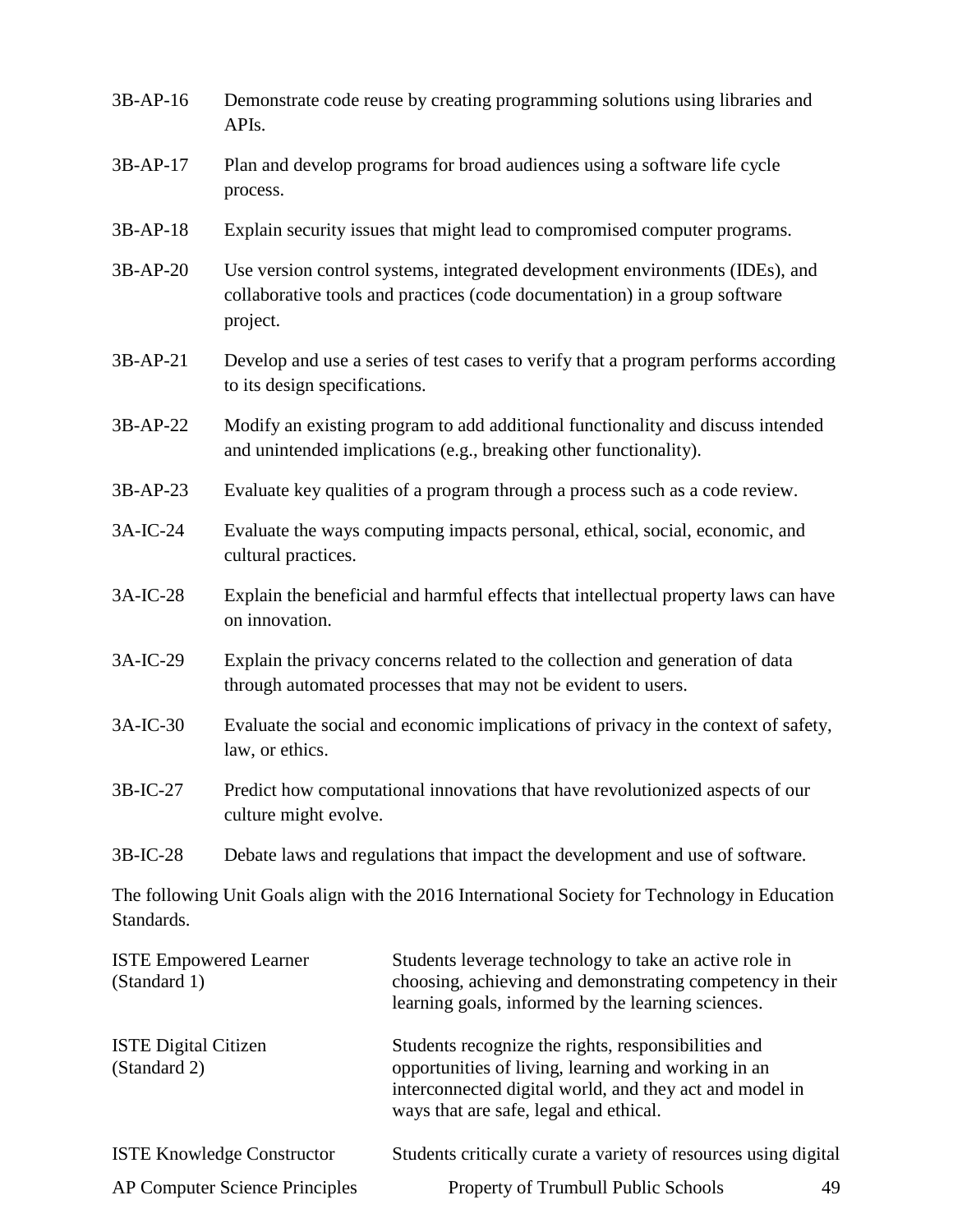| (Standard 3)                                      | tools to construct knowledge, produce creative artifacts and<br>make meaningful learning experiences for themselves and<br>others.                                           |
|---------------------------------------------------|------------------------------------------------------------------------------------------------------------------------------------------------------------------------------|
| <b>ISTE Innovative Designer</b><br>(Standard 4)   | Students use a variety of technologies within a design<br>process to identify and solve problems by creating new,<br>useful or imaginative solutions.                        |
| <b>ISTE Computational Thinker</b><br>(Standard 5) | Students develop and employ strategies for understanding<br>and solving problems in ways that leverage the power of<br>technological methods to develop and test solutions.  |
| <b>ISTE Global Collaborator</b><br>(Standard 7)   | Students use digital tools to broaden their perspectives and<br>enrich their learning by collaborating with others and<br>working effectively in teams locally and globally. |

#### **Unit Essential Questions**

- How does continuous access to large amounts of data change how people and organizations make decisions?
- What is the connection between data, information, knowledge, and wisdom?
- How is artificial intelligence and machine learning impacting society and emerging technologies?

#### **Scope and Sequence**

- 1. Building on the idea that data is being recorded about everyone at all times, exploration of the various ways that large data sets can be processed and analyzed, using data visualization tools
- 2. Creation of an app that transforms a data set into a visualization
- 3. Creation of an app that stores data in a web database, allowing students to access this data from any app with access to the database
- 4. Exploration of the fields of artificial intelligence and machine learning through interactive activities

#### **Assured Assessments**

Formative Assessment:

Students will answer interactive self-check questions and add to their ePortfolios answers to reflection questions. They will also create apps, upload them to their ePortfolios, and complete app write-ups. They will also engage in various discussions about ownership of digital artifacts and copyright infringement.

#### Summative Assessment:

Students will take a common end-of-unit assessment scored via a common scoring guide.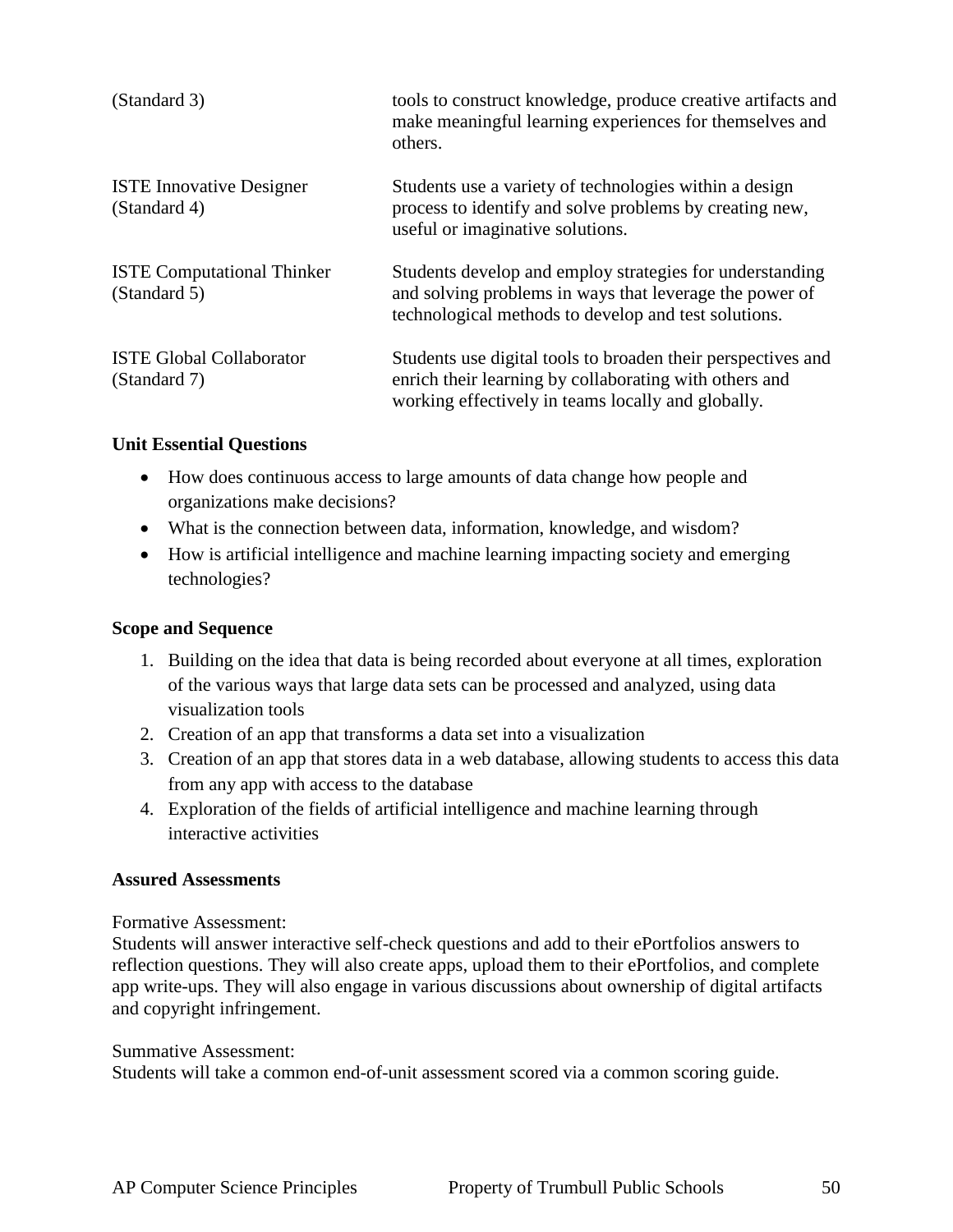#### **Resources**

**Core** 

- Abelson, Hal, Ken Ledeen, and Harry Lewis. "Blown to Bits: Your Life, Liberty, and Happiness after the Digital Explosion." [http://www.bitsbook.com/.](http://www.bitsbook.com/) Web.
- MIT App Inventor. [ai2.appinventor.mit.edu.](ai2.appinventor.mit.edu) Web.
- "Mobile CSP." [https://mobilecsp-2017.appspot.com/mobilecsp/course.](https://mobilecsp-2017.appspot.com/mobilecsp/course) Web.

#### **Time Allotment**

• Approximately 14 school days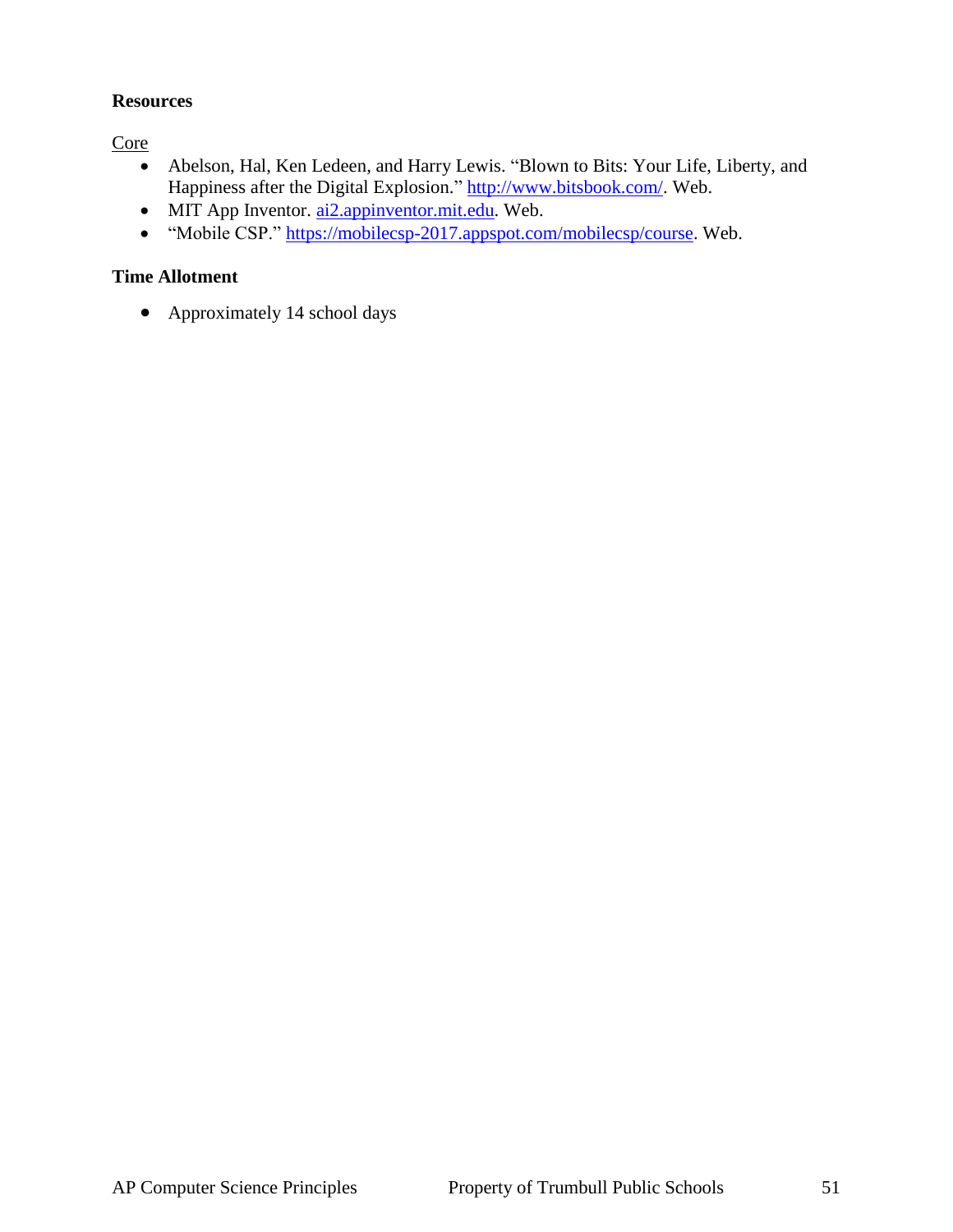#### **UNIT 11**

## **Create #2: Official Programming Performance Task**

Unit 2 focuses on the official programming performance task to be submitted to the College Board.

#### **Unit Goals**

At the completion of this unit, students will:

The following Unit Goals align with the 2017 College Board Curriculum Framework for Advanced Placement Computer Science Principles.

| 1.1.1                                                                                                                     | Apply a creative development process when creating computational artifacts.                              |  |
|---------------------------------------------------------------------------------------------------------------------------|----------------------------------------------------------------------------------------------------------|--|
| 1.2.1                                                                                                                     | Create a computational artifact for creative expression.                                                 |  |
| 1.2.2                                                                                                                     | Create a computational artifact using computing tools and techniques to solve a<br>problem.              |  |
| 1.2.4                                                                                                                     | Collaborate in the creation of computational artifacts.                                                  |  |
| 1.2.5                                                                                                                     | Analyze the correctness, usability, functionality, and suitability of computational<br>artifacts.        |  |
| 2.2.1                                                                                                                     | Develop an abstraction when writing a program or creating other computational<br>artifacts.              |  |
| 4.1.1                                                                                                                     | Develop an algorithm for implementation in a program.                                                    |  |
| 4.1.2                                                                                                                     | Express an algorithm in a language.                                                                      |  |
| 5.1.1                                                                                                                     | Develop a program for creative expression, to satisfy personal curiosity, or to<br>create new knowledge. |  |
| 5.1.2                                                                                                                     | Develop a correct program to solve problems.                                                             |  |
| 5.2.1                                                                                                                     | Explain how programs implement algorithms.                                                               |  |
| 5.3.1                                                                                                                     | Use abstraction to manage complexity in programs.                                                        |  |
| 5.4.1                                                                                                                     | Evaluate the correctness of a program.                                                                   |  |
| 5.5.1                                                                                                                     | Employ appropriate mathematical and logical concepts in programming.                                     |  |
| The following Unit Goals align with the 2017 Computer Science Teachers' Association (CSTA)<br>Computer Science Standards. |                                                                                                          |  |

3A-CS-01 Explain how abstractions hide the underlying implementation details of computing systems embedded in everyday objects.

| AP <sub>f</sub><br>Science<br>Computer<br>Principles | Trumbull Public<br>Schools<br>- OT<br>Property |  |
|------------------------------------------------------|------------------------------------------------|--|
|                                                      |                                                |  |
|                                                      |                                                |  |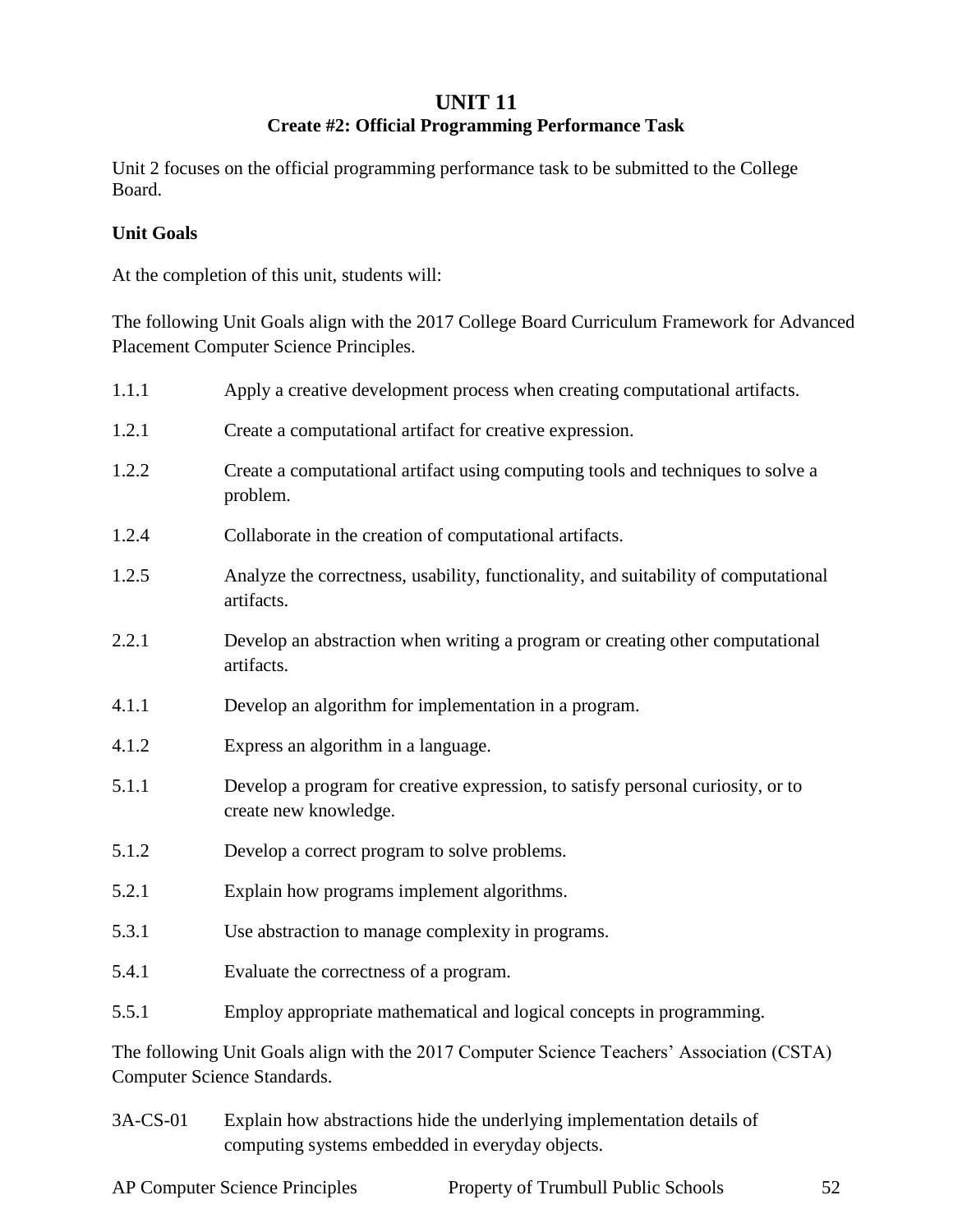- 3A-CS-02 Compare levels of abstraction and interactions between application software, system software, and hardware layers.
- 3B-CS-01 Categorize the roles of operating system software.
- 3B-CS-02 Illustrate ways computing systems implement logic, input, and output through hardware components.
- 3A-DA-10 Evaluate the tradeoffs in how data elements are organized and where data is stored.
- 3B-DA-07 Evaluate the ability of models and simulations to test and support the refinement of hypotheses.
- 3A-AP-13 Create prototypes that use algorithms to solve computational problems by leveraging prior student knowledge and personal interests.
- 3A-AP-14 Use lists to simply solutions, generalizing computational problems instead of repeatedly using simple variables.
- 3A-AP-15 Justify the selection of specific control structures when tradeoffs involve implementation, readability, and program performance, and explain the benefits and drawbacks of choices made.
- 3A-AP-16 Design and iteratively develop computational artifacts for practical intent, personal expression, or to address a societal issue by using events to initiate instructions.
- 3A-AP-17 Decompose problems into smaller components through systematic analysis, using constructs such as procedures, modules, and/or objects.
- 3A-AP-18 Create artifacts by using procedures within a program, combinations of data and procedures, or independent but interrelated programs.
- 3A-AP-19 Systematically design and develop programs for broad audiences by incorporating feedback from users.
- 3A-AP-20 Evaluate licenses that limit or restrict use of computational artifacts when using resources such as libraries.
- 3A-AP-21 Evaluate and refine computational artifacts to make them more usable and accessible.
- 3A-AP-22 Design and develop computational artifacts working in team roles using collaborative tools.
- 3A-AP-23 Document design decisions using text, graphics, presentations, and/or demonstrations in the development of complex programs.

AP Computer Science Principles Property of Trumbull Public Schools 53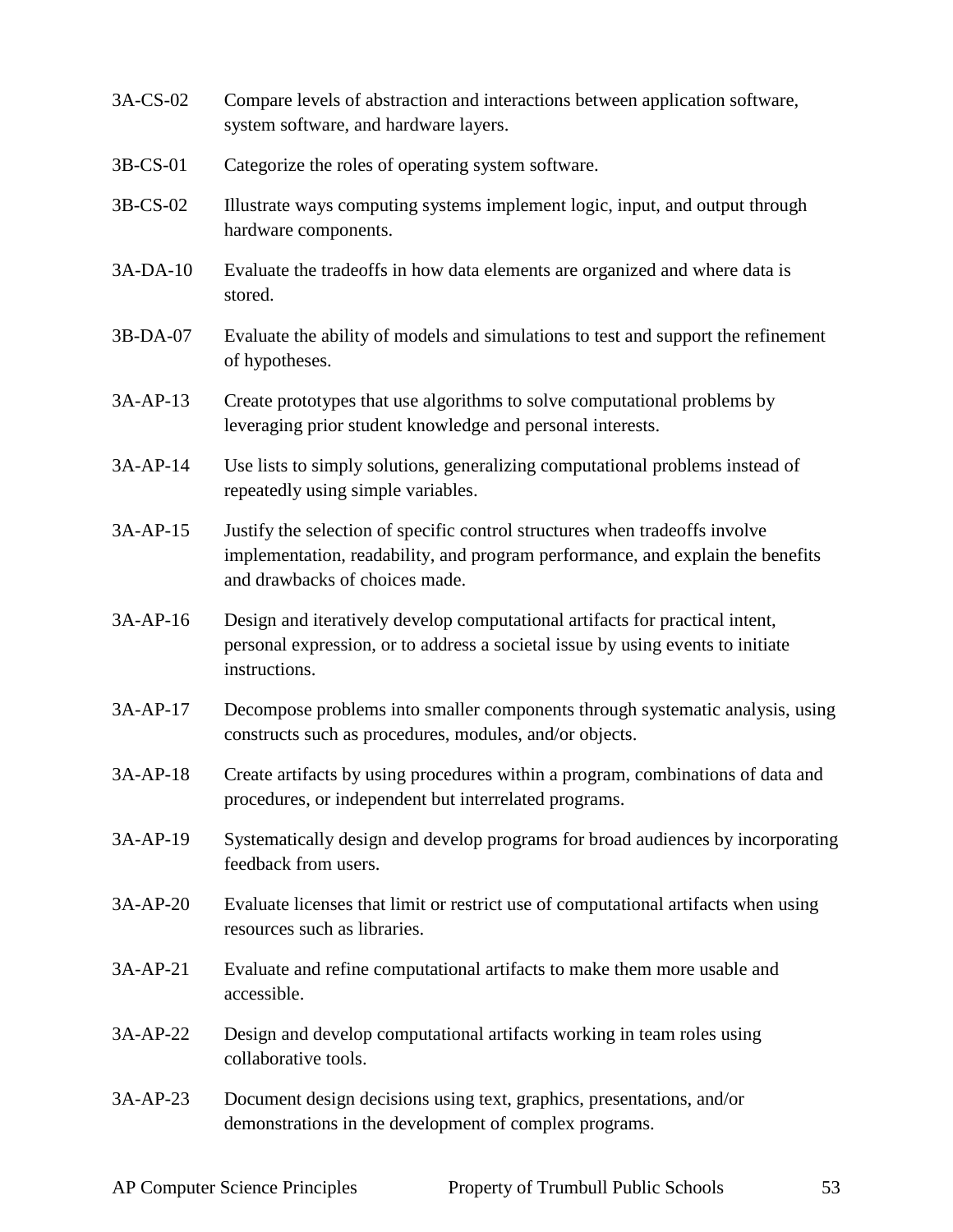| 3B-AP-09   | Implement an artificial intelligence algorithm to play a game against a human<br>opponent or solve a problem.                                                          |
|------------|------------------------------------------------------------------------------------------------------------------------------------------------------------------------|
| $3B-AP-10$ | Use and adapt classic algorithms to solve computational problems.                                                                                                      |
| $3B-AP-11$ | Evaluate algorithms in terms of their efficiency, correctness, and clarity.                                                                                            |
| 3B-AP-12   | Compare and contrast fundamental data structures and their uses.                                                                                                       |
| 3B-AP-13   | Illustrate the flow of execution of a recursive algorithm.                                                                                                             |
| 3B-AP-14   | Construct solutions to problems using student-created components, such as<br>procedures, modules, and/or objects.                                                      |
| 3B-AP-15   | Analyze a large-scale computational problem and identify generalizable patterns<br>that can be applied to a solution.                                                  |
| 3B-AP-16   | Demonstrate code reuse by creating programming solutions using libraries and<br>APIs.                                                                                  |
| 3B-AP-17   | Plan and develop programs for broad audiences using a software life cycle<br>process.                                                                                  |
| 3B-AP-20   | Use version control systems, integrated development environments (IDEs), and<br>collaborative tools and practices (code documentation) in a group software<br>project. |
| 3B-AP-21   | Develop and use a series of test cases to verify that a program performs according<br>to its design specifications.                                                    |
| 3B-AP-22   | Modify an existing program to add additional functionality and discuss intended<br>and unintended implications (e.g., breaking other functionality).                   |
| 3B-AP-23   | Evaluate key qualities of a program through a process such as a code review.                                                                                           |
| 3A-IC-24   | Evaluate the ways computing impacts personal, ethical, social, economic, and<br>cultural practices.                                                                    |
| 3A-IC-25   | Test and refine computational artifacts to reduce bias and equity deficits.                                                                                            |
| 3A-IC-27   | Use tools and methods for collaboration on a project to increase connectivity of<br>people in different cultures and career fields.                                    |
| 3B-IC-25   | Evaluate computational artifacts to maximize their beneficial effects and<br>minimize harmful effects on society.                                                      |
| Standards. | The following Unit Goals align with the 2016 International Society for Technology in Education                                                                         |

| <b>ISTE Empowered Learner</b>         | Students leverage technology to take an active role in |  |
|---------------------------------------|--------------------------------------------------------|--|
| <b>AP Computer Science Principles</b> | Property of Trumbull Public Schools                    |  |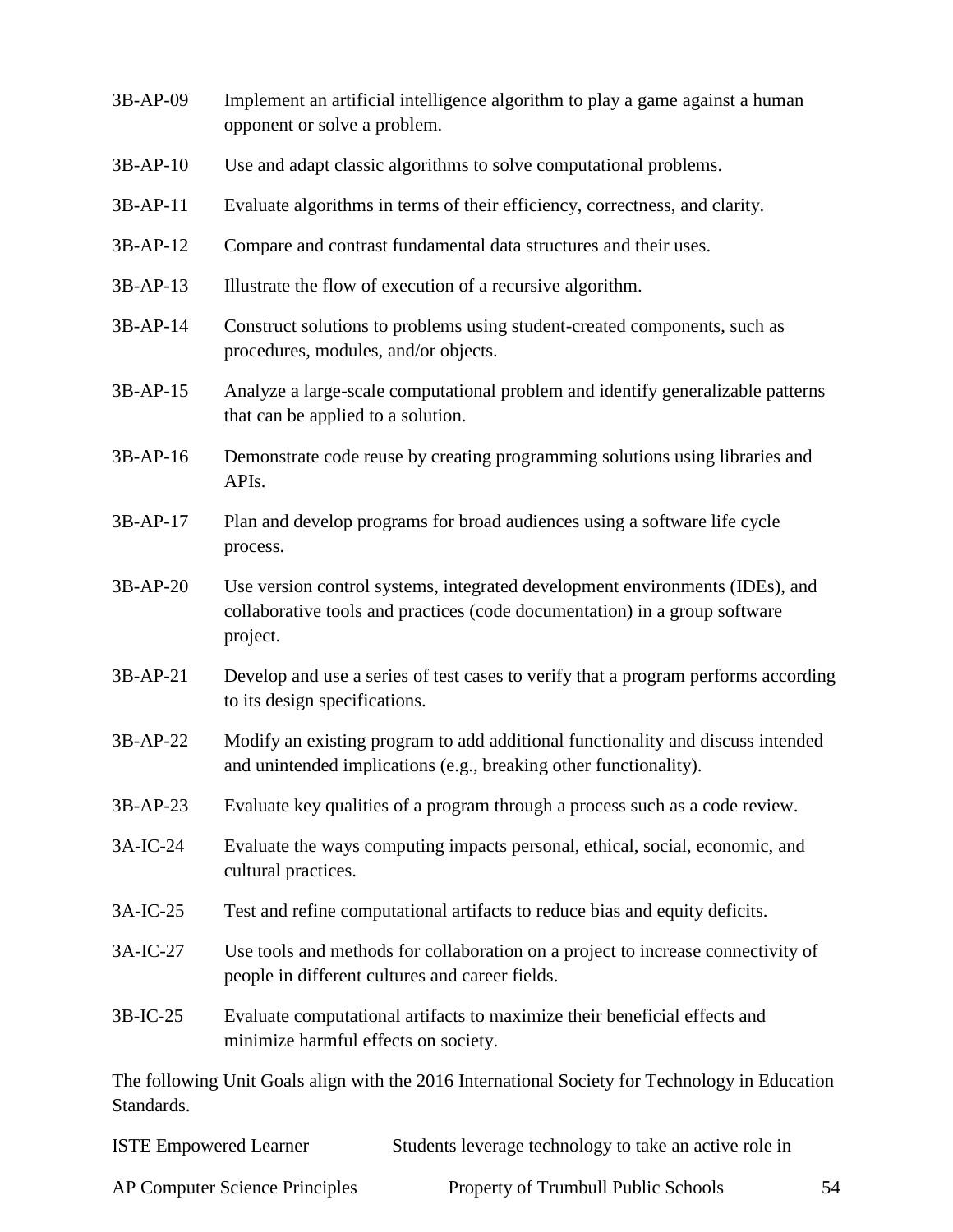| (Standard 1)                                      | choosing, achieving and demonstrating competency in their<br>learning goals, informed by the learning sciences.                                                                                                 |
|---------------------------------------------------|-----------------------------------------------------------------------------------------------------------------------------------------------------------------------------------------------------------------|
| <b>ISTE Digital Citizen</b><br>(Standard 2)       | Students recognize the rights, responsibilities and<br>opportunities of living, learning and working in an<br>interconnected digital world, and they act and model in<br>ways that are safe, legal and ethical. |
| <b>ISTE Knowledge Constructor</b><br>(Standard 3) | Students critically curate a variety of resources using digital<br>tools to construct knowledge, produce creative artifacts and<br>make meaningful learning experiences for themselves and<br>others.           |
| <b>ISTE Innovative Designer</b><br>(Standard 4)   | Students use a variety of technologies within a design<br>process to identify and solve problems by creating new,<br>useful or imaginative solutions.                                                           |
| <b>ISTE Computational Thinker</b><br>(Standard 5) | Students develop and employ strategies for understanding<br>and solving problems in ways that leverage the power of<br>technological methods to develop and test solutions.                                     |
| <b>ISTE Creative Communicator</b><br>(Standard 6) | Students communicate clearly and express themselves<br>creatively for a variety of purposes using the platforms,<br>tools, styles, formats and digital media appropriate to their<br>goals.                     |
| <b>ISTE Global Collaborator</b><br>(Standard 7)   | Students use digital tools to broaden their perspectives and<br>enrich their learning by collaborating with others and<br>working effectively in teams locally and globally.                                    |

#### **Unit Essential Questions**

- What makes an app socially useful?
- What are the parameters and components of the Create task?
- How do we work collaboratively on a single app?

#### **Scope and Sequence**

- 1. In groups of 2 or 3, students brainstorm an idea for a socially useful app, develop drawing(s) of the User Interface, and create a rough storyboard of how the app will function.
- 2. Students speak with the teacher to discuss the feasibility of the app; if necessary, they make any changes to their plan.
- 3. Student groups work collaboratively to develop, test, and debug their app, making sure it meets the following criteria:
	- o Documentation of Code: For this task, the app should have well-named components, variables, and procedures. No additional comments are required.
	- o Data: For this task, the app should make appropriate use of variables.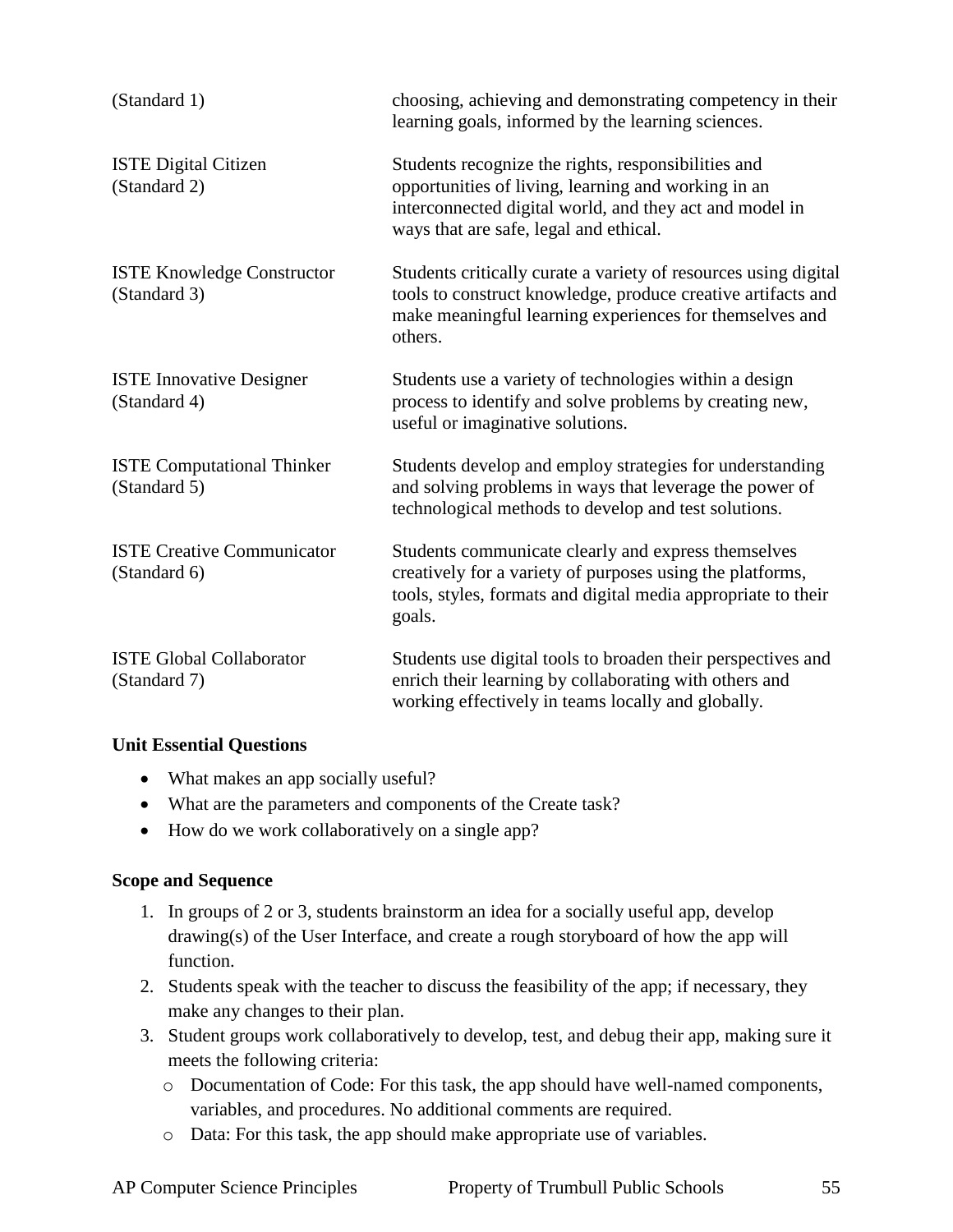- o Algorithms: For this task, the app should make appropriate use of sequence and selection control structures.
- o Abstraction: For this task, the app should include a programmer-defined procedure.
- 4. Students keep a journal of problems encountered and how they are resolved.
- 5. Students create a ePortfolio write-up of their app.
- 6. Students create a 1-minute video presentation demonstrating their working app.
- 7. Students upload their written responses and video presentations to the College Board Digital Portfolio site.

#### **Assured Assessments**

Formative Assessment:

Students will create a working app of their own design, journaling their process, and completing an app write-up in their ePortfolios.

Summative Assessment:

Students' uploaded written responses and video presentations will be scored using the scoring guide of the College Board.

#### **Resources**

Core

- College Board. *AP Computer Science Principles Including the Curriculum Framework: Course and Exam Description*. [https://apcentral.collegeboard.org/pdf/ap-computer](https://apcentral.collegeboard.org/pdf/ap-computer-science-principles-course-and-exam-description.pdf?course=ap-computer-science-principles)[science-principles-course-and-exam-description.pdf?course=ap-computer-science](https://apcentral.collegeboard.org/pdf/ap-computer-science-principles-course-and-exam-description.pdf?course=ap-computer-science-principles)[principles.](https://apcentral.collegeboard.org/pdf/ap-computer-science-principles-course-and-exam-description.pdf?course=ap-computer-science-principles) Web.
- College Board. *AP Computer Science Principles Create Performance Task Scoring Guidelines*. [apcentral.collegeboard.org/pdf/ap-csp-create-performance-task-scoring](apcentral.collegeboard.org/pdf/ap-csp-create-performance-task-scoring-guidelines-2019.pdf)[guidelines-2019.pdf.](apcentral.collegeboard.org/pdf/ap-csp-create-performance-task-scoring-guidelines-2019.pdf) Web.
- MIT App Inventor. [ai2.appinventor.mit.edu.](ai2.appinventor.mit.edu) Web.
- "Mobile CSP." [https://mobilecsp-2017.appspot.com/mobilecsp/course.](https://mobilecsp-2017.appspot.com/mobilecsp/course) Web.

#### **Time Allotment**

• Approximately 17 school days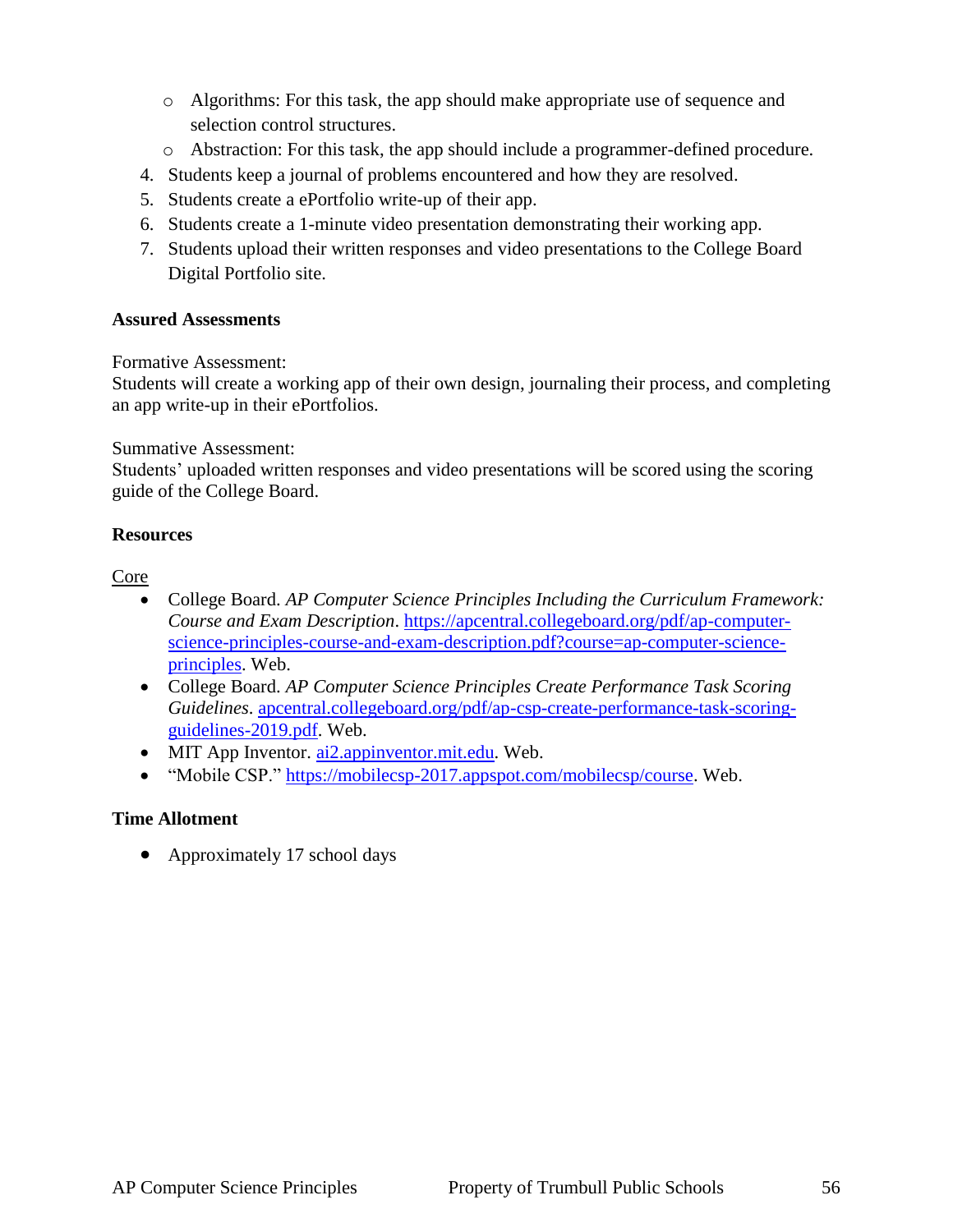## **UNIT 12 College Board Examination Preparation**

Unit 12 focuses on the details of the College Board Examination in Advanced Placement Computer Science Principles; its goals are all the goals of the prior units.

#### **Unit Essential Questions**

- What is the format, style, and length of the College Board Examination in Advanced Placement Computer Science Principles?
- What types of programming languages will be included on the Examination?
- What is the AP CSP Exam Reference Sheet, and how can I successfully use it?

#### **Scope and Sequence**

- 1. The AP Computer Science Principles Examination assesses both the application of computational thinking practices and the understanding of related big ideas. Questions may be accompanied by non-textual stimulus material such as diagrams, charts, or other graphical illustrations.
- 2. No designated programming language is included in the exam; instead, a pseudocode is used. The AP CSP Exam Reference Sheet is provided during the exam to help students understand that pseudocode format and the meaning of the exam questions. Students will review key vocabulary and participate in tracing, a technique used to simulate a dry run through the code or pseudocode line by line by hand as if one is the computer executing the code; tracing can be used for debugging, proving that a program runs correctly, or figuring out what a code actually does.
- 3. Students will complete at least one full released Examination during class; if time permits, they will complete another.

#### **Assured Assessments**

#### Formative Assessment:

Students will participate in practice questions and released items related to the College Board Examination.

Summative Assessment: Students will participate in a full released College Board Examination.

#### **Resources**

Core

- College Board. "AP Computer Science Principles Exam Reference Sheet." [http://secure](http://secure-media.collegeboard.org/digitalServices/pdf/ap/ap-computer-science-principles-course-and-exam-description.pdf#page=125)[media.collegeboard.org/digitalServices/pdf/ap/ap-computer-science-principles-course](http://secure-media.collegeboard.org/digitalServices/pdf/ap/ap-computer-science-principles-course-and-exam-description.pdf#page=125)[and-exam-description.pdf#page=125.](http://secure-media.collegeboard.org/digitalServices/pdf/ap/ap-computer-science-principles-course-and-exam-description.pdf#page=125) Web.
- "Mobile CSP." [https://mobilecsp-2017.appspot.com/mobilecsp/course.](https://mobilecsp-2017.appspot.com/mobilecsp/course) Web.

#### **Time Allotment**

• Approximately 9 school days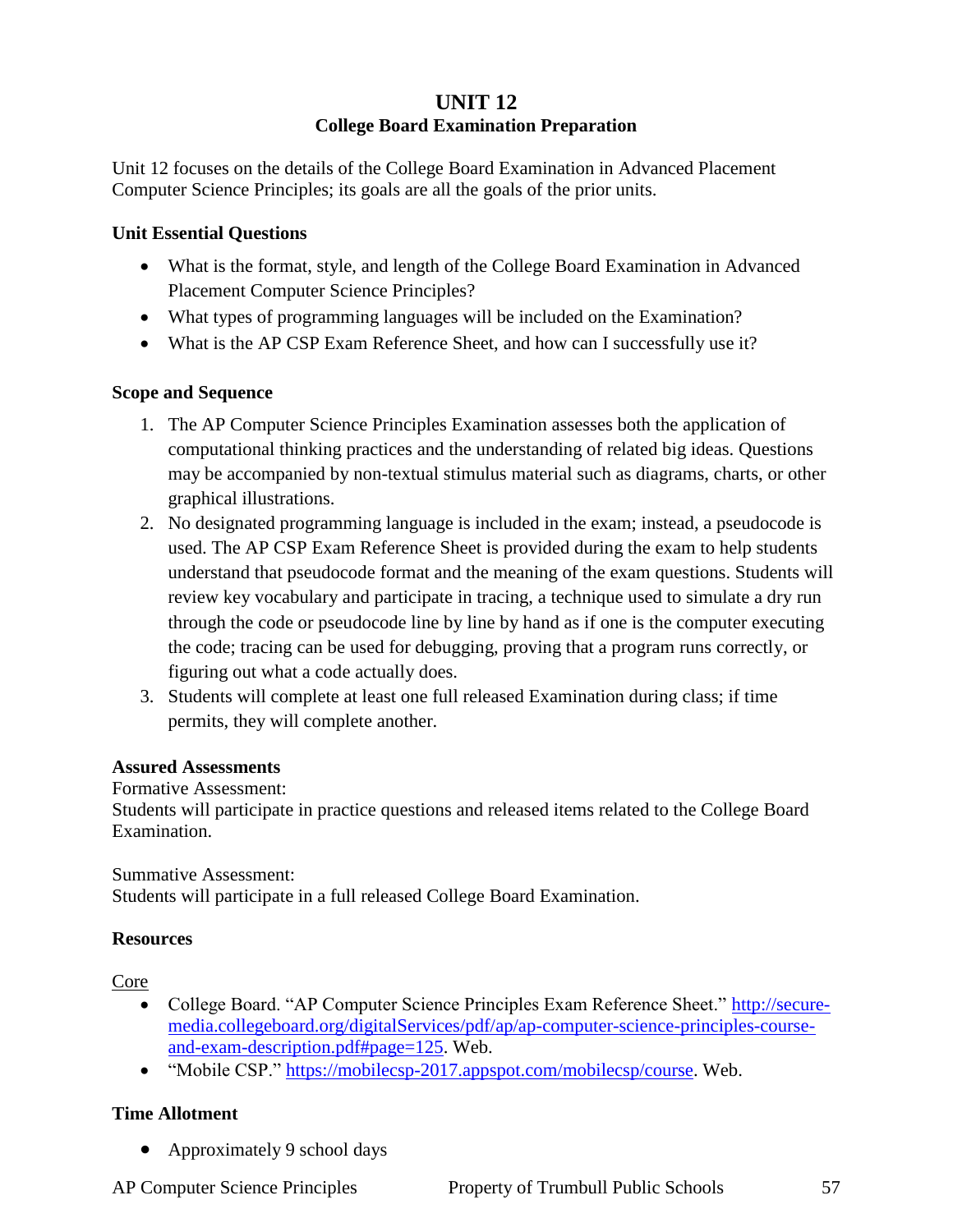## **UNIT 13 Beyond the Exam**

Unit 13 includes the opportunity for students to experience some additional app tutorials.

#### **Unit Goals**

At the completion of this unit, students will:

The following Unit Goals align with the 2017 College Board Curriculum Framework for Advanced Placement Computer Science Principles.

| 1.1.1                                                                                                                     | Apply a creative development process when creating computational artifacts.                              |  |
|---------------------------------------------------------------------------------------------------------------------------|----------------------------------------------------------------------------------------------------------|--|
| 1.2.1                                                                                                                     | Create a computational artifact for creative expression.                                                 |  |
| 1.2.2                                                                                                                     | Create a computational artifact using computing tools and techniques to solve a<br>problem.              |  |
| 1.2.4                                                                                                                     | Collaborate in the creation of computational artifacts.                                                  |  |
| 1.2.5                                                                                                                     | Analyze the correctness, usability, functionality, and suitability of computational<br>artifacts.        |  |
| 2.2.1                                                                                                                     | Develop an abstraction when writing a program or creating other computational<br>artifacts.              |  |
| 4.1.1                                                                                                                     | Develop an algorithm for implementation in a program.                                                    |  |
| 4.1.2                                                                                                                     | Express an algorithm in a language.                                                                      |  |
| 5.1.1                                                                                                                     | Develop a program for creative expression, to satisfy personal curiosity, or to<br>create new knowledge. |  |
| 5.1.2                                                                                                                     | Develop a correct program to solve problems.                                                             |  |
| 5.2.1                                                                                                                     | Explain how programs implement algorithms.                                                               |  |
| 5.3.1                                                                                                                     | Use abstraction to manage complexity in programs.                                                        |  |
| 5.4.1                                                                                                                     | Evaluate the correctness of a program.                                                                   |  |
| 5.5.1                                                                                                                     | Employ appropriate mathematical and logical concepts in programming.                                     |  |
| The following Unit Goals align with the 2017 Computer Science Teachers' Association (CSTA)<br>Computer Science Standards. |                                                                                                          |  |

3A-CS-01 Explain how abstractions hide the underlying implementation details of computing systems embedded in everyday objects.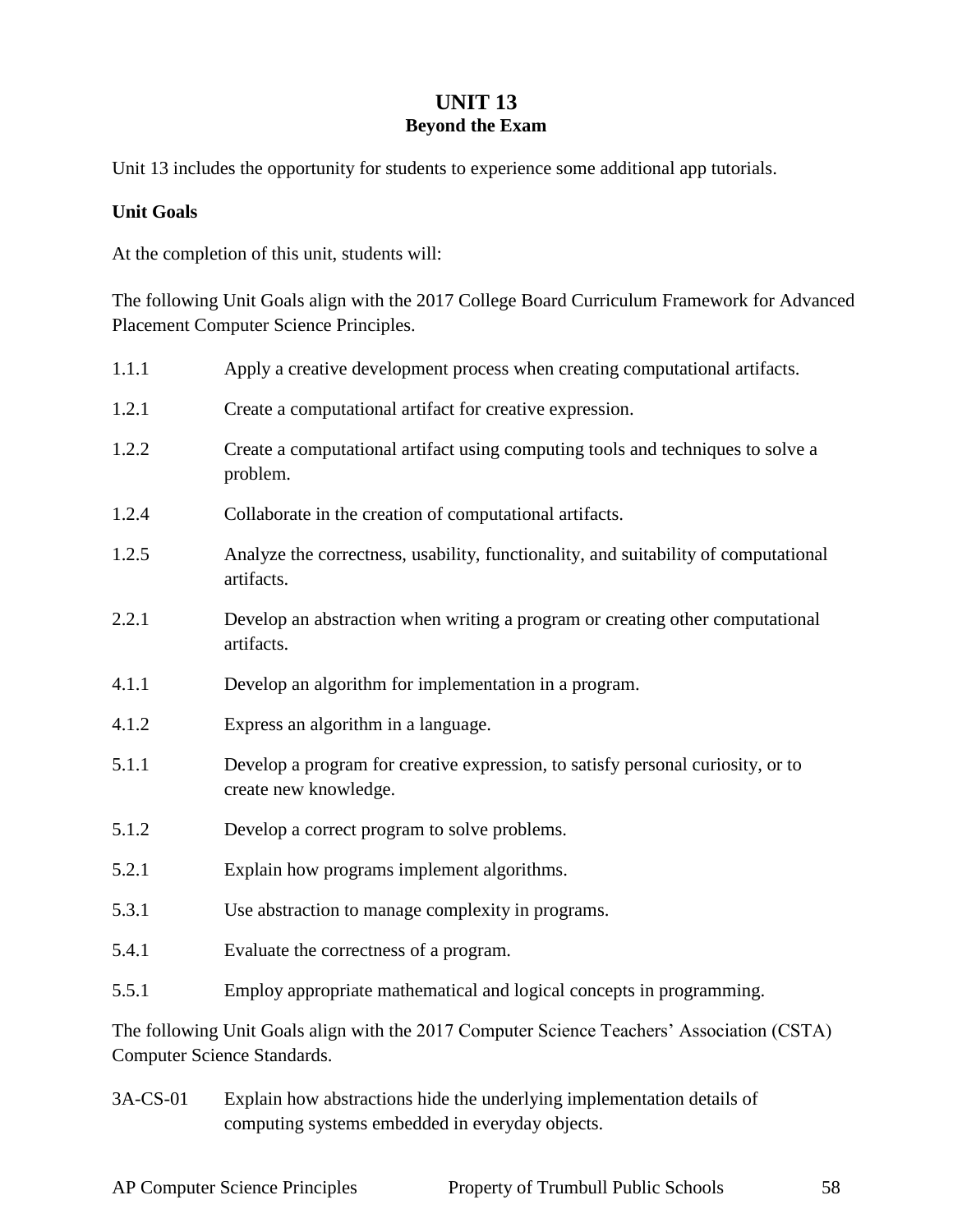- 3A-CS-02 Compare levels of abstraction and interactions between application software, system software, and hardware layers.
- 3B-CS-01 Categorize the roles of operating system software.
- 3B-CS-02 Illustrate ways computing systems implement logic, input, and output through hardware components.
- 3A-DA-10 Evaluate the tradeoffs in how data elements are organized and where data is stored.
- 3B-DA-07 Evaluate the ability of models and simulations to test and support the refinement of hypotheses.
- 3A-AP-13 Create prototypes that use algorithms to solve computational problems by leveraging prior student knowledge and personal interests.
- 3A-AP-14 Use lists to simply solutions, generalizing computational problems instead of repeatedly using simple variables.
- 3A-AP-15 Justify the selection of specific control structures when tradeoffs involve implementation, readability, and program performance, and explain the benefits and drawbacks of choices made.
- 3A-AP-16 Design and iteratively develop computational artifacts for practical intent, personal expression, or to address a societal issue by using events to initiate instructions.
- 3A-AP-17 Decompose problems into smaller components through systematic analysis, using constructs such as procedures, modules, and/or objects.
- 3A-AP-18 Create artifacts by using procedures within a program, combinations of data and procedures, or independent but interrelated programs.
- 3A-AP-19 Systematically design and develop programs for broad audiences by incorporating feedback from users.
- 3A-AP-20 Evaluate licenses that limit or restrict use of computational artifacts when using resources such as libraries.
- 3A-AP-21 Evaluate and refine computational artifacts to make them more usable and accessible.
- 3A-AP-22 Design and develop computational artifacts working in team roles using collaborative tools.
- 3A-AP-23 Document design decisions using text, graphics, presentations, and/or demonstrations in the development of complex programs.

AP Computer Science Principles Property of Trumbull Public Schools 59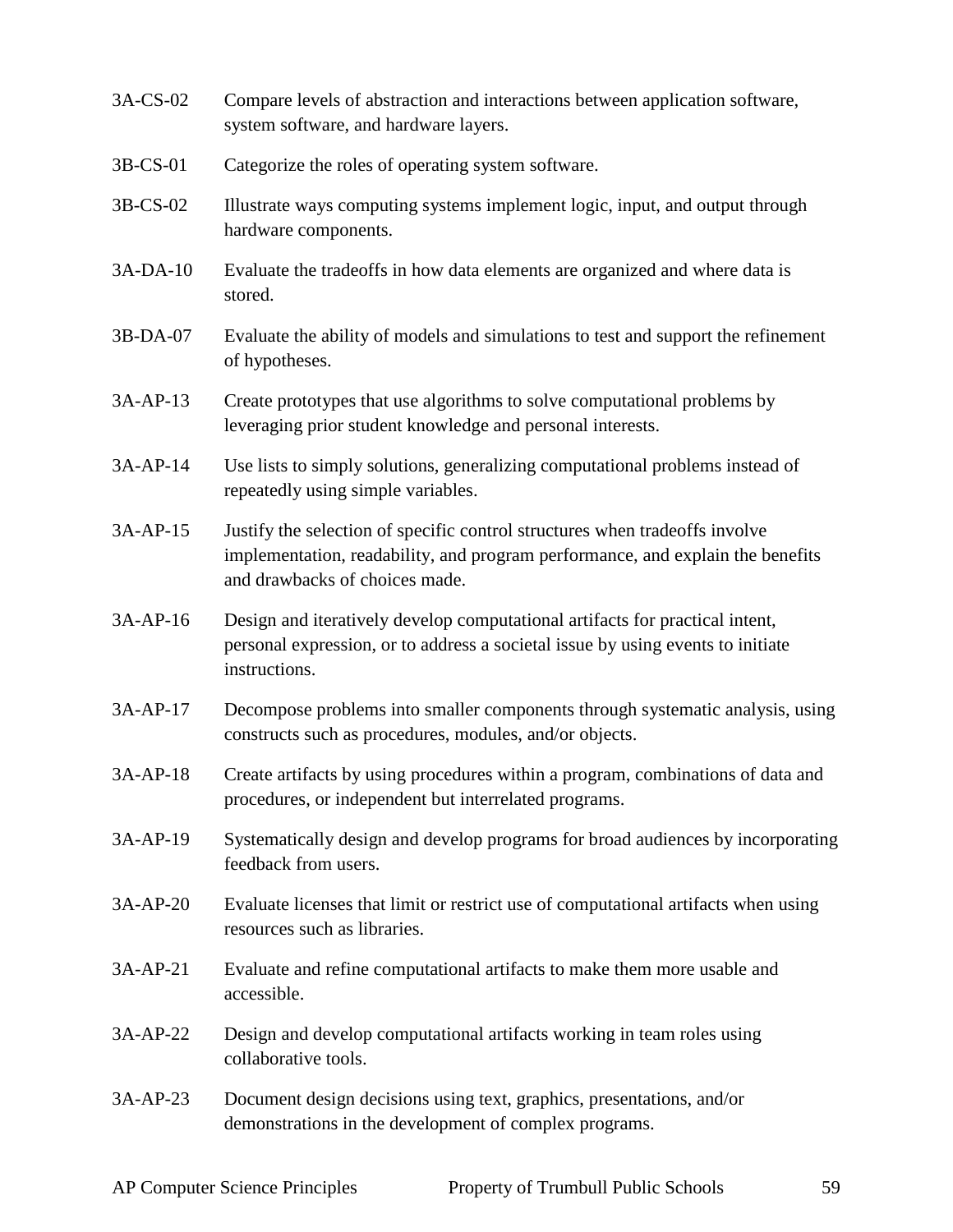| 3B-AP-09   | Implement an artificial intelligence algorithm to play a game against a human<br>opponent or solve a problem.                                                          |
|------------|------------------------------------------------------------------------------------------------------------------------------------------------------------------------|
| $3B-AP-10$ | Use and adapt classic algorithms to solve computational problems.                                                                                                      |
| 3B-AP-11   | Evaluate algorithms in terms of their efficiency, correctness, and clarity.                                                                                            |
| 3B-AP-12   | Compare and contrast fundamental data structures and their uses.                                                                                                       |
| 3B-AP-13   | Illustrate the flow of execution of a recursive algorithm.                                                                                                             |
| 3B-AP-14   | Construct solutions to problems using student-created components, such as<br>procedures, modules, and/or objects.                                                      |
| 3B-AP-15   | Analyze a large-scale computational problem and identify generalizable patterns<br>that can be applied to a solution.                                                  |
| 3B-AP-16   | Demonstrate code reuse by creating programming solutions using libraries and<br>APIs.                                                                                  |
| 3B-AP-17   | Plan and develop programs for broad audiences using a software life cycle<br>process.                                                                                  |
| 3B-AP-20   | Use version control systems, integrated development environments (IDEs), and<br>collaborative tools and practices (code documentation) in a group software<br>project. |
| 3B-AP-21   | Develop and use a series of test cases to verify that a program performs according<br>to its design specifications.                                                    |
| 3B-AP-22   | Modify an existing program to add additional functionality and discuss intended<br>and unintended implications (e.g., breaking other functionality).                   |
| $3B-AP-23$ | Evaluate key qualities of a program through a process such as a code review.                                                                                           |
| 3A-IC-24   | Evaluate the ways computing impacts personal, ethical, social, economic, and<br>cultural practices.                                                                    |
| 3A-IC-25   | Test and refine computational artifacts to reduce bias and equity deficits.                                                                                            |
| 3A-IC-27   | Use tools and methods for collaboration on a project to increase connectivity of<br>people in different cultures and career fields.                                    |
| 3B-IC-25   | Evaluate computational artifacts to maximize their beneficial effects and<br>minimize harmful effects on society.                                                      |
| Standards. | The following Unit Goals align with the 2016 International Society for Technology in Education                                                                         |

| <b>ISTE Empowered Learner</b>         | Students leverage technology to take an active role in |    |
|---------------------------------------|--------------------------------------------------------|----|
| <b>AP Computer Science Principles</b> | Property of Trumbull Public Schools                    | 60 |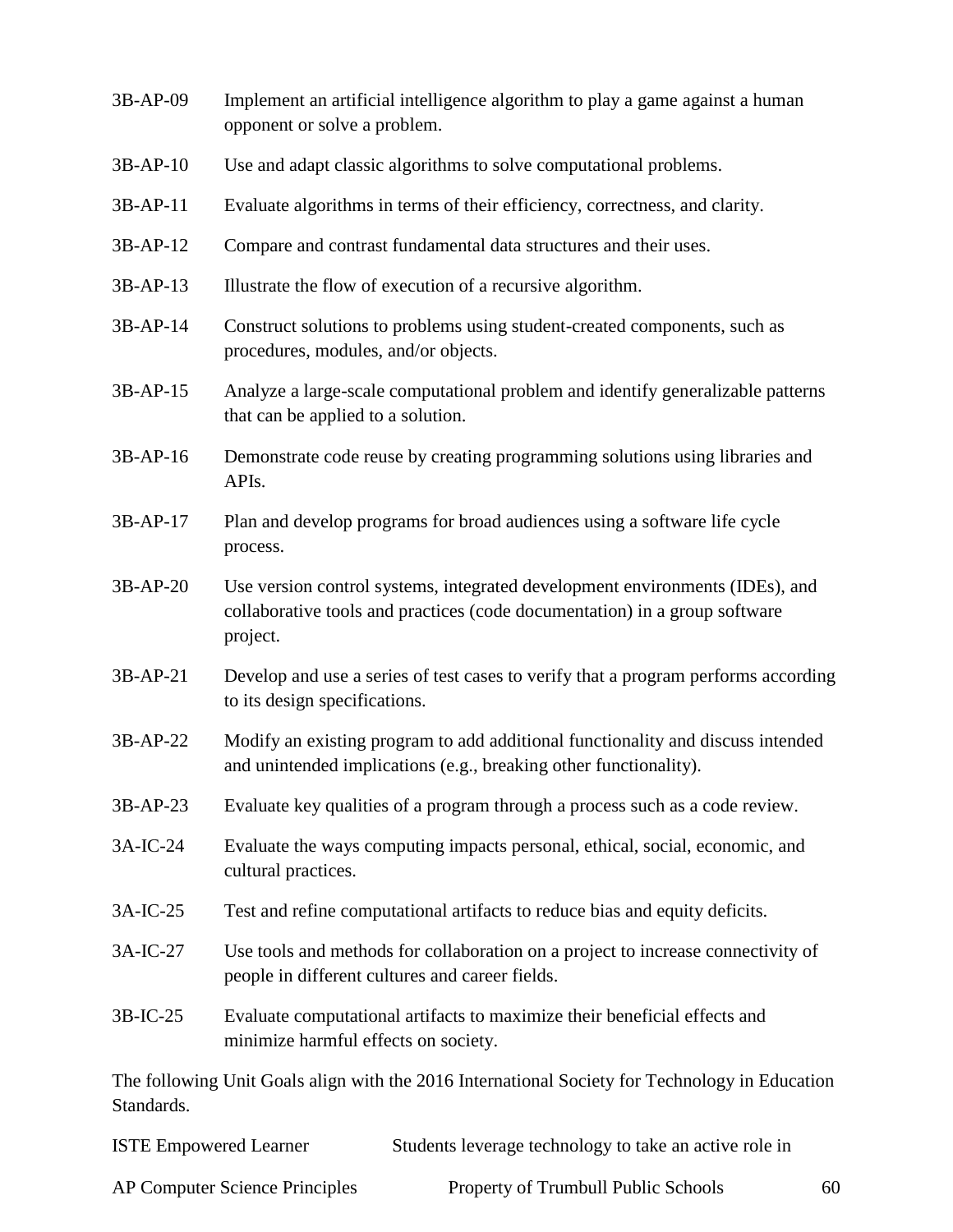| (Standard 1)                                      | choosing, achieving and demonstrating competency in their<br>learning goals, informed by the learning sciences.                                                                                                 |
|---------------------------------------------------|-----------------------------------------------------------------------------------------------------------------------------------------------------------------------------------------------------------------|
| <b>ISTE Digital Citizen</b><br>(Standard 2)       | Students recognize the rights, responsibilities and<br>opportunities of living, learning and working in an<br>interconnected digital world, and they act and model in<br>ways that are safe, legal and ethical. |
| <b>ISTE Knowledge Constructor</b><br>(Standard 3) | Students critically curate a variety of resources using digital<br>tools to construct knowledge, produce creative artifacts and<br>make meaningful learning experiences for themselves and<br>others.           |
| <b>ISTE Innovative Designer</b><br>(Standard 4)   | Students use a variety of technologies within a design<br>process to identify and solve problems by creating new,<br>useful or imaginative solutions.                                                           |
| <b>ISTE Computational Thinker</b><br>(Standard 5) | Students develop and employ strategies for understanding<br>and solving problems in ways that leverage the power of<br>technological methods to develop and test solutions.                                     |
| <b>ISTE Creative Communicator</b><br>(Standard 6) | Students communicate clearly and express themselves<br>creatively for a variety of purposes using the platforms,<br>tools, styles, formats and digital media appropriate to their<br>goals.                     |
| <b>ISTE Global Collaborator</b><br>(Standard 7)   | Students use digital tools to broaden their perspectives and<br>enrich their learning by collaborating with others and<br>working effectively in teams locally and globally.                                    |

#### **Unit Essential Questions**

- What are some other functions of App Inventor?
- What are possible career paths that utilize programming?

#### **Scope and Sequence**

- 1. Creation of assigned apps, building and enhancing them
- 2. Discussion of where to go next, including how to continue exploring computer science

#### **Assured Assessments**

Formative Assessment:

For each app created, students will upload the app to their ePortfolios and complete an app writeup.

Summative Assessment: There is no summative assessment for this final unit.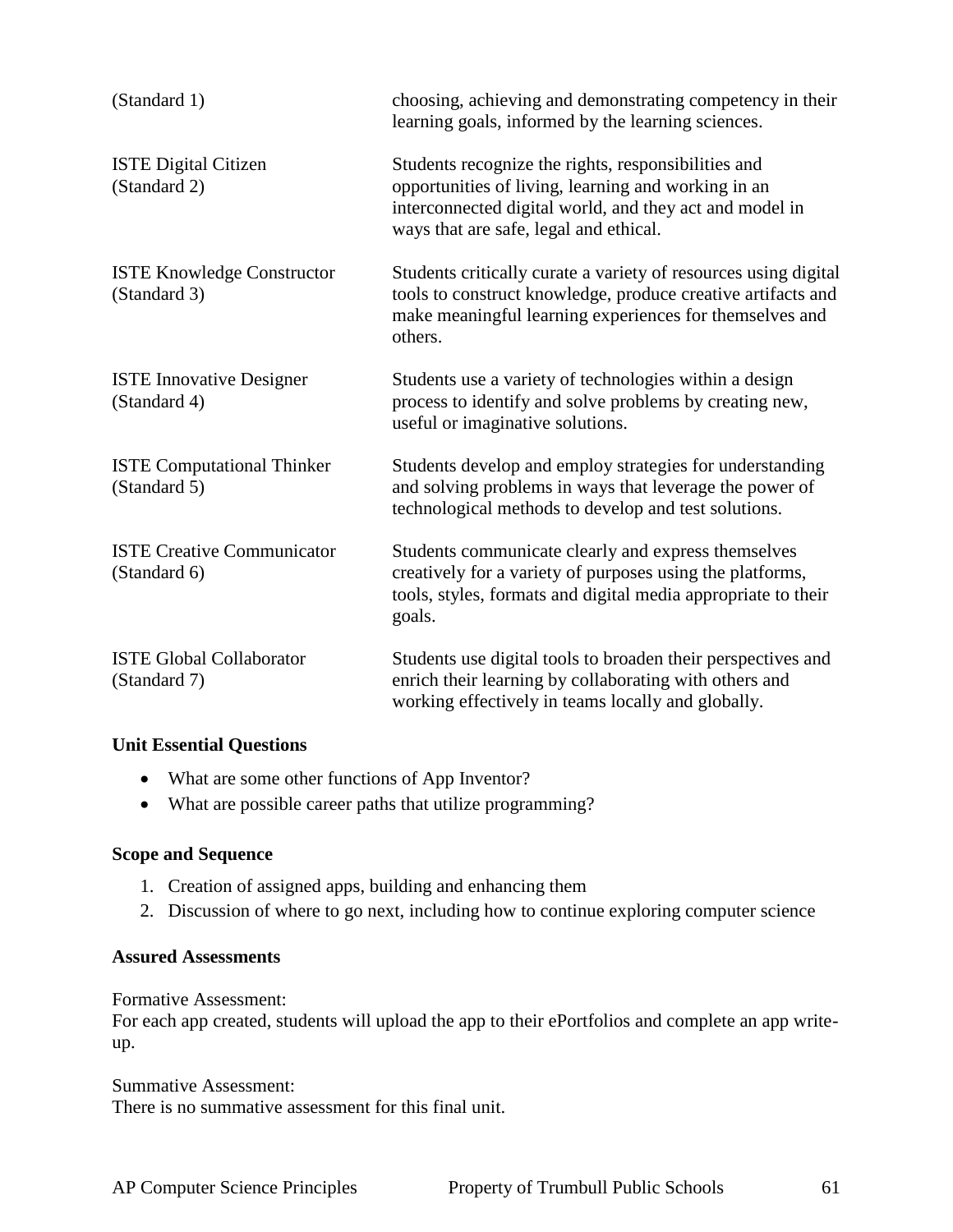#### **Resources**

**Core** 

- $\bullet$  MIT App Inventor.  $\frac{\text{ai2.} \text{approxentor.mit.edu}}{\text{ai2.} \text{approxentor.mit.edu}}$ . Web.
- "Mobile CSP." [https://mobilecsp-2017.appspot.com/mobilecsp/course.](https://mobilecsp-2017.appspot.com/mobilecsp/course) Web.

## **Time Allotment**

• Approximately 12 school days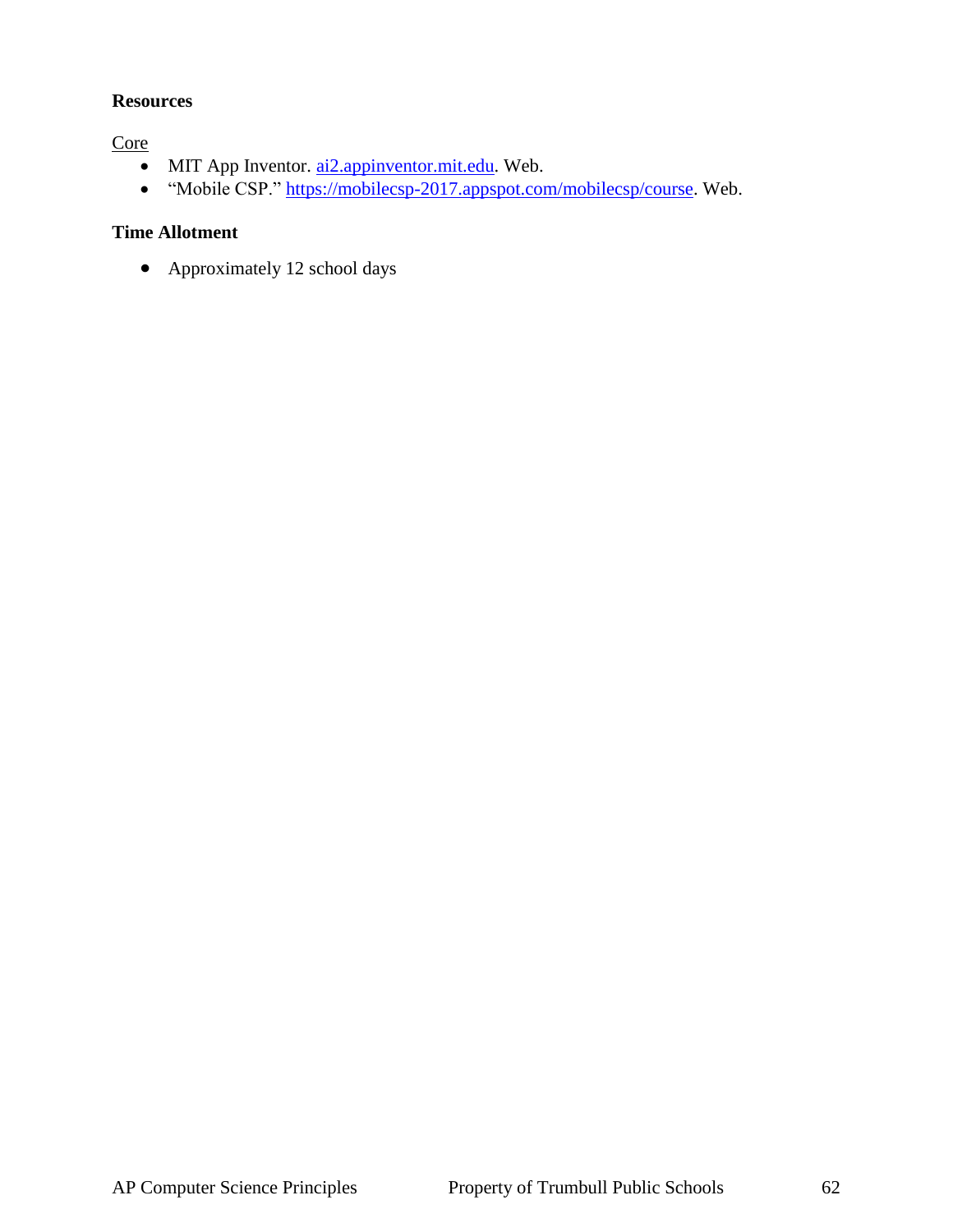## **COURSE CREDIT**

One credit in STEM One class period daily for a full year

## **PREREQUISITES**

Successful completion of ACP Geometry.

#### **SUPPLEMENTARY MATERIALS/RESOURCES/TECHNOLOGY**

Department- and teacher-prepared materials

Chromebook or laptop with the Chrome web browser

Android device (phone or tablet) or a laptop with an Android emulator

College Board website including past Advanced Placement Computer Science Principles tests

## **CURRENT REFERENCES**

College Board: Advanced Placement Computer Science Principles: *[https://apcentral.collegeboard.org/pdf/ap-computer-science-principles-course-and-exam](https://apcentral.collegeboard.org/pdf/ap-computer-science-principles-course-and-exam-description.pdf?course=ap-computer-science-principles)[description.pdf?course=ap-computer-science-principles](https://apcentral.collegeboard.org/pdf/ap-computer-science-principles-course-and-exam-description.pdf?course=ap-computer-science-principles)* Mobile CSP: <https://mobilecsp-2017.appspot.com/mobilecsp/course>

## **ASSURED STUDENT PERFORMANCE RUBRICS**

- Trumbull High School School-Wide Writing Rubric (attached)
- Trumbull High School School-Wide Problem-Solving Rubric (attached)
- Trumbull High School School-Wide Independent Learning and Thinking Rubric (attached)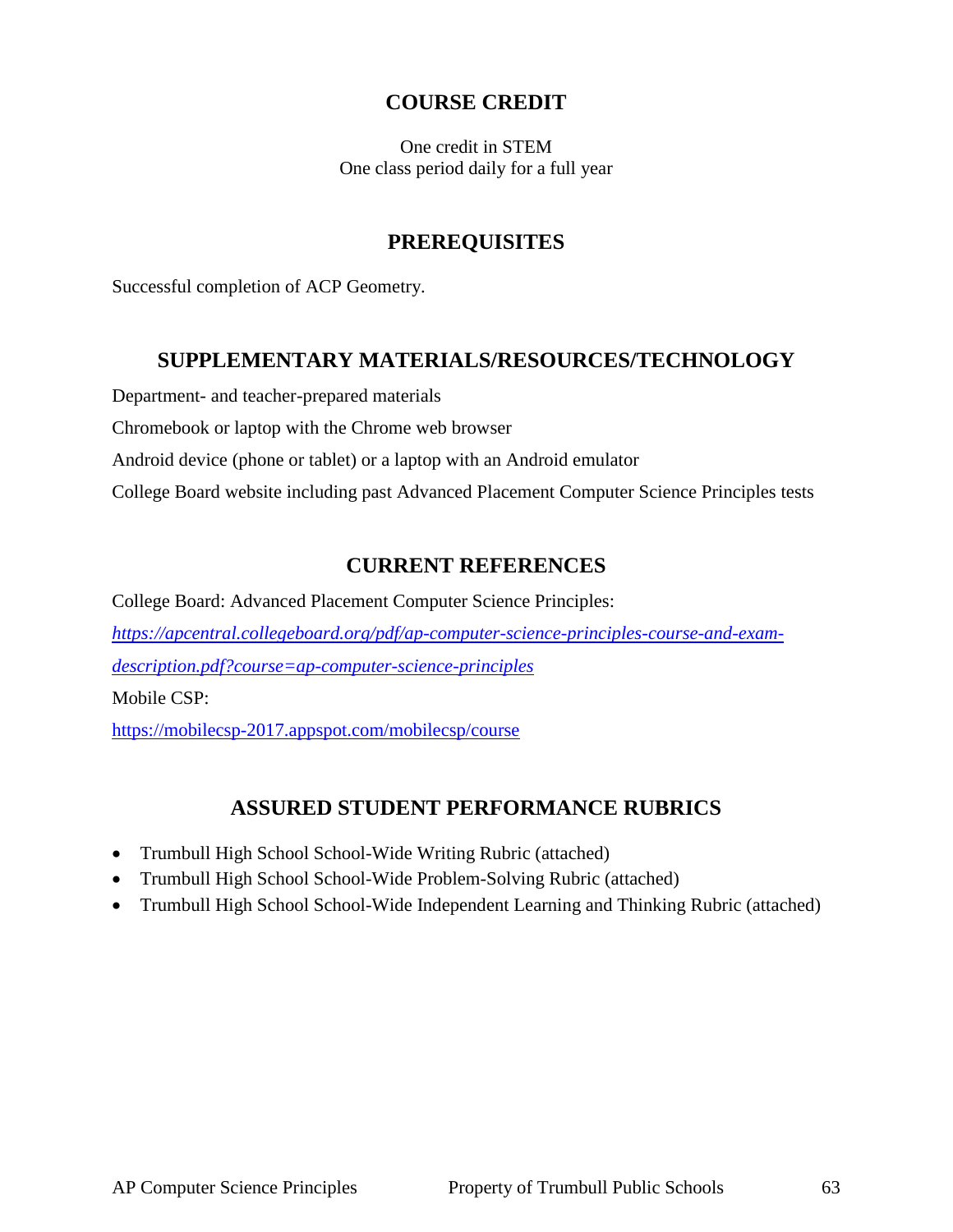## **Trumbull High School School-Wide Writing Rubric**

| Category/<br>Weight      | <b>Exemplary</b><br><b>Student work:</b>                                                                                                                                                                               | Goal<br>3<br><b>Student work:</b>                                                                                                                                                              | <b>Working Toward Goal</b><br><b>Student work:</b>                                                                                                                                                | <b>Needs Support</b><br>$1-0$<br><b>Student work:</b>                                                                                                                                                 |
|--------------------------|------------------------------------------------------------------------------------------------------------------------------------------------------------------------------------------------------------------------|------------------------------------------------------------------------------------------------------------------------------------------------------------------------------------------------|---------------------------------------------------------------------------------------------------------------------------------------------------------------------------------------------------|-------------------------------------------------------------------------------------------------------------------------------------------------------------------------------------------------------|
| Purpose<br>X.            | • Establishes and<br>maintains a clear<br>purpose<br>• Demonstrates an<br>insightful understanding<br>of audience and task                                                                                             | • Establishes and<br>maintains a purpose<br>Demonstrates an<br>$\bullet$<br>accurate awareness of<br>audience and task                                                                         | • Establishes a purpose<br>Demonstrates an<br>awareness of audience<br>and task                                                                                                                   | • Does not establish a<br>clear purpose<br>• Demonstrates<br>limited/no awareness<br>of audience and task                                                                                             |
| Organization<br>$X_{-}$  | • Reflects sophisticated<br>organization throughout<br>• Demonstrates logical<br>progression of ideas<br>• Maintains a clear focus<br>• Utilizes effective<br>transitions                                              | • Reflects organization<br>throughout<br>• Demonstrates logical<br>progression of ideas<br>Maintains a focus<br>$\bullet$<br>Utilizes transitions<br>$\bullet$                                 | • Reflects some<br>organization throughout<br>• Demonstrates logical<br>progression of ideas at<br>times<br>• Maintains a vague focus<br>May utilize some<br>$\bullet$<br>ineffective transitions | • Reflects little/no<br>organization<br>• Lacks logical<br>progression of ideas<br>• Maintains little/no<br>focus<br>• Utilizes ineffective or<br>no transitions                                      |
| Content<br>X.            | • Is accurate, explicit, and<br>vivid<br>• Exhibits ideas that are<br>highly developed and<br>enhanced by specific<br>details and examples                                                                             | • Is accurate and<br>relevant<br>• Exhibits ideas that are<br>developed and<br>supported by details<br>and examples                                                                            | • May contain some<br>inaccuracies<br>• Exhibits ideas that are<br>partially supported by<br>details and examples                                                                                 | • Is inaccurate and<br>unclear<br>• Exhibits limited/no<br>ideas supported by<br>specific details and<br>examples                                                                                     |
| Use of<br>Language<br>X. | • Demonstrates excellent<br>use of language<br>• Demonstrates a highly<br>effective use of standard<br>writing that enhances<br>communication<br>• Contains few or no<br>errors. Errors do not<br>detract from meaning | • Demonstrates<br>competent use of<br>language<br>• Demonstrates<br>effective use of<br>standard writing<br>conventions<br>• Contains few errors<br>Most errors do not<br>detract from meaning | • Demonstrates use of<br>language<br>• Demonstrates use of<br>standard writing<br>conventions<br>• Contains errors that<br>detract from meaning                                                   | • Demonstrates limited<br>competency in use of<br>language<br>• Demonstrates limited<br>use of standard<br>writing conventions<br>• Contains errors that<br>make it difficult to<br>determine meaning |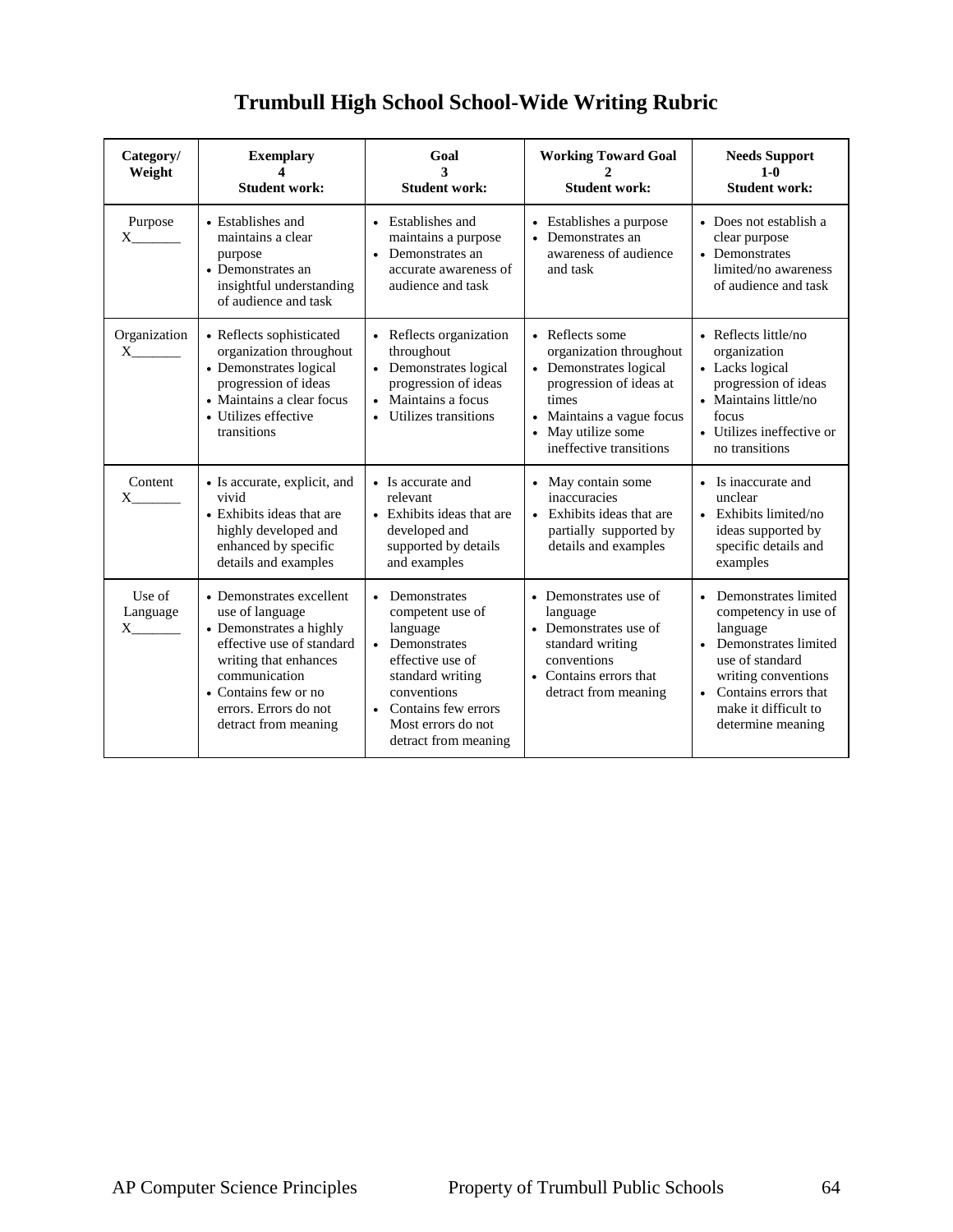## **Trumbull High School School-Wide Problem-Solving Rubric**

| Category/<br>Weight                                        | <b>Exemplary</b>                                                                                                                                                   | Goal<br>3                                                                                                                                                                                                 | <b>Working Toward Goal</b><br>2                                                                                                                                  | <b>Needs Support</b><br>$1-0$                                                                                                                                                  |
|------------------------------------------------------------|--------------------------------------------------------------------------------------------------------------------------------------------------------------------|-----------------------------------------------------------------------------------------------------------------------------------------------------------------------------------------------------------|------------------------------------------------------------------------------------------------------------------------------------------------------------------|--------------------------------------------------------------------------------------------------------------------------------------------------------------------------------|
| Understanding<br>$X \qquad \qquad$                         | • Student demonstrates<br>clear understanding of<br>the problem and the<br>complexities of the task                                                                | Student demonstrates<br>sufficient<br>understanding of the<br>problem and most of<br>the complexities of<br>the task                                                                                      | • Student demonstrates<br>some understanding<br>of the problem but<br>requires assistance to<br>complete the task                                                | • Student demonstrates<br>limited or no<br>understanding of the<br>fundamental problem<br>after assistance with<br>the task                                                    |
| Research<br>$X \qquad \qquad$                              | • Student gathers<br>compelling information<br>from multiple sources<br>including digital, print,<br>and interpersonal                                             | Student gathers<br>sufficient<br>information from<br>multiple sources<br>including digital,<br>print, and<br>interpersonal                                                                                | • Student gathers some<br>information from few<br>sources including<br>digital, print, and<br>interpersonal                                                      | • Student gathers<br>limited or no<br>information                                                                                                                              |
| Reasoning and<br>Strategies<br>$X \sim$                    | • Student demonstrates<br>strong critical thinking<br>skills to develop a<br>comprehensive plan<br>integrating multiple<br>strategies                              | • Student demonstrates<br>sufficient critical<br>thinking skills to<br>develop a cohesive<br>plan integrating<br>strategies                                                                               | Student demonstrates<br>$\bullet$<br>some critical<br>thinking skills to<br>develop a plan<br>integrating some<br>strategies                                     | • Student demonstrates<br>limited or no critical<br>thinking skills and no<br>plan                                                                                             |
| <b>Final Product</b><br>and/or<br>Presentation<br>$X \sim$ | • Solution shows deep<br>understanding of the<br>problem and its<br>components<br>• Solution shows<br>extensive use of $21^{st}$ -<br>century technology<br>skills | Solution shows<br>$\bullet$<br>sufficient<br>understanding of the<br>problem and its<br>components<br>Solution shows<br>$\bullet$<br>sufficient use of 21 <sup>st</sup> -<br>century technology<br>skills | • Solution shows some<br>understanding of the<br>problem and its<br>components<br>• Solution shows some<br>use of 21 <sup>st</sup> -century<br>technology skills | • Solution shows<br>limited or no<br>understanding of the<br>problem and its<br>components<br>• Solution shows<br>limited or no use of<br>$21st$ -century<br>technology skills |